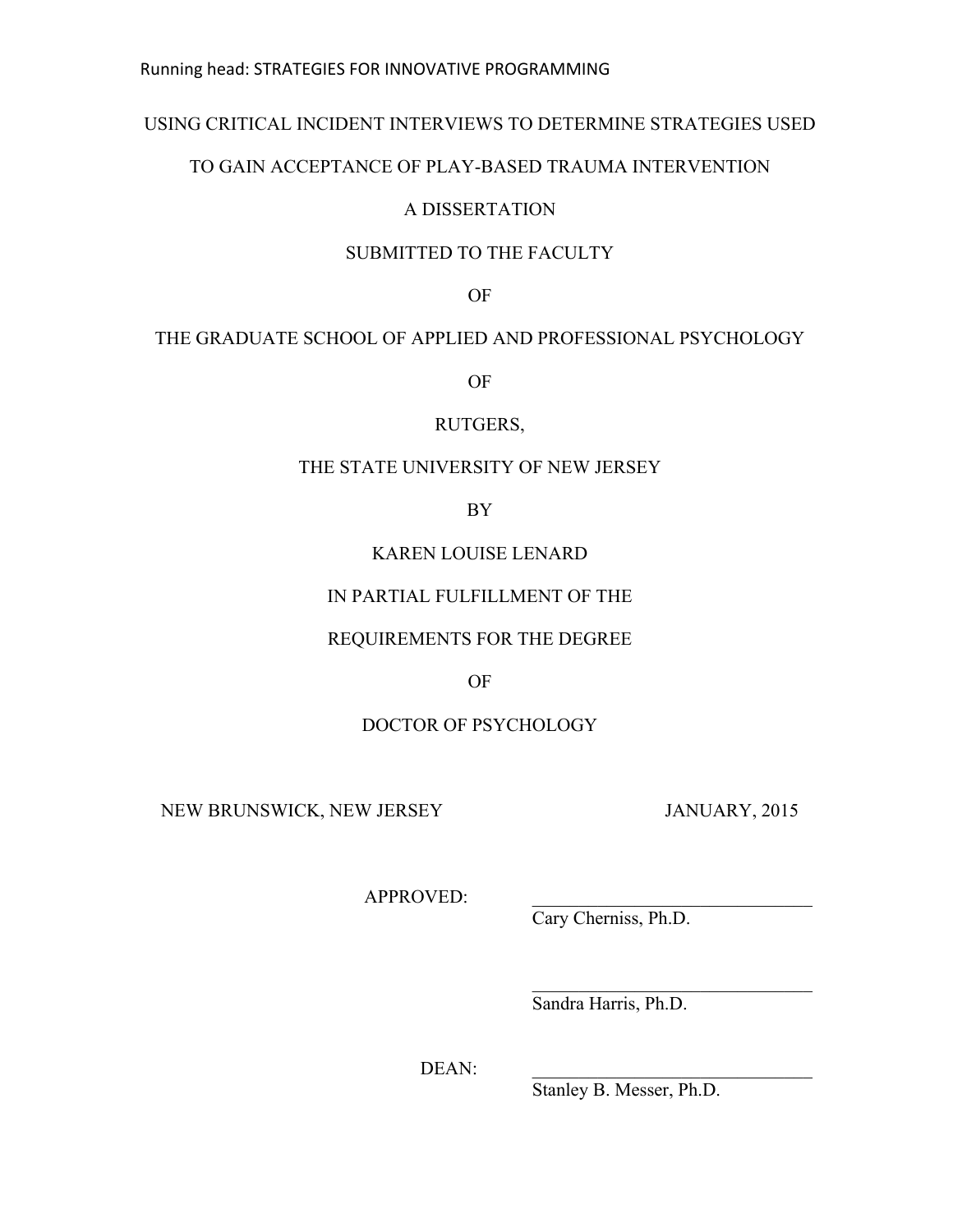Copyright 2015 by Karen Louise Lenard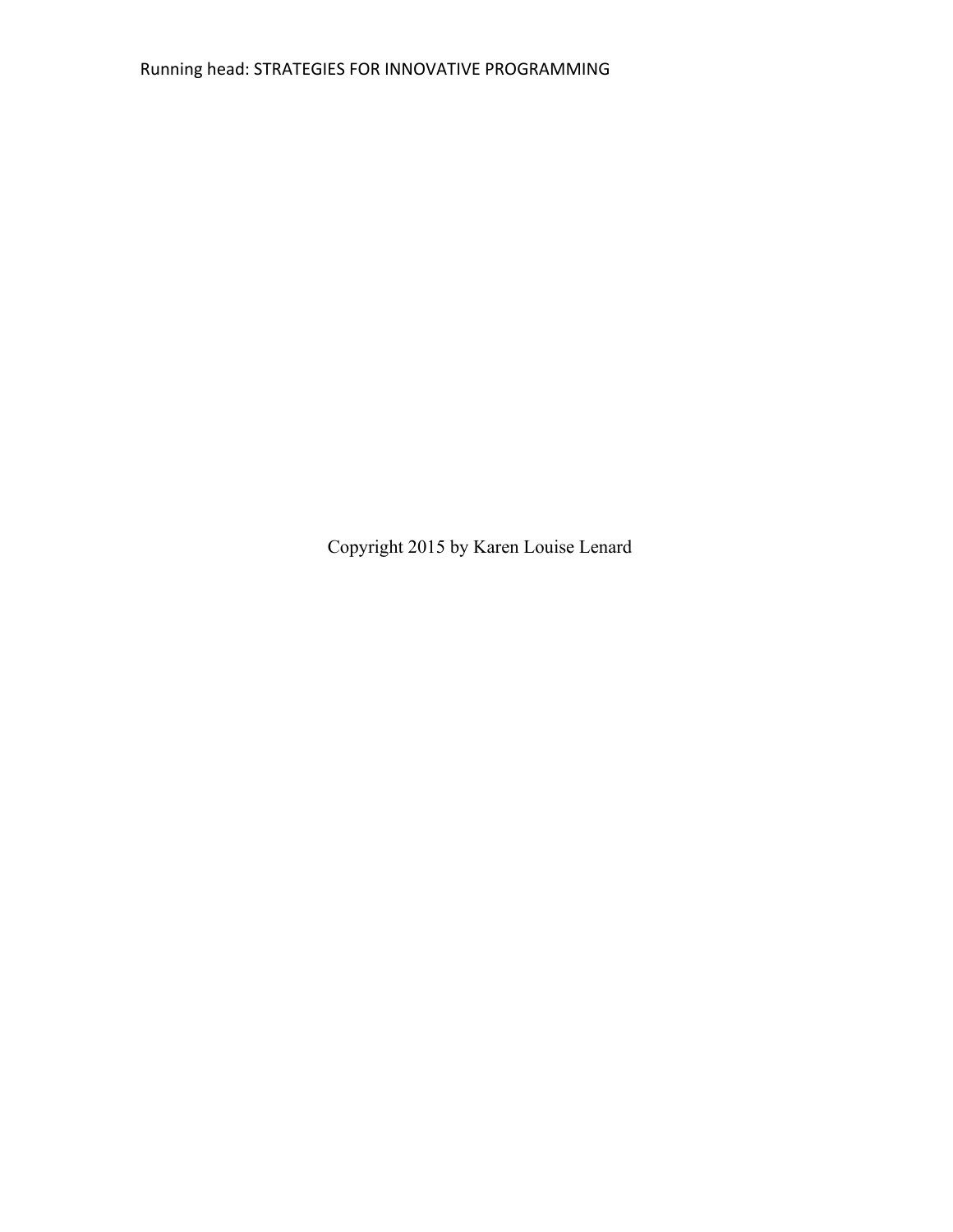This study documented the process by which certified Life Is Good® Playmakers® have spread the Playmaker approach to healing trauma and building resiliency in children. The LIG Playmaker Executive Committee identified Outstanding Playmakers (OP) for the purpose of identifying obstacles they faced when implementing the Playmaker approach and how they overcame these obstacles. Critical incident interviews were used to identify and describe specific processes. Each interview was audiotaped, transcribed, and qualitatively analyzed. The analysis identified 13 obstacles that fell into 3 clusters relating to staff, organizational context, and children and their families. Obstacles related to staff included lack of motivation, lack of connection between play and healing trauma, staff not knowing how to play with children, and staff's rigid thinking patterns. Obstacles related to organizational context included administrators not understanding how Playmaker games and activities fit into their regular programming structure and not understanding the psychosocial benefits of the Playmaker approach, a narrow focus on task completion, staffing difficulties, and perception of more work. Obstacles related to children and their families included children being scared of staff, volatile family members, behavioral issues, and perceived limitations of children. This study also identified10 strategies used to overcome obstacles: psychoeducation about the philosophy of Playmakers, fostering bidirectionality in staff-child relationships, showing staff how the Playmakers approach can make staff's job easier, giving creative freedom for implementation, training staff in leadership skills, role modeling, encouraging staff to become certified LIG Playmakers, gently nudging resistant staff, teaching staff and administrators about the purpose of Playmaker activities, and encouraging greater staff empathy. Across these 10 strategies,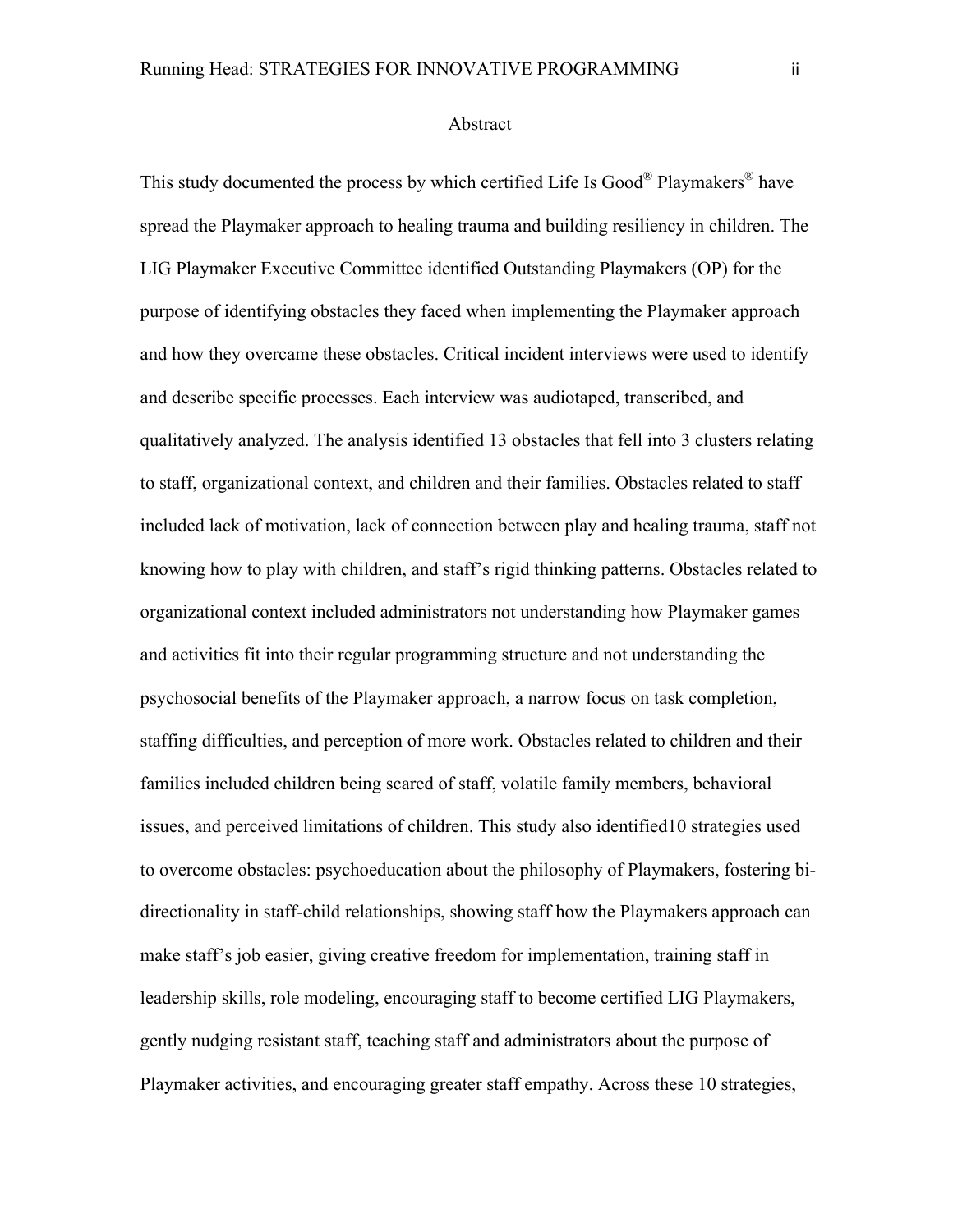three themes emerged as most important for reducing resistance to implementation of Playmaker activities. First, role modeling was mentioned most often as effective. Second, empowering staff to have creative freedom in implementation of Playmaker activities and to take leadership roles appeared to increase intrinsic motivation for the Playmaker approach. Third, identifying pivotal staff allies was especially helpful for overcoming organizational barriers to implementation.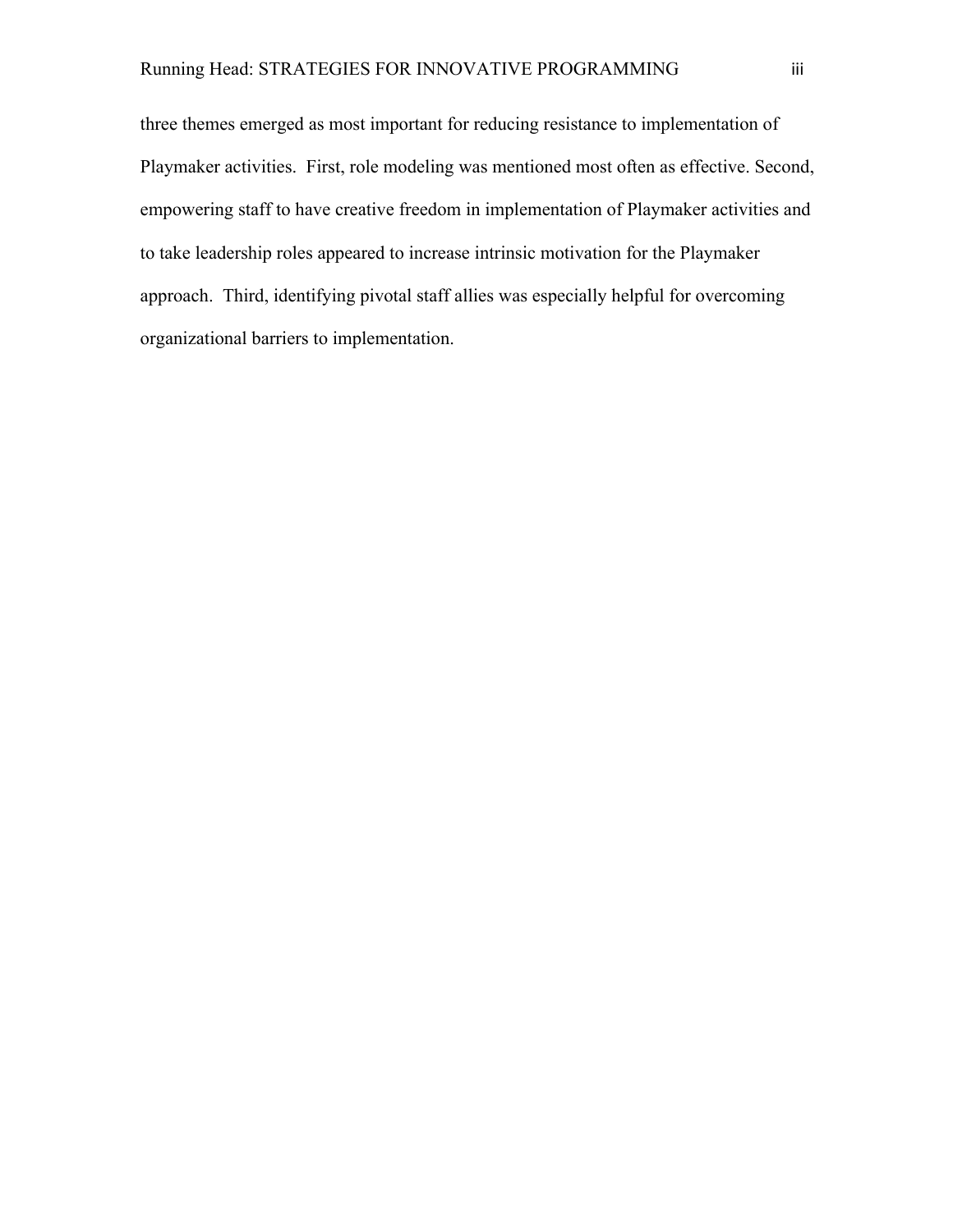#### ACKNOWLEDGMENTS

There are several people who helped me to stay positive and motivated throughout the process of writing this dissertation. First and foremost, I would like to thank my Dissertation Chair, Cary Cherniss, who provided me with quiet, patient, and always encouraging support. When he sensed that I had somehow fallen off the planet, he never failed to reach out with a gentle nudge. There were several points during this process when I needed the process to be broken down into smaller chunks to prevent me from feeling overwhelmed and going into "deer-in-headlights" mode. Cary always met me where I was and led me to a more generative mode. For that, I am immensely appreciative. I would also like to acknowledge Sandra Harris for agreeing to be my second reader. My parents, John Lenard and Nancy Stevenson, never stopped supporting me through my process of writing this dissertation. While I am sure they were frustrated with my lack of progress at times, they always stayed positive and patient, with so many of our phone calls ending with my Dad telling me to "Keep up the good work" and my Mom's upbeat voice cheering me on. I can't begin to express my appreciation of their recognition of my accomplishments and challenges as well as the freedom to work it out, trusting that it would all come together. They have been infinitely patient in my process. Finally, I would like to thank two of my friends/colleagues, Zaynab Kahn and Kirby Wycoff, for reading a very early manuscript to help me see it with fresh eyes. During this process, there have been times when I could no longer see my writing objectively, and they took time out of their busy schedule to read it and provide constructive feedback.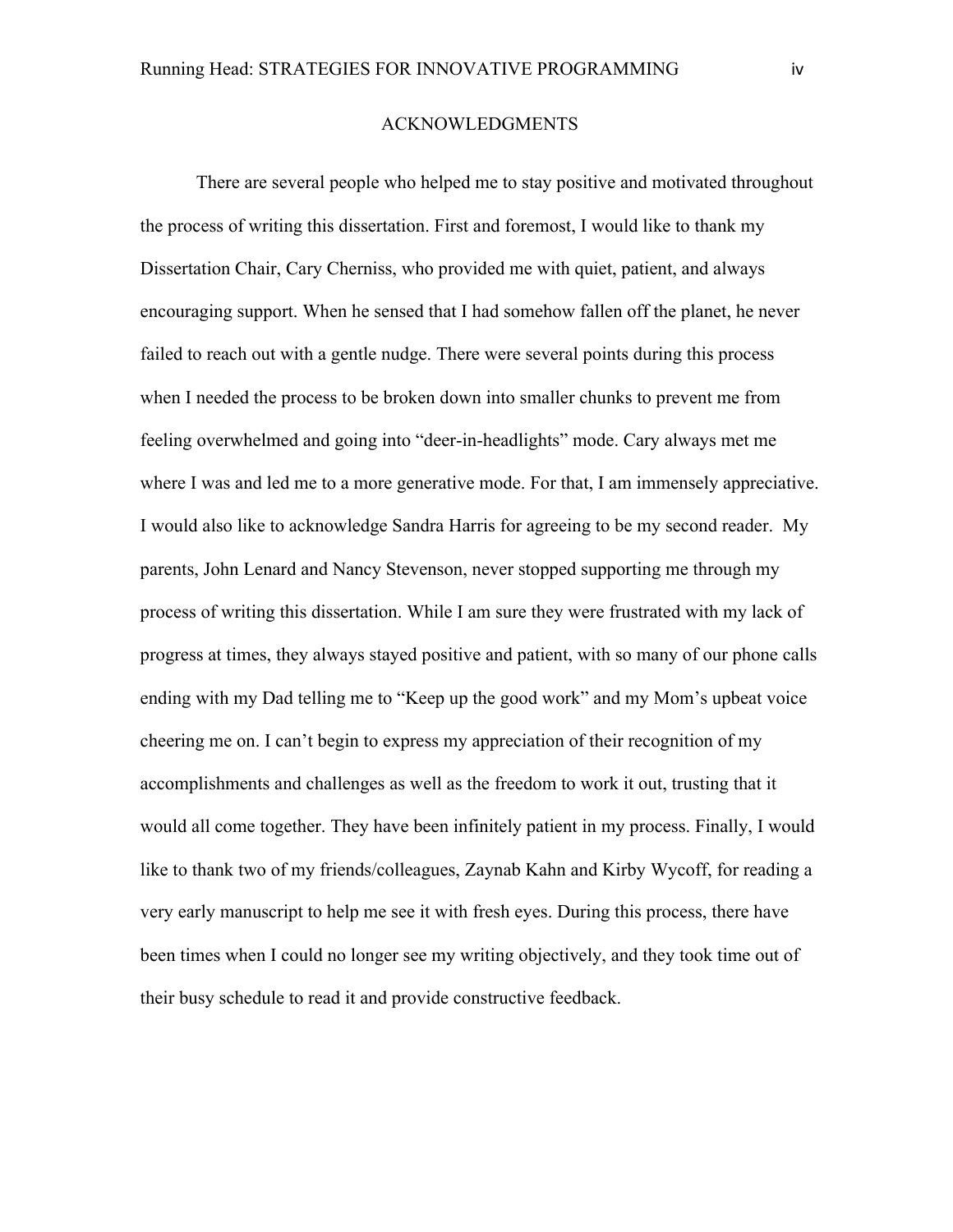# TABLE OF CONTENTS

# PAGE

| Obstacles Related to Staff Resistance and Their Corresponding Strategies17 |  |
|----------------------------------------------------------------------------|--|
|                                                                            |  |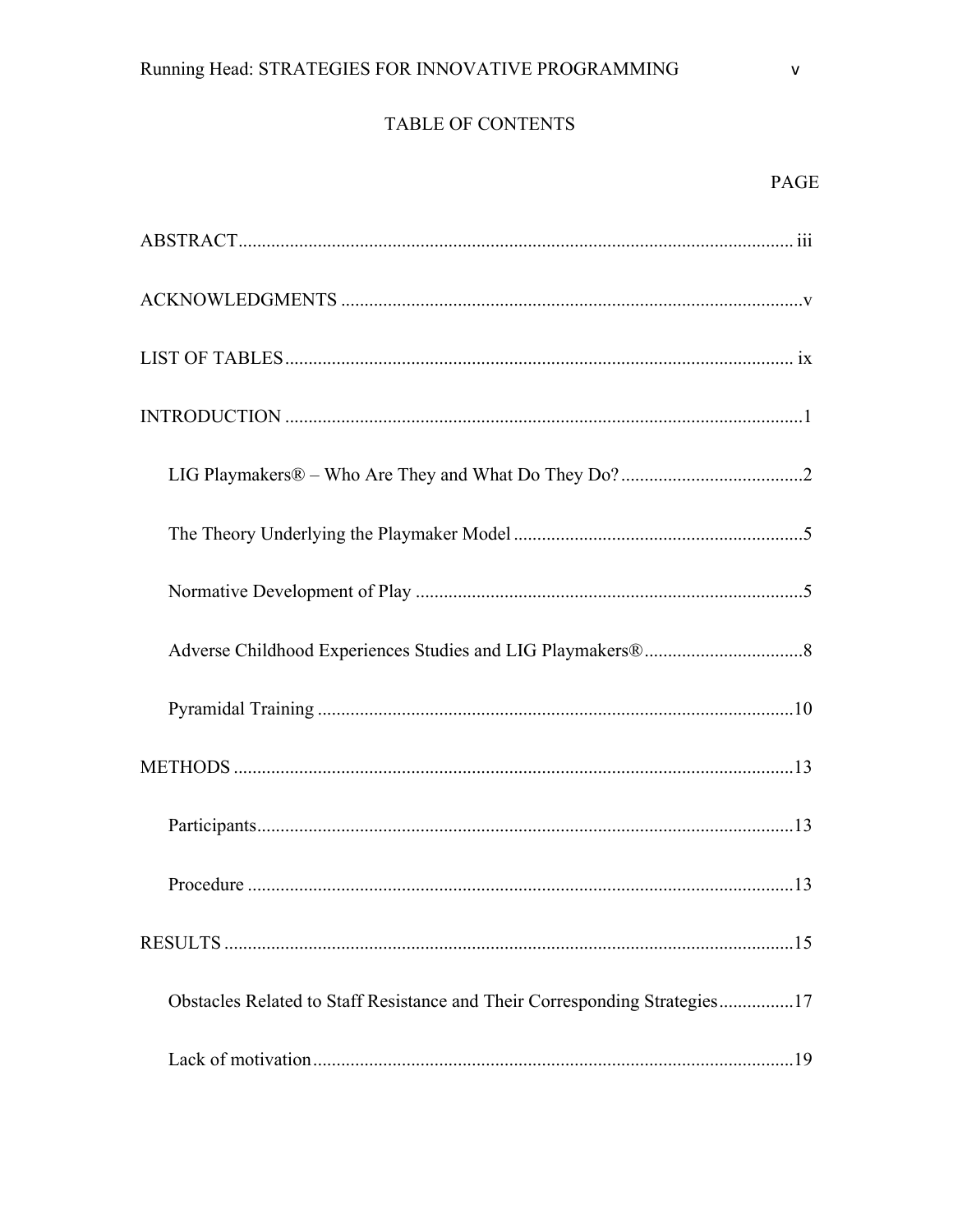| Running Head: STRATEGIES FOR INNOVATIVE PROGRAMMING                               | vi |
|-----------------------------------------------------------------------------------|----|
|                                                                                   |    |
|                                                                                   |    |
|                                                                                   |    |
|                                                                                   |    |
| Administrators do not understand how Playmakers fits into programming 26          |    |
| Administrators do not understand the benefits of the Playmaker approach 26        |    |
|                                                                                   |    |
|                                                                                   |    |
|                                                                                   |    |
|                                                                                   |    |
|                                                                                   |    |
|                                                                                   |    |
|                                                                                   |    |
|                                                                                   |    |
|                                                                                   |    |
|                                                                                   |    |
| Identifying Pivotal Staff in the Service of Overcoming Organizational Barriers to |    |
|                                                                                   |    |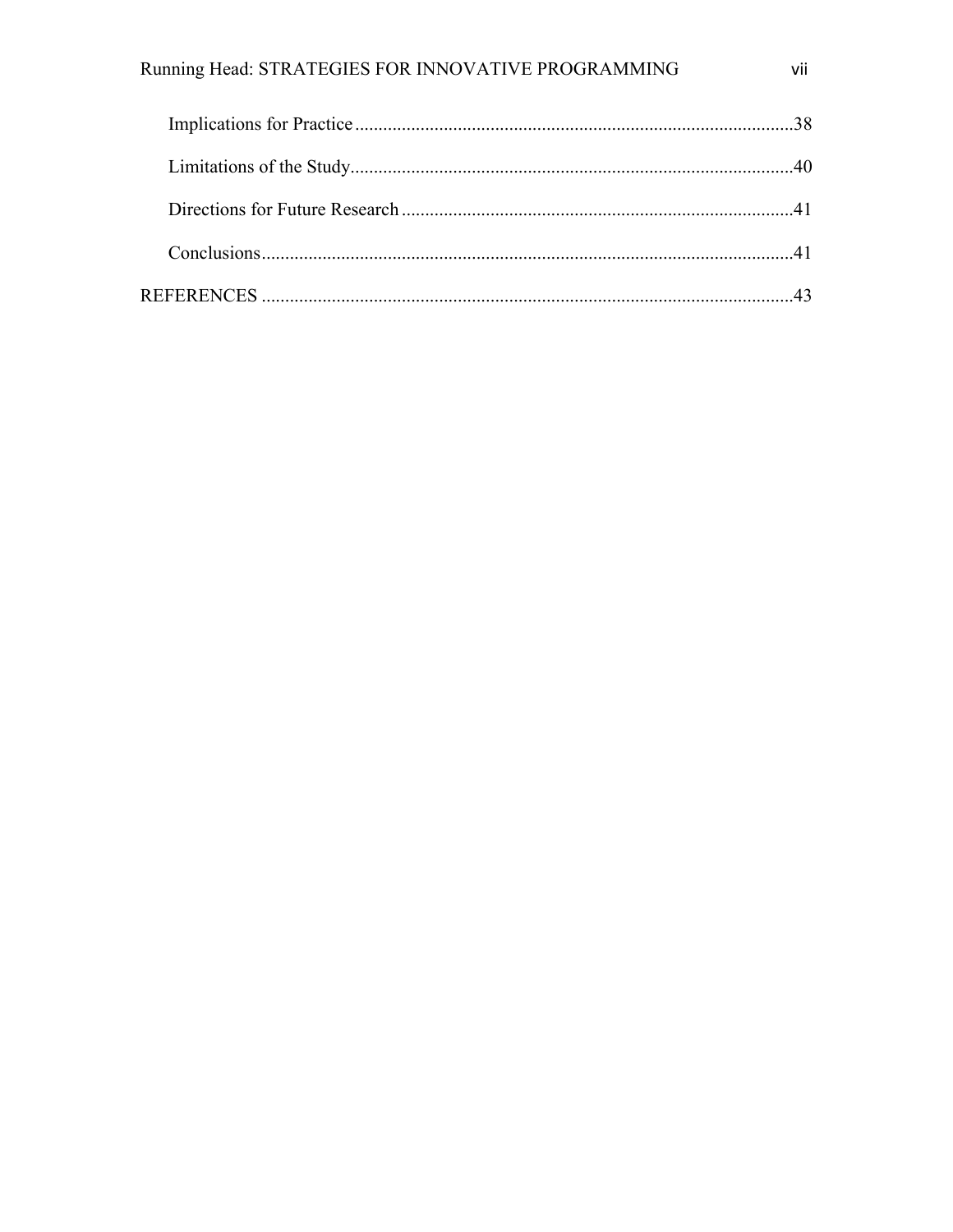# LIST OF TABLES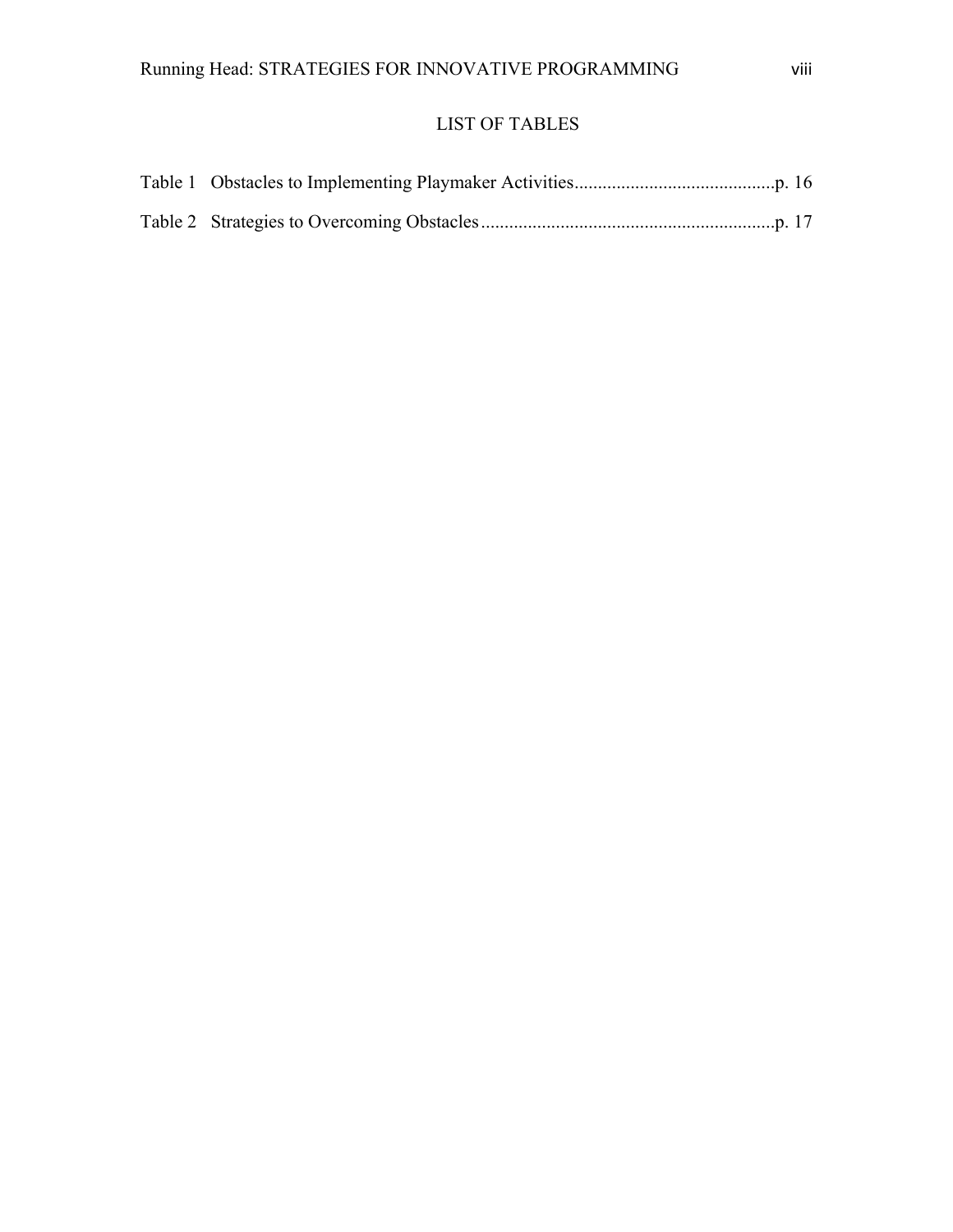Using Critical Interviews to Determine Strategies Used To Gain Acceptance of Play-Based Trauma Intervention

#### **Introduction**

This study documented the process by which certified LIG Playmakers® have effectively spread the Playmaker approach to learning and healing in a superior manner by identifying obstacles they have encountered within their organizations as well as by identifying the means by which they overcame those obstacles. LIG Playmakers is part of Life Is Good Kids Foundation. The Playmaker approach aims to help children overcome psychological trauma through joyful play. Identifying pivotal Playmaker skills that have been crucial in overcoming organizational obstacles and, thereby, spreading the Playmaker approach throughout their organizations or communities provides pertinent material with which to develop a training module that can be included with already existing training packages. In doing this, it is hoped that new Playmakers will more effectively be able to teach other members of their communities to engage in joyful, healing play with more children and adults.

Core LIG Playmaker training staff, which included members of their executive committee, identified Outstanding Playmakers (OP) who were considered to be superior in their ability to spread the Playmaker methods in a transformative manner. For the identified OPs, a process of saturated sampling was used, which entailed conducting interviews with different OPs until the information obtained became redundant.

A total of nine interviews were conducted for this study. Each of the interviewees were asked the same four questions using structured critical incident interview (CII) methodology in which participants were asked to identify and describe critical incidents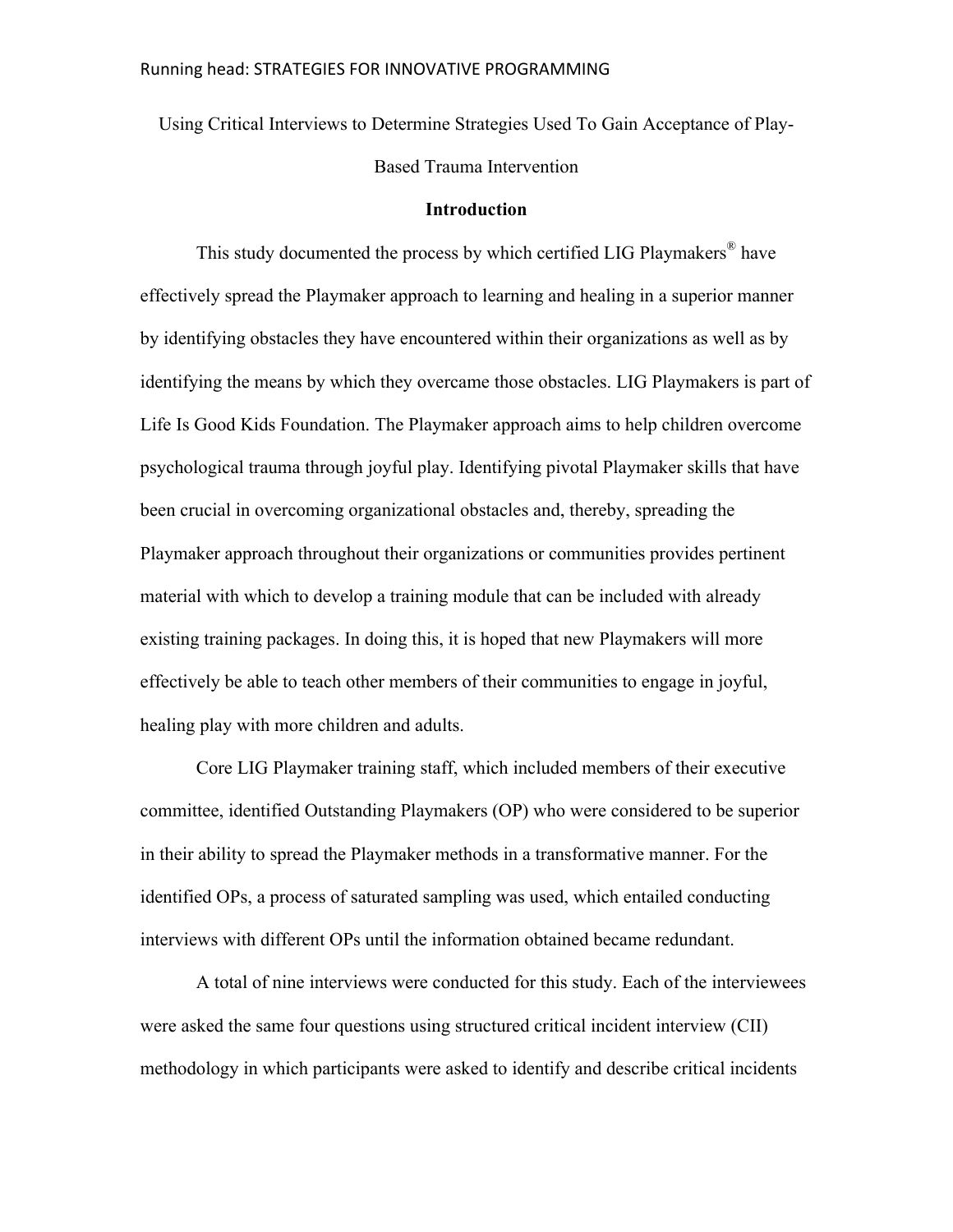in their jobs, including specific details such as who was involved, what their thoughts were, what they did and what the outcome was (Flanagan, 1954; Spencer & Spencer, 1993). Further information elicited during these interviews included the following: what led up to the situation, who said what to whom, what the other person's response was, what s/he thought during each link in the chain of events, and the outcome. The interviewer made every effort to invite the participants to describe the events as fully as possible in behavioral terms (observable and measurable) in as much detail as possible.

All interviews were transcribed and analyzed for critical incidents. These incidents were analyzed with behavior analytic specificity to extract exact skills that can be taught in a training forum. Noted behaviors included thoughts as well as overt actions because we know that thought patterns can be re-learned and can affect overt behavior and that overt behavior change can change thought patterns (Bourne, 2005). Information gained from these questions can be used to improve current training. By understanding how OPs navigate implementation of Playmaker activities in their employment organizations and communities, skill development plans can be generated to help increasing numbers of Playmakers become outstanding in their implementation.

#### **LIG Playmakers – Who Are They and What Do They Do?**

Playmakers, Inc. is a subsidiary of Life Is Good Kids Foundation. The t-shirt company, Life is Good, has a simple mission of spreading optimism, positivity, and simplicity (S. Gross, personal communication, August 7, 2011). The mission of Life is Good (LIG) Playmakers is the following: "The Life is Good Kids Foundation helps kids overcome life-threatening challenges such as violence, illness and extreme poverty. Our Playmakers Initiative provides training, resources and support to the adults dedicated to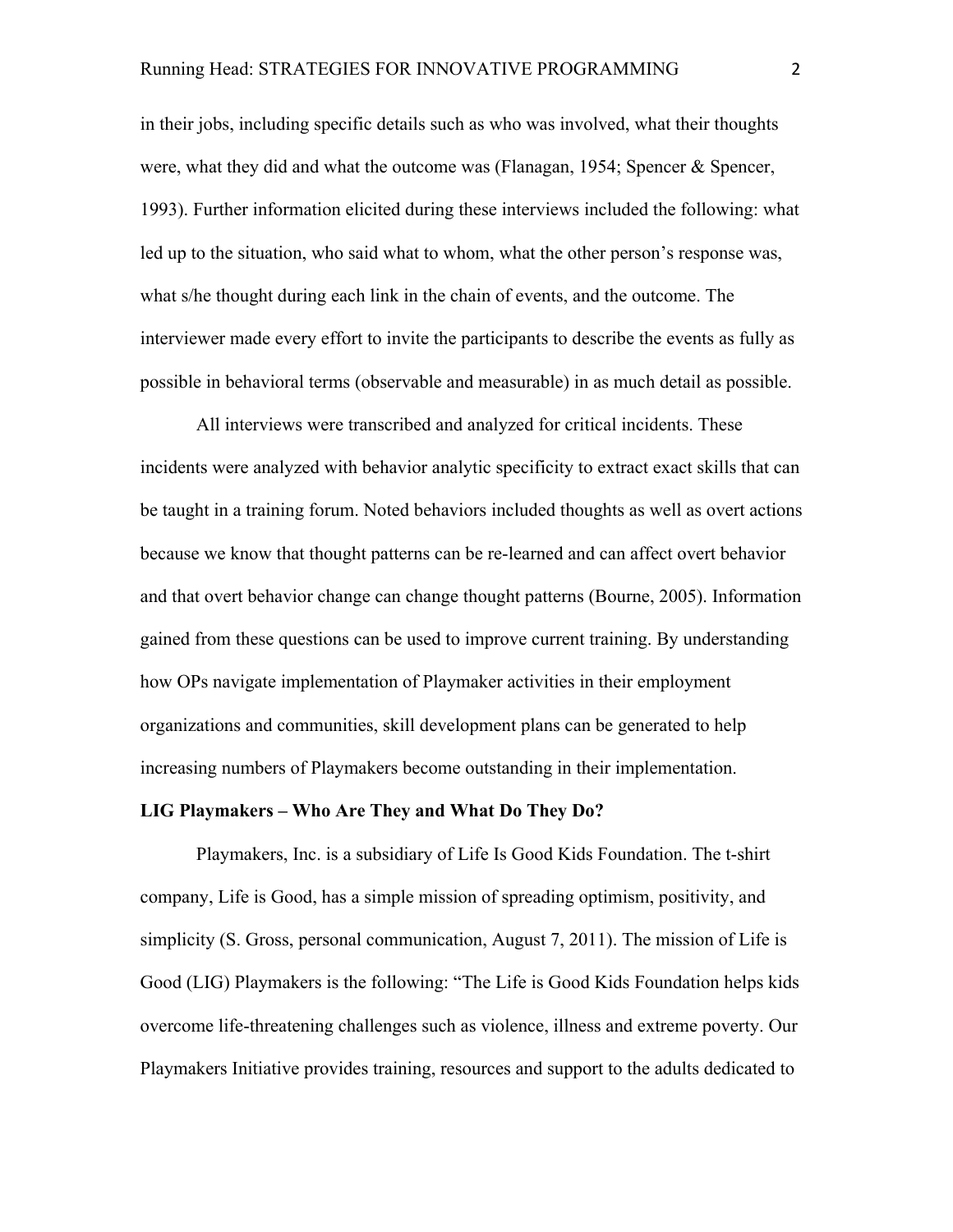caring for these children so that all involved lead healthier, more joyful lives" (http://www.lifeisgood.com/foundation).

Playmakers was originally called Project Joy, organized and directed by Steve Gross between 1989-2009 with the mission of building resilience in traumatized children through joyful play (http://www.lifeisgood.com/playmakers/who-we-are/our-story.aspx). Originally, Project Joy consisted of cooperative playgroups for homeless children that met once per week for an hour. Teachers participated in the activities since they had preexisting bonds with the children, thereby providing an additional component of emotional safety. Session structure started with circle games, including parachute games and music, then moved to gross motor games, and finally free gross motor activity. The room in which sessions were held was designed for multisensory stimulation, including colorful parachutes, balls, mats, and climbing structures. By starting with structured circled games, then doing structured gross motor games, and finally allowing free gross motor play, the pattern moved from quieter activities to activities that supported higher levels of autonomic arousal. In this way, the program structure supported autonomic regulation in the children and built a sense of confidence and connection with their peers. (C. R. Sanderson, personal communication, February24, 2012). Parents and caseworkers reported to Steve Gross that they were seeing tremendous differences in the children's ability to engage with their immediate environments in meaningful ways (S. Gross, personal communication, August 7, 2011).

Project Joy has used the "healing power of play" to address childhood trauma since its inception. Project Joy started with its founder as its only employee and gradually grew to have a small staff of six to eight, including a director of research, a director of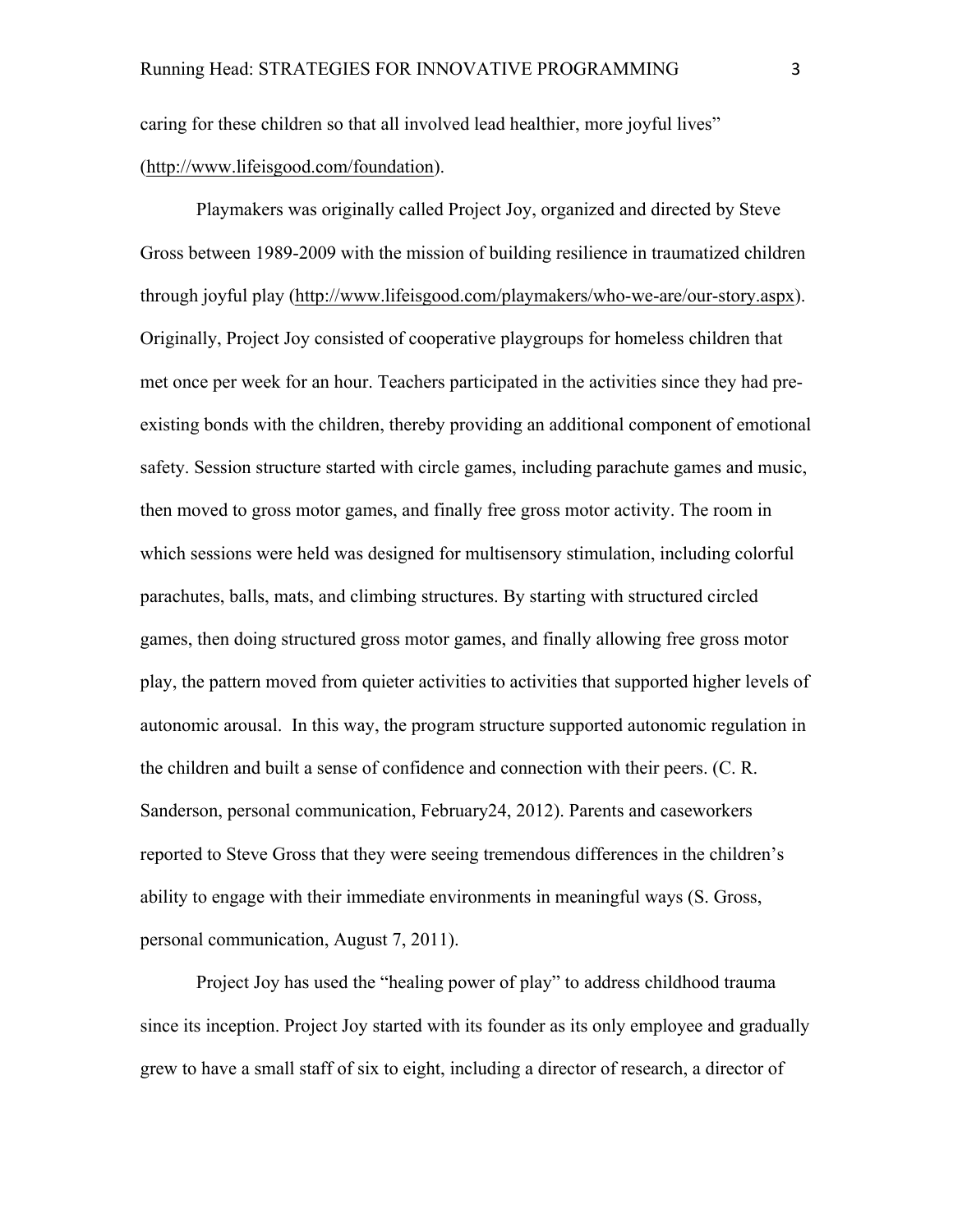operations, and a director of development,. Since the inception of Project Joy, its founder and staff have held central to their mission to positively affect as many children as they could. As a result, their model changed from a direct-service model to a train-the-trainer model (C. R. Sanderson, personal communication, February24, 2012). Project Joy succeeded with this model, gradually building their organization and their Playmaker base, but they wanted to reach still more children. As the mission of Project Joy and the mission of LIG are so similar, they decided to create a partnership, at which point, LIG agreed to include Project Joy as part of their Kids Foundation. It was in this transition that Project Joy changed its name to LIG Playmakers. With the financial and legal backing of Life is Good Playmakers, their goals have expanded to "build a community of committed Playmakers – frontline child care professionals dedicated to the healthy development of children in need" (http://www.lifeisgood.com/foundation/).

The business model for Life is Good Playmakers is a sort of Johnny Appleseed approach in which core Playmaker staff members train frontline professionals as certified Playmakers. As in pyramidal training, it is expected that certified Playmakers will train other professionals in their employment organization and in so doing positively affect exponentially more children. In 2011, Life is Good Playmaker staff trained 1,200 frontline childcare workers (Head Start employees, teachers, social workers, mental health workers, and librarians) across the country. According to LIG Playmakers' calculations, if each of these new Playmakers embraces the Playmaker approach, the potential exists to positively impact approximately 20,000 children (http://www.lifeisgood.com/playmakers/what-we-do/).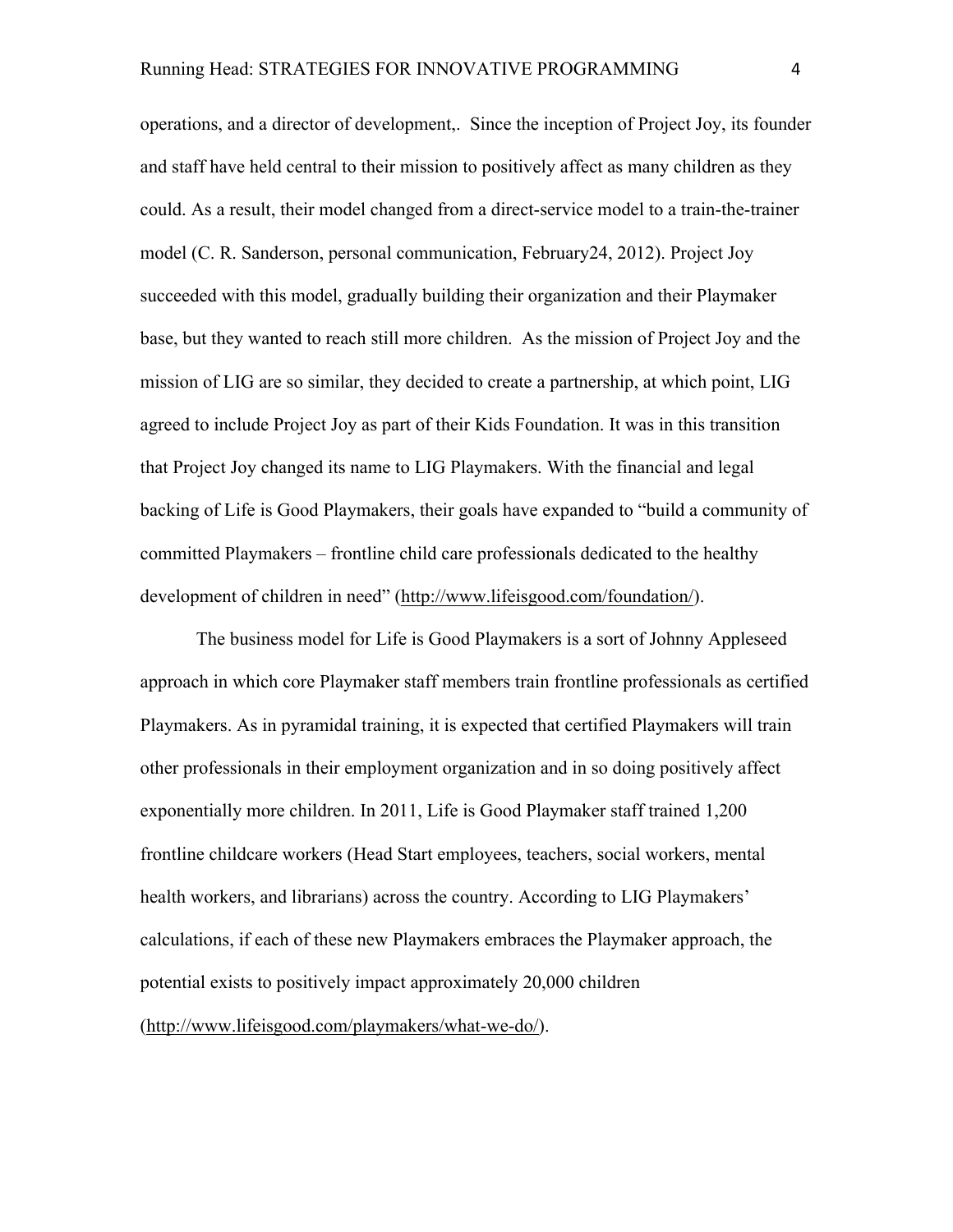#### **The Theory Underlying the Playmaker Model**

According to Cornelli Saunders (2010), the Director of Research at LIG Playmakers, there are four domains of play: Joyfulness, social connection, internal control, and active engagement. It is LIG Playmaker's contention that these domains build social connections and resilience, which is critical for healing childhood trauma. It is also LIG Playmakers' contention that when all four domains are activated, play occurs. It is this construct of "Play Behavior" that is most pertinent to this study.

According to Panksepp (1989), it is generally accepted that the young of nearly all mammalian species engage in play and that playful behavior is generally suppressed by such motivations as hunger and negative emotions such as loneliness, anger, and fear. As discussed by Panksepp (1989), when a small tuft of cat fur is introduced to a pen containing previously playful mice, all play behaviors disappeared completely and remained at very low levels for several days after exposure. When the mice were given morphine, a good replicate for naturally induced opiates in the brain, play resumed. Drawing on this research, one can conclude that encouragement to engage in joy within the supportive environment of a play group, has the potential to increase engagement in normal child behavior.

#### **Normative Development of Play**

There is general consensus among researchers, policymakers, and practitioners that play is functional in building foundations for school readiness, literacy development, and self-regulation (Lifter, Foster-Sanda, Arzamarski, Briesch, and McClure, 2011). Piaget (1962, as cited in Lifter, et al, 2011) defined play as simply "a happy display of known actions." Central to Piaget's conceptualization of play is assimilation of new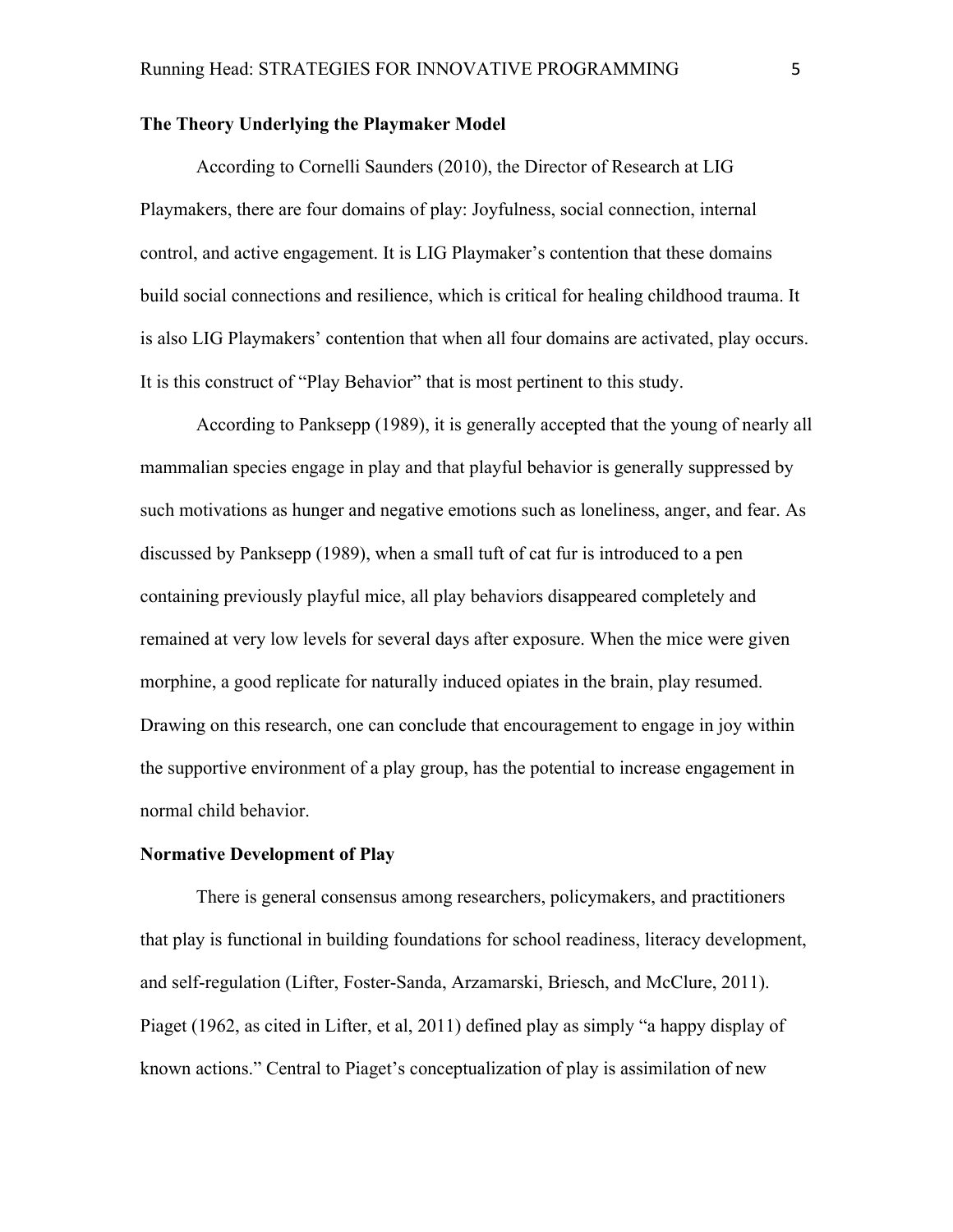experiences into existing cognitive frameworks. Axeline (1974, as cited in Lifter et al, 2011) defined play as an act of self-expression in which the child acts out feelings and problems to positive resolutions. In the process of doing so, the child comes to experience "himself as a capable, responsible person," develops "self-respect… a sense of dignity… and increased self-understanding" (Axline, 1964, p. 67, as cited in Lifter et al, 2011). Montessori and Vygotsky regarded play as a process of accommodation, in which play is a central mechanism for cognitive growth (Lifter et al., 2011).

According to Piaget (1962, cited by Lifter et al., 2011), development of play begins in infancy with sensorimotor exploration. It is often referred to as "manipulative play." Toward the end of the second year, children begin to develop symbolic play, otherwise known as "pretend play." During this stage, the child matures from relating to objects in the environment in concrete, literal terms and becomes capable of symbolic representation. It is during this period, which lasts through the preschool period, that roleplaying and emulation emerge, introducing a social component to play. This development allows for dramatic re-enactments of themes from their lives as well as fantasy themes. Following this stage, children begin to understand games with rules, a skill that continues to develop through the stage of concrete operations.

Although the development of play can include cognitive development and social development, Lifter and Bloom (1998, as cited in Lifter et al., 2011) state:

Play is the expression of intentional states – the representations in consciousness constructed from what children know about and are learning from ongoing events – and consists of spontaneous, naturally occurring activities with objects that engage attention and interest. Play may or may not involve caregivers or peers,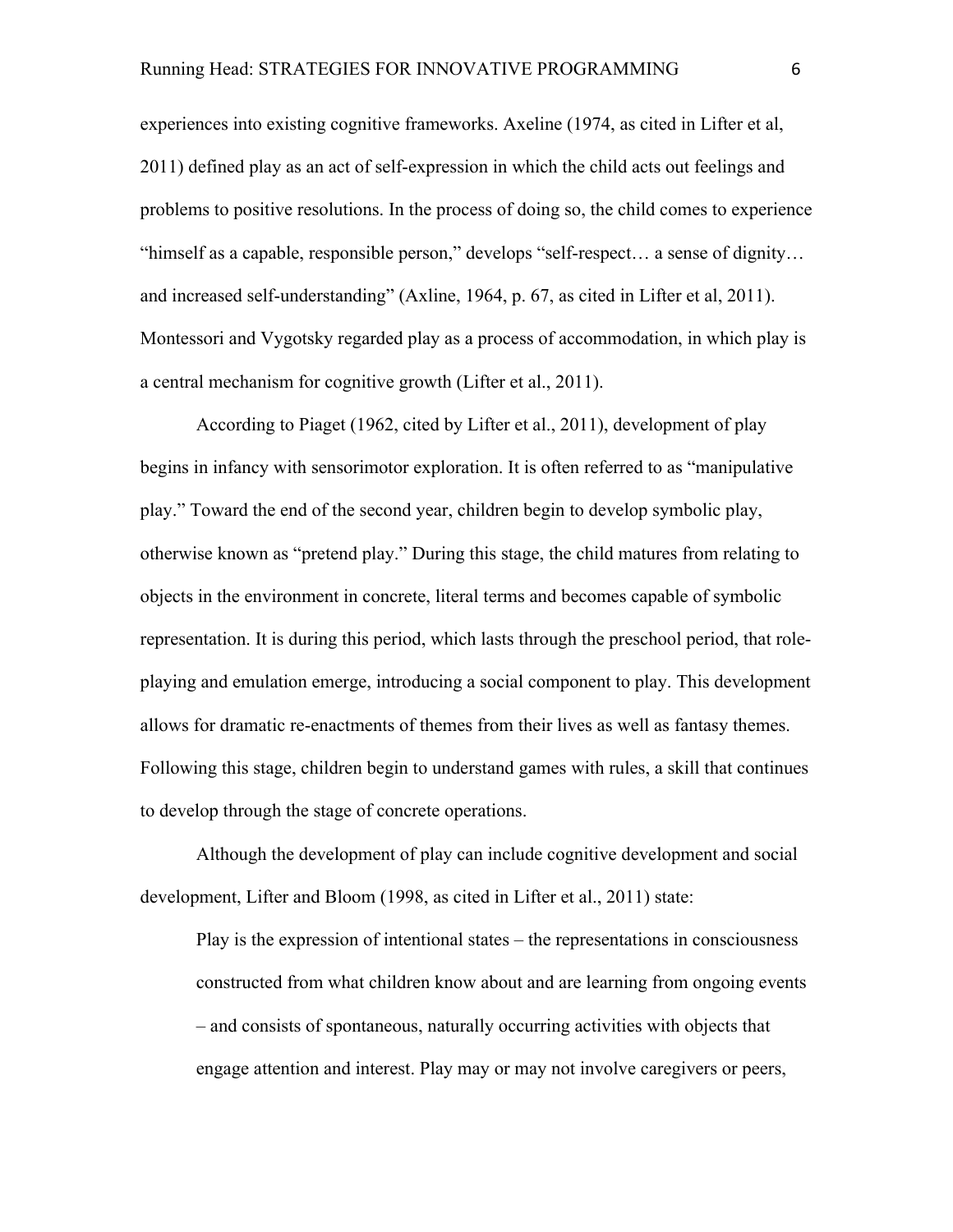may or may not involve a display of affect, and may or may not involve pretense (P. 227)

By this definition, play demonstrates what children already know as well as what they are thinking about. Similar to Piaget's framework, Lifter, et al. (2011) agree that "through play, children actively construct new knowledge about objects, people, and events by integrating new experiences with what they already know" (p. 228). Working within this framework, play during infancy "begins with indiscriminate actions on objects" (p. 228). This includes picking objects up and dropping them, banging objects together or against surfaces, such as tables, as well as mouthing objects. During late infancy, "children begin to put configurations of objects back together again" (p. 228). An example of this might include trying to link beads back together that previously had been pulled apart. During this stage of play, objects are also moved from place to place, such as putting objects into and out of containers. During early toddlerhood, children begin to explore relationships between objects based on their physical properties. Examples of this stage of play include stacking blocks and nesting cups. They also begin to relate object to themselves in a functional manner, and symbolic play begins to emerge. An example of this might include pretend drinking from a cup. This pretend play develops to include dolls and other people while still preserving conventional functions of the objects, such as extending the cup to another person's mouth for them to "drink." During this period of play development, children also begin to "link activities into chains of events that demonstrate increasing levels of planning (e.g., feeding a doll, washing a doll, and then putting it to bed" (p. 228). During preschool stage of play development, children begin to animate their dolls and figures so that the doll is symbolically doing the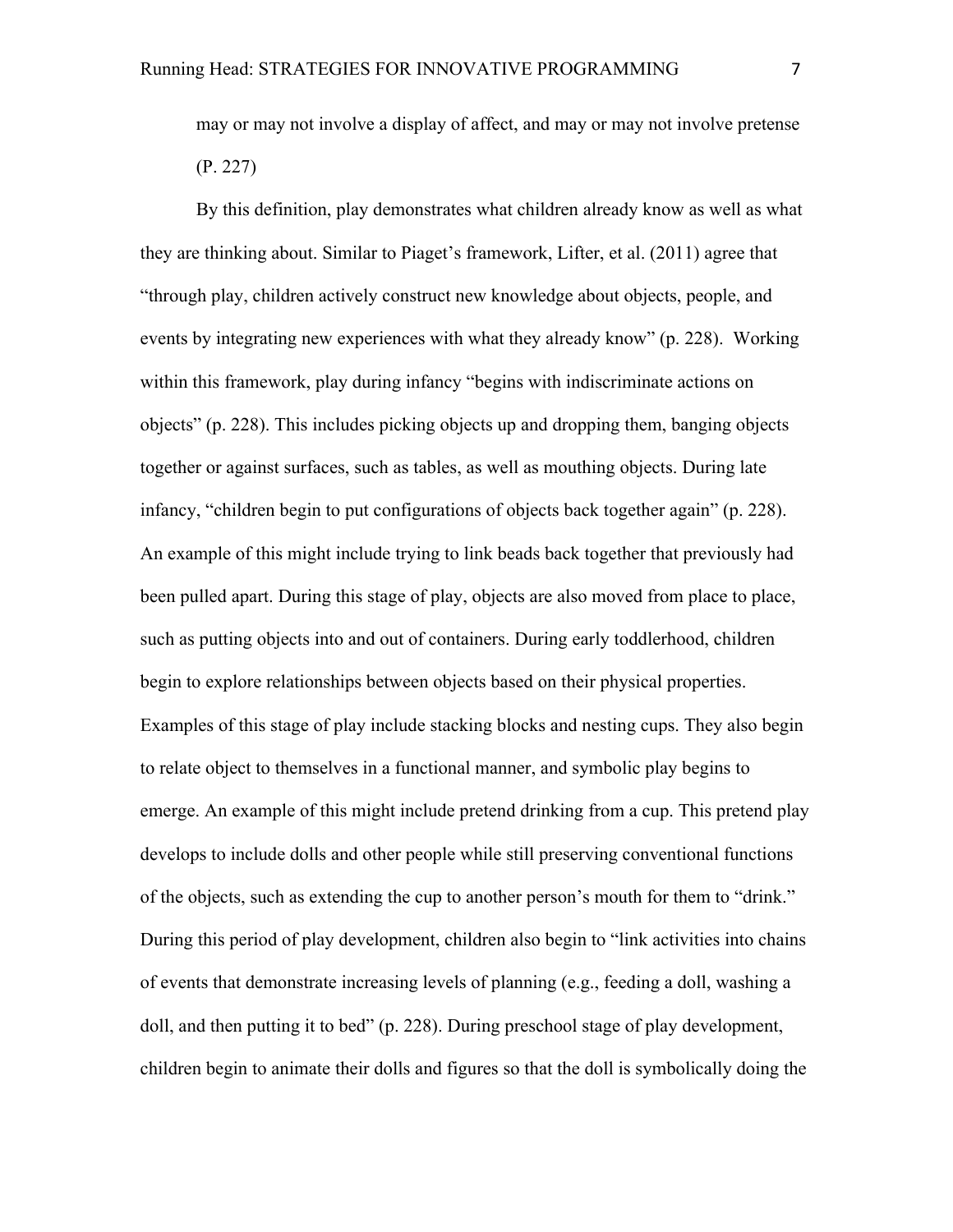action. Also, during this stage, children begin to demonstrate sociodramatic and fantasy play.

#### **Adverse Childhood Experiences Studies and LIG Playmakers**

LIG Playmakers target children who have experienced Adverse Childhood Experiences (ACE) because of the many studies documenting the effects of ACE on important health outcomes. ACE includes childhood abuse (psychological, physical, and sexual), neglect, and family dysfunction (exposure to substance abuse, mental illness, violent treatment of the child's mother or stepmother, and criminal behavior) (Felitti, et al., 1998). The Center for Disease Control (CDC) examined the longitudinal effects of childhood maltreatment and family dysfunction on health and behaviors; they found that certain stressful childhood experiences are major risk factors for leading causes of illness, death, and poor quality of life (http://www.cdc.gov/ace/about.htm; Felitti, et al., 1998). Findings specifically indicate that health problems increase "in a strong and graded fashion" positively correlated with the number of ACEs a person has experienced (http://www.cdc.gov/ace/findings.htm). Specific health outcomes include increased rates of the following: alcoholism/alcohol abuse, chronic obstructive pulmonary disease (COPD), depression, fetal death, illicit drug use, ischemic heart disease (IHD), liver disease, risk for violence by intimate partner, multiple sexual partners, sexually transmitted diseases, smoking, suicide attempts, unintended pregnancies, engaging in sexual practices at a young age, and adolescent pregnancies

#### (http://www.cdc.gov/ace/findings.htm).

Several studies have confirmed poor outcomes on several domains as a result of adverse childhood experiences (Brown, et al., 2007; Chapman, et al., 2004; Chartier,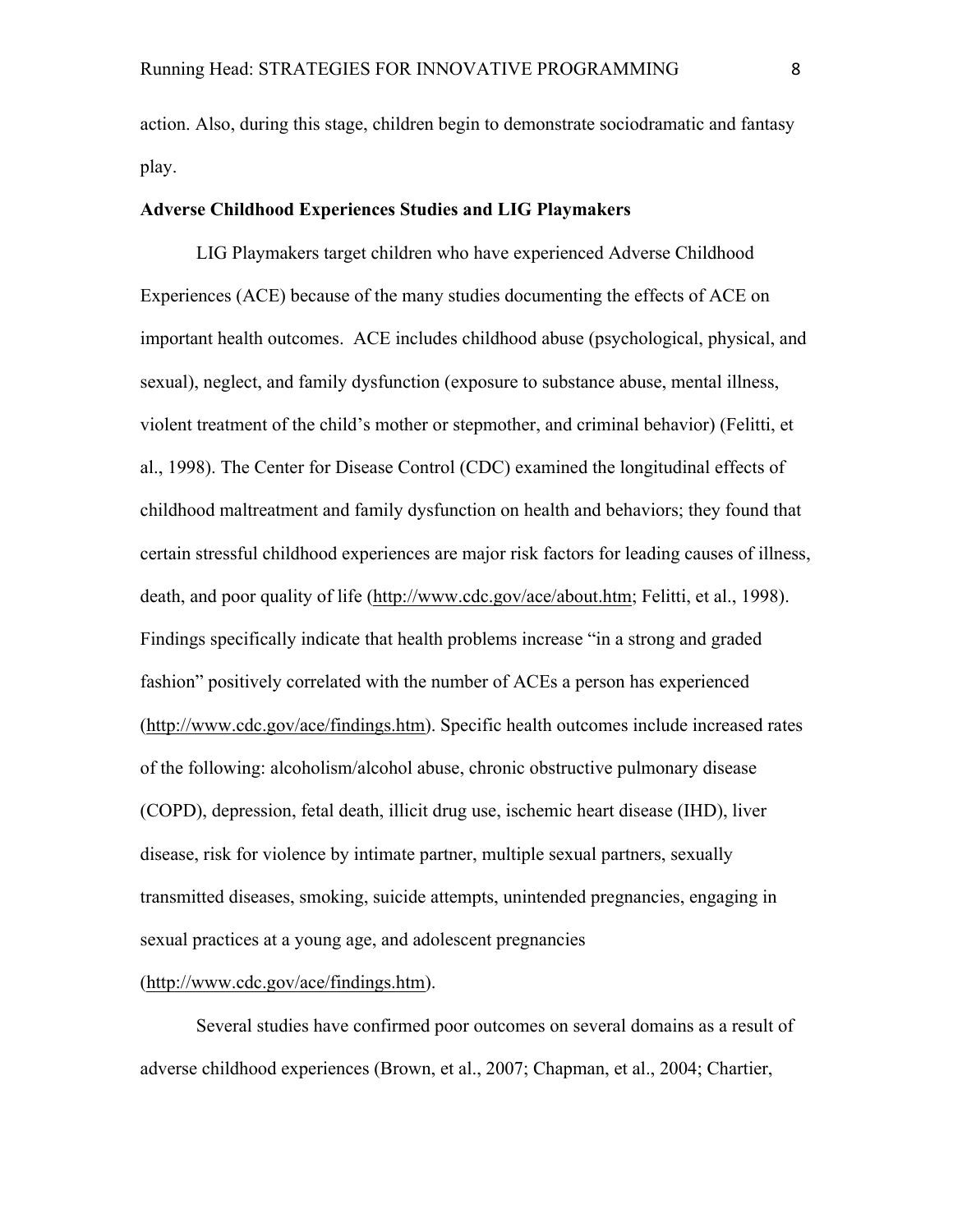Walker, & Naimark, 2010; Dube, Felitti, & Anda, 2005; Dube, et al., 2006; Dube, Felitti, Dong,, Giles, & Anda, 2003; Dube, Williamson, Thompson, Felitti, & Anda, 2004; Larkin, 2009; Whitfield, Dube, Felitti, & Anda, 2005). For instance, using a retrospective cohort study that included over 17,000 health maintenance organization (HMO) members, Dube, et al. (2003) found "a consistent, strong, and graded" correlation between ACE scores and health problems and risky behaviors. Chartier, Walker, and Naimark's (2010) findings indicate that childhood abuse and other ACES are risk factors for long-term adult health problems, with childhood physical and sexual abuse having a stronger negative effect than other ACES. Chapman, et al. (2004) found a significant graded response to ACEs associated with increased risk of depressive disorders in adulthood. Dube, et al. (2006) found "a very strong graded relationship to initiating alcohol use during early adolescence and a robust but somewhat less strong relationship to initiation during mid adolescence." Consistent across all birth cohorts examined, a strong, graded correlation was found between ACE scores and use of alcohol by the age of 14 years. Whitfield, Dube, Fleitti, and Anda (2005) found "a statistically and graded relationship between histories of childhood trauma and histories of hallucinations that was independent of a history of substance abuse." Compared to persons with an ACE score of zero, those with an ACE score of seven were five times more likely to report having hallucinations.

According to the LIG Playmaker model, there is a prevention gap between the trauma and social and emotional impairments. In other words, helping children to feel safe and effective in their environments can mitigate social and emotional impairments. However, once they have social and emotional impairments, they are more likely to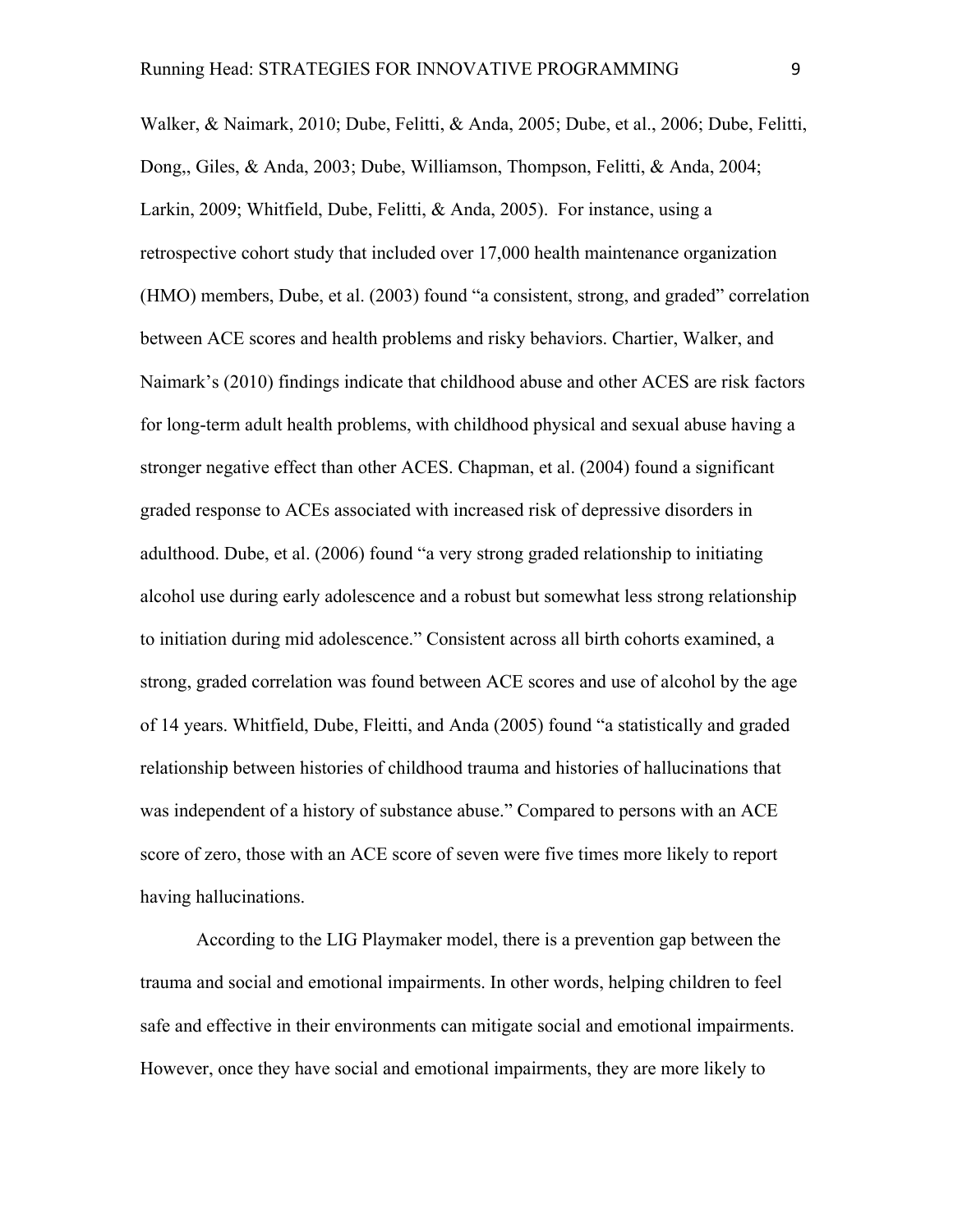engage in health risk behaviors, such as street drug use, drinking alcohol, risky sexual behaviors, etc., in an effort to quell their loneliness and emotional pain. Such behavior can and often does result in disease and disability and eventually death. LIG Playmakers strive to intervene between social and emotional impairments and health risk behaviors (LIG Playmakers *Preschool Playmaker Basic Training,* unpublished manual).

#### **Pyramidal Training**

LIG Playmaker's model for going to scale resembles the "pyramidal training" paradigm, an empirically supported method in which chosen staff members are trained in specific skills and then are responsible for training other employees, thus reducing the organization's training costs (Adams & Budd, 1981; Demchak, Kontos, & Neisworth, 1992; Iwata, Wong, Riordan, Dorsey, & Lau, 1982; Jones, Fremouw, W., & Carples, 1977; Neef, 1995; Page, Iwata, & Reid, 1982; Shore & Iwata 1995). In layperson terms, it is a train-the-trainer paradigm with the trainer being a co-worker rather than a designated supervisor. This approach has been used to improve clinical interview skills (Iwata, et al., 1982), skill acquisition in institutional settings (Page, et al., 1982), implementing behavior reduction procedures in a state residential facility (Shore & Iwata., 1995), using a classroom management "skill package" with relatively large numbers of teachers (Jones, et al., 1977), and teaching behavior management techniques to childcare workers (Demchak, et al., 1992).

Neef (1995) extended the work of Bruder and Bicker (1985), who examined parent-to-parent pyramidal training methods for teaching skills (e.g., target-behavior selection, task analysis, use of antecedents and consequences, and data collection procedures) to parents of disabled children, by replicating the training approach, then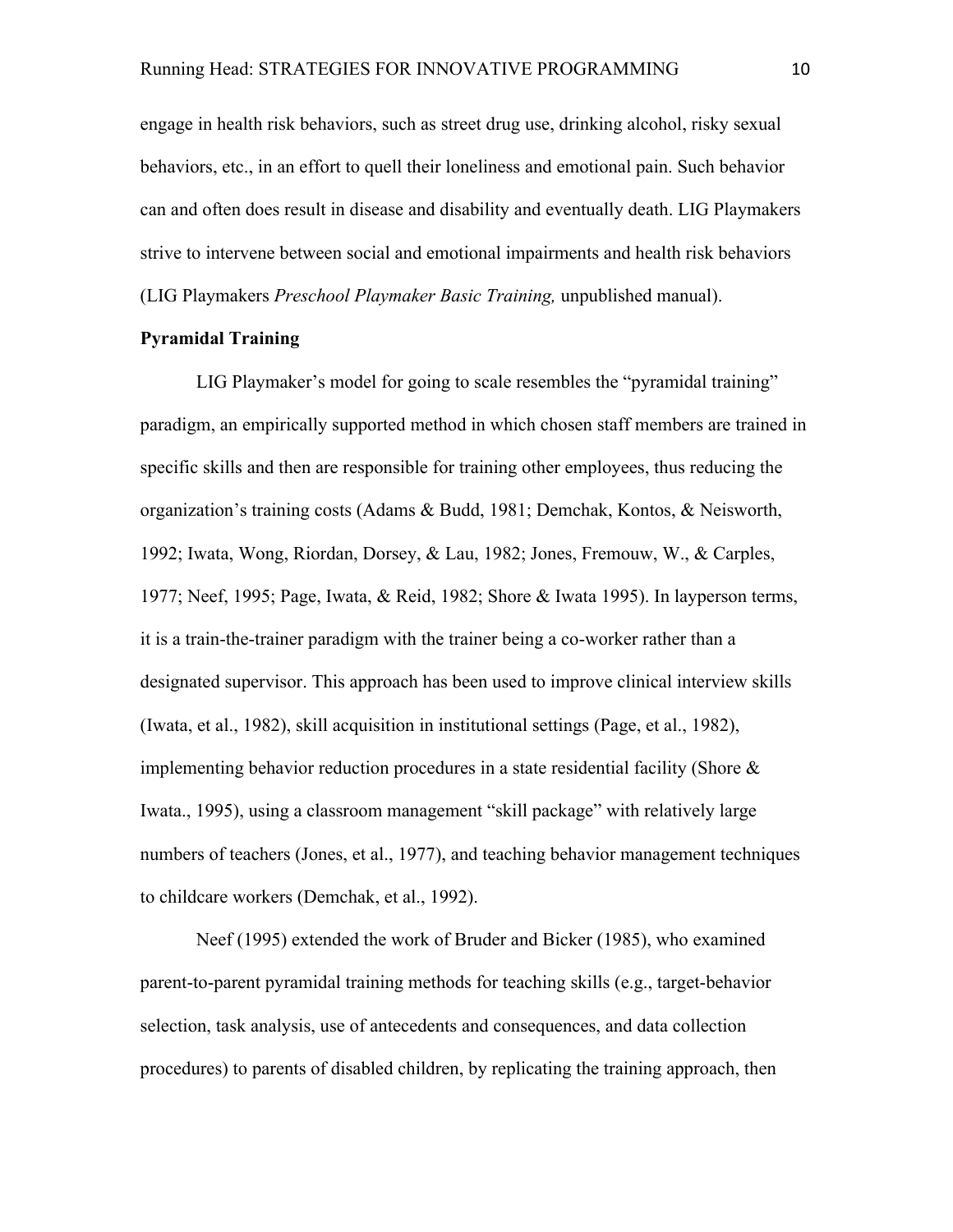comparing the pyramidal parent training with professional training and found comparable outcomes in acquisition, maintenance, and generalization in parental teaching skills along with concomitant improvement in their children's performance. Specifically, comparable outcomes were found in parents trained directly by a professional, parents who served as peer trainers, and parents who received training from other parents. Thus, it can be concluded that pyramidal training leads to comparable outcome at a fraction of the cost.

In this way, one potential benefit of this training paradigm is its capacity to reduce financial strain on the organization. Another potential benefit of pyramidal training is that it increases the possibility of buy-in from employees. And, yet another potential benefit has to do with the "helper effect" in which employees or students who become teachers become more competent in the skills they teach (Fremouw, Millard, & Donahoe, 1979, as cited in Jones, Fremouw, & Carples, 1977; Harris & Sherman, 1973, as cited in Jones, Fremouw, & Carples, 1977; Nelson & Scott, 1972, as cited in Jones, Fremouw, & Carples, 1977).

In the pyramidal training approach used by LIG Playmakers, supervision for Playmakers comes from ongoing phone or email contact with one of LIG Playmakers' core training staff. At the end of their training, each new Playmaker is assigned a Playmaker supervisor with whom it is expected an ongoing relationship will develop. When direct-care Playmakers are presented with a difficult situation, they are free to call their contact Playmaker to discuss and problem-solve. Then, armed with new skills or a new approach, it is their responsibility to teach others in their home organization and help the process to become team-focused toward successful and joyful implementation of therapeutic play activities.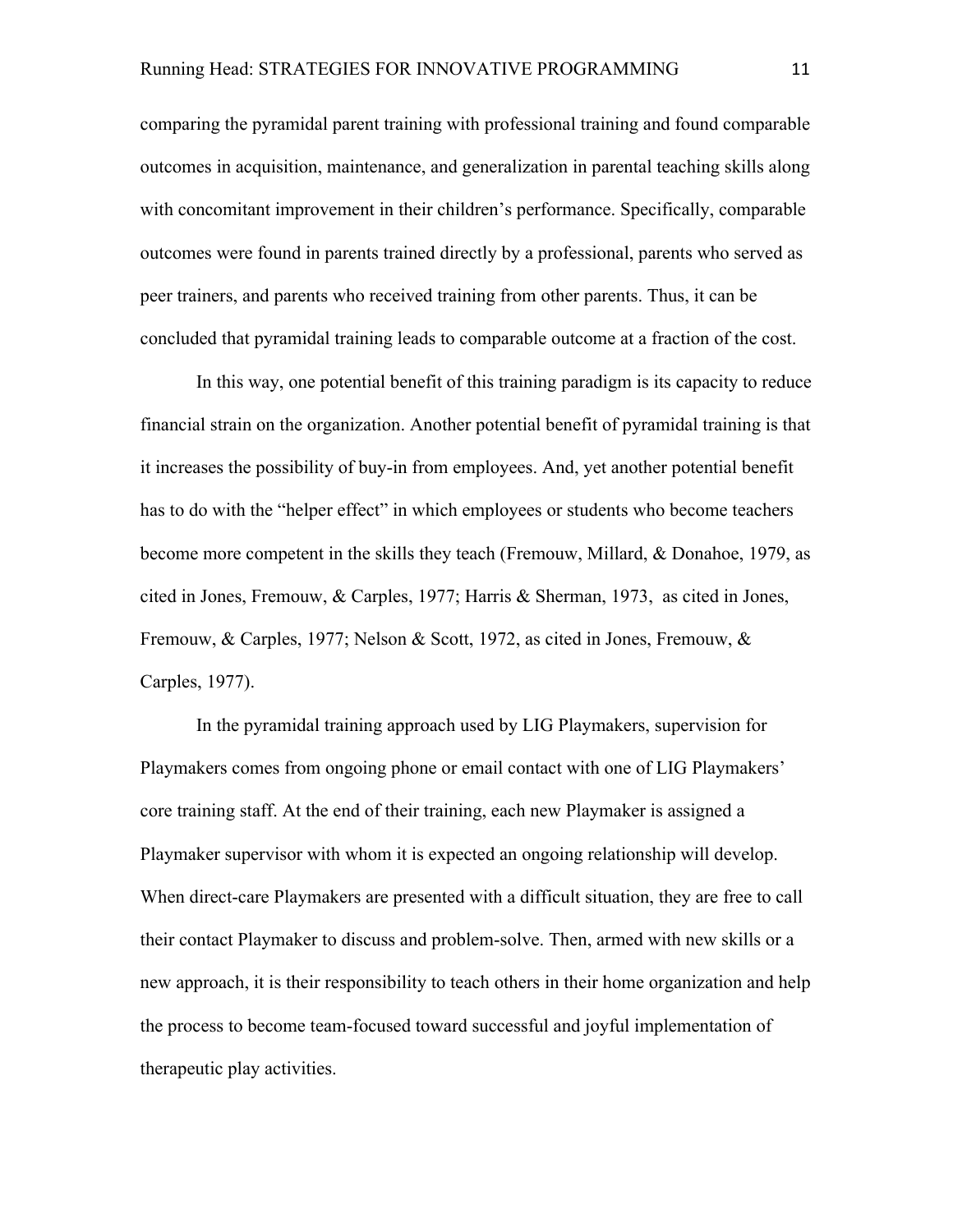Although research suggests that pyramidal training can be both effective and economical, a potential deficit of the LIG Playmaker model is that it lacks training in components of how to teach others to implement the procedures correctly and how to collect data for purposes of evaluation. These elements were included in a study of pyramidal training by Shore and Iwata (1995), which showed highly variable performance of direct care staff during baseline but significant improvement in both employee implementation behaviors and in concomitant decrease in clients' inappropriate behaviors following comprehensive supervisor training.

Restated, the LIG Playmaker mission is to help children overcome adverse life conditions through providing them with an emotionally and physically safe environment in which they can be re-introduced to joy and a sense of connectedness with others. This mission is especially important given the findings of the ACE studies in which it has been well documented that there is a graded and significant correlation between ACE scores and decreased quality of life, including physical illnesses and early death. Panksepp's work (1989) on fear response provides hope that children who are provided with a safe and consistent environment in which joyful connection with others is encouraged might be able to emerge from their withdrawal and engage in meaningful connections within their own lives. From stories reported by Steve Gross and other LIG Playmaker staff, this hope seems to be realized in their observation of their program implementation and the concomitant results seen in the children. Their shift from direct-care implementation to the pyramidal training paradigm is consistent with their stated desire to affect as many children as possible. Included in this research was the identification of specific Playmaker behaviors that have led to greater acceptance and integration of the Playmaker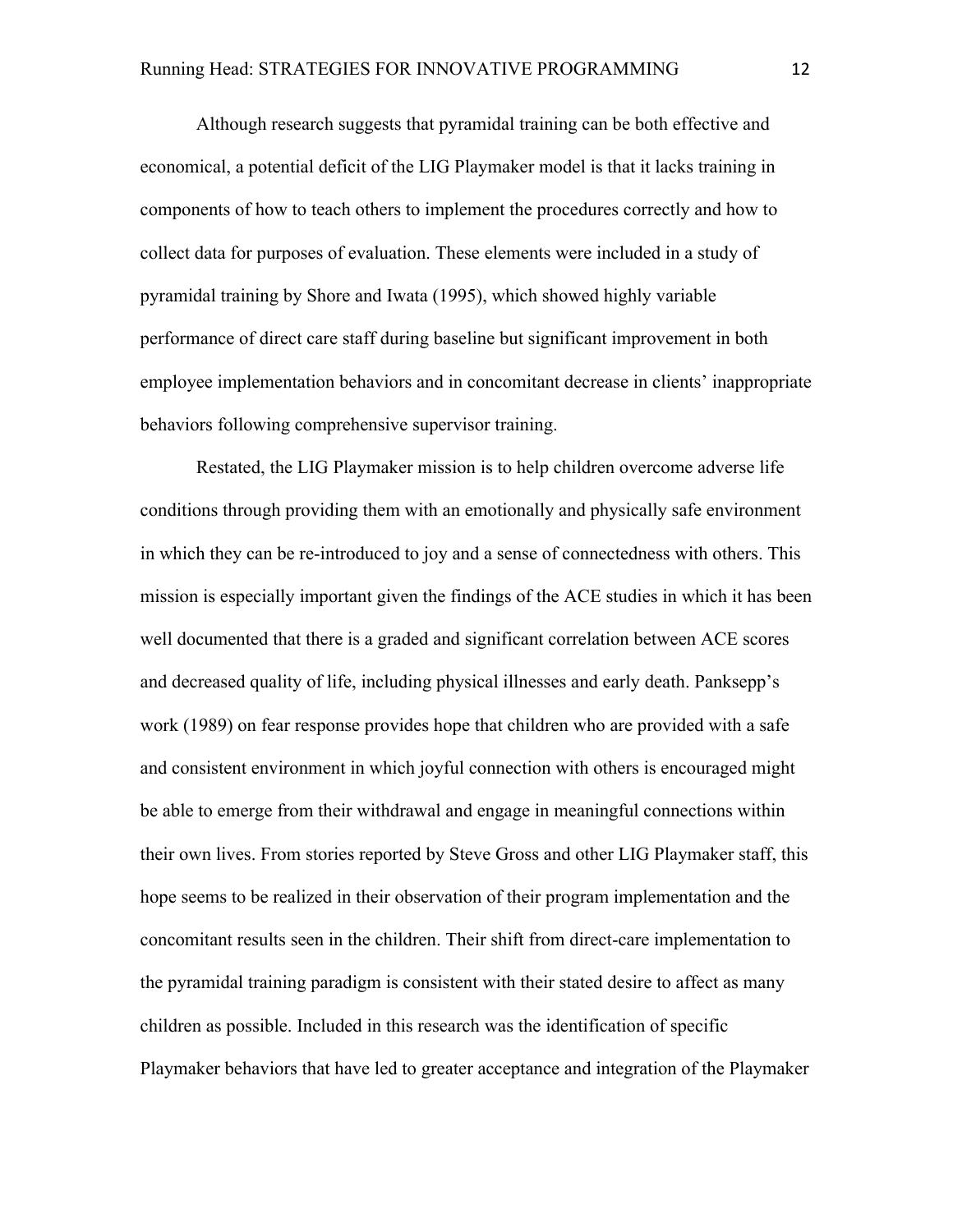approach into professional communities, thereby increasing the numbers of children that are positively affected by joyful play, positive interpersonal connections, and the resulting resiliency that may follow.

By examining how exemplary Playmakers resolved pertinent professional dilemmas and resistance, skill development plans can be developed and integrated into current trainings to proactively arm new trainees with skills to be more successful in their new roles of Playmaker.

#### **Methods**

#### **Participants**

Participants in this investigation included nine people who have been identified as Outstanding Playmakers (OP) by the LIG Playmaker Executive Committee. The LIG Playmaker Director of Research asked the Executive Committee, "Who has taken the Playmaker spirit and really run with it to make big changes?" The executive committee then identified the OPs used in this research. Final determination of sample size was determined by using saturation sampling methods (Glaser & Strauss, 1967), which entailed interviewing participants in the study until information provided during the interviews became redundant.

#### **Procedure**

In accordance with Critical Incident Interview (CII) methodology, interviews asked participants to identify and describe critical incidents in their jobs and to detail the situation, including who was involved, what their thoughts were, what they did and what the outcome was (Flanagan, 1954; Spencer & Spencer, 1993).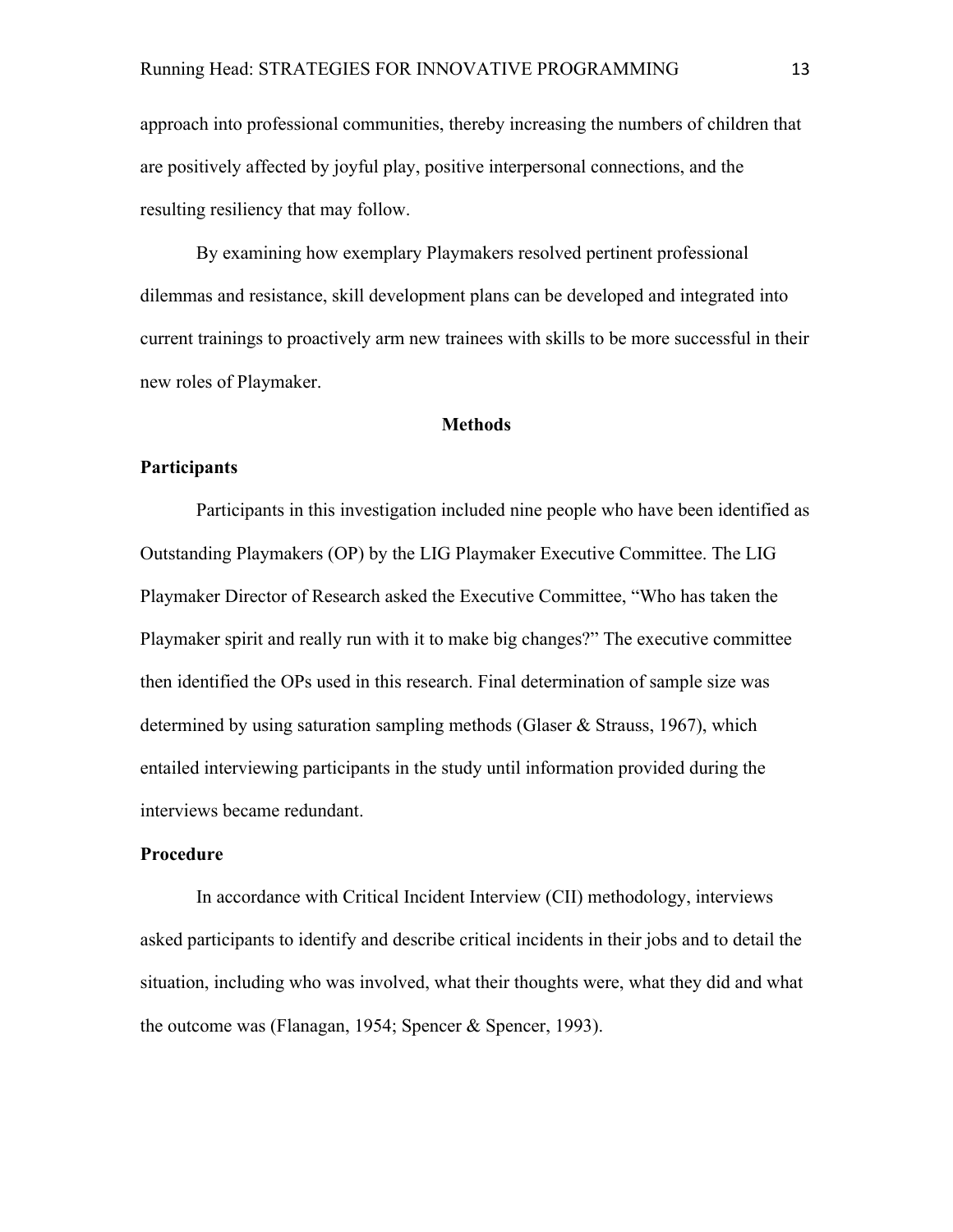The author interviewed all participants. They were asked the following questions:

- 1. LIG Playmaker training staff teaches direct-care staff joyful, healing activities and games at no cost to the participants with the hope of reaching as many children as possible. As a Certified LIG Playmaker, we are expected to spread the knowledge to other professionals. In this way, LIG Playmakers uses a Johnny Appleseed approach to helping the world become a more joyful place and to helping children heal from their respective traumas. How have you spread the teachings of LIG Playmakers to other professionals? (Describe 2 or 3 examples.)
- 2. What was the most challenging situation or obstacle that you have encountered in the role of Playmaker? Describe some other challenging situations that you have encountered in this role.
- 3. How did you deal with the challenging situation? What did you do to overcome the situation? How did you cope with it? (This question will be asked for each of the situations they described in (2).

When pertinent, further information elicited during these interviews included the following: what led up to the situation, who said what to whom, what the other person's response was, what the participant felt or thought during each link in the chain of events, and the outcome. The interviewer made every effort to minimize leading questions or cues and to invite the participants to describe the events as fully as possible in behavioral terms (observable and measurable) in as detailed a manner as possible.

Each interview was audiotaped for accurate coding. Analysis of transcripts involved: (1) identifying key approaches in the transcripts and assigning codes to them; and (2)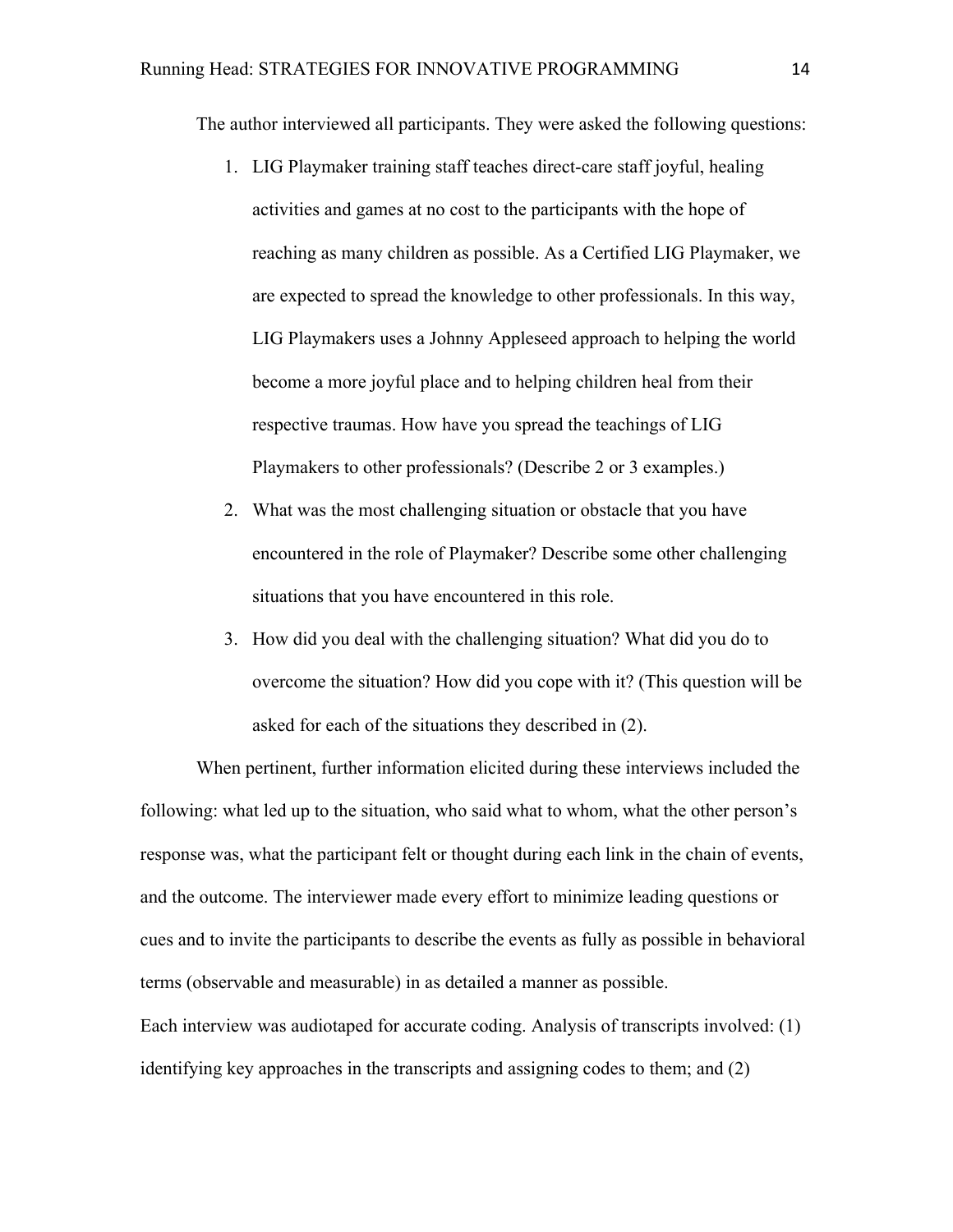grouping similar codes into broader categories. A broad goal of this approach was to uncover participants' concerns or challenges and strategies they used to resolve them. These strategies can be taught as part of Playmaker trainings so that new Playmakers have better potential of successful practice as they navigate resistance within their employment organizations.

#### **Results**

Data from the critical incident interviews with Outstanding Playmakers (OP) identified three clusters of obstacles to Playmaker implementation, with a total of 13 obstacles, and 10 strategies for overcoming them. The obstacles are listed in Table 1, and the strategies are outlined in Table 2. The categorization of obstacles was somewhat arbitrary because the obstacles often overlap in function and response. For example, "lack of motivation" and "not knowing how to play with children" overlap, and both might fall under the more general obstacle of "staff resistance" because not knowing how to play with children can lead to lack of motivation. For purposes of clarity, the obstacles are clustered into three general categories: those related to staff, those related to organizational context, and those related to children and their families.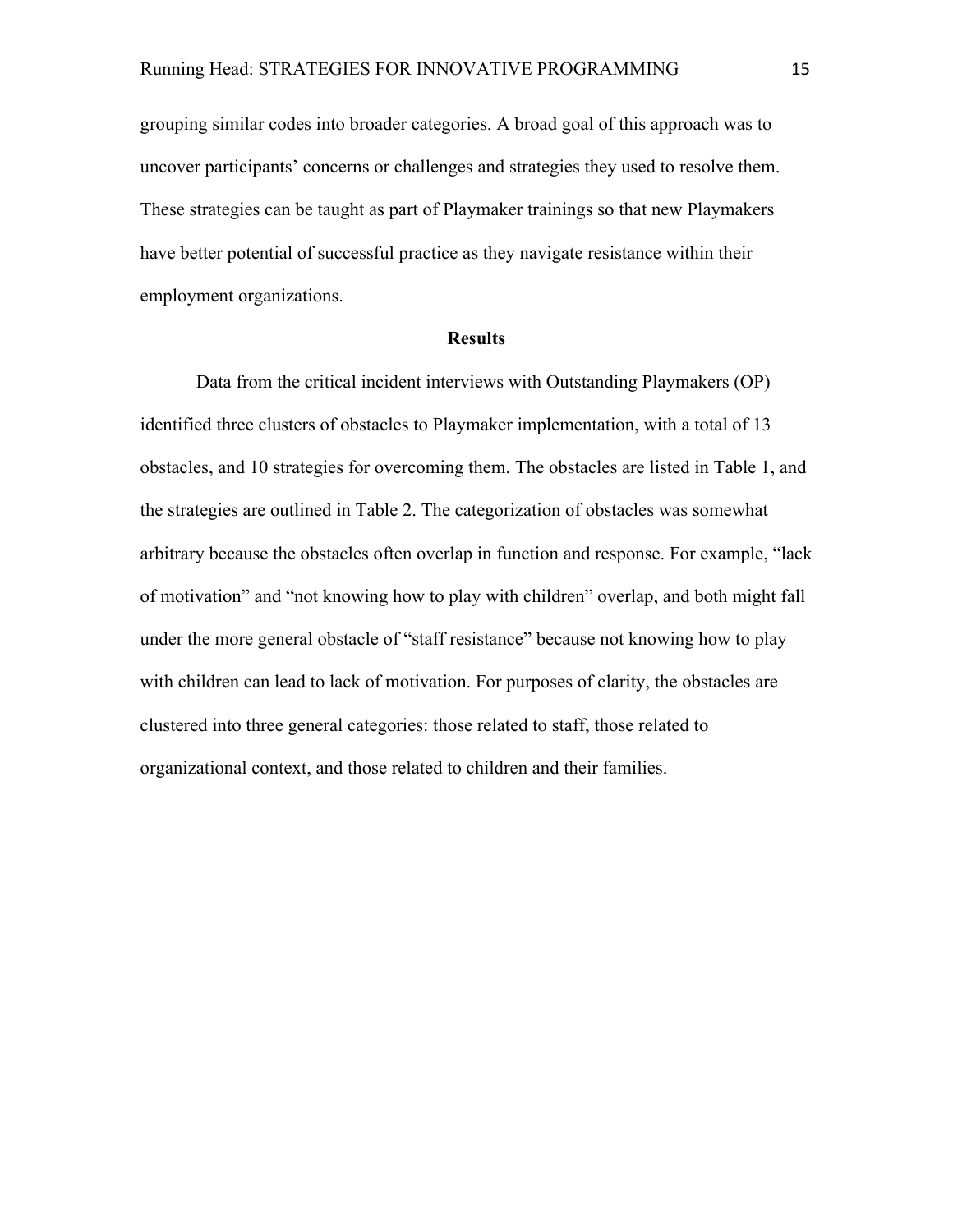| Table 1                                                               |
|-----------------------------------------------------------------------|
| Obstacles to Implementing Playmaker Activities                        |
| <b>Obstacles Related to Staff</b><br>1                                |
| Lack of motivation<br>a.                                              |
| b. Lack of knowledge of connection between play and healing trauma    |
| c. Don't know how to play with children                               |
| d. Rigid thinking patterns                                            |
| 2. Obstacles Related to Organizational Context                        |
| Administrators do not understand how Playmakers games and<br>a.       |
| activities fit into regular programming                               |
| b. Administrators do not understand the benefits of the Playmaker     |
| approach                                                              |
| c. Narrow focus on task completion                                    |
| Staff difficulties<br>d.                                              |
| e. Perception of more work                                            |
| Obstacles Related to Children and Their Families<br>3.                |
| Children are scared of staff, so don't want to engage with them<br>a. |
| b. Volatile family members                                            |
| <b>Behavioral</b> issues<br>$\mathbf{c}$ .                            |
| d. Perceived physical limitations of children                         |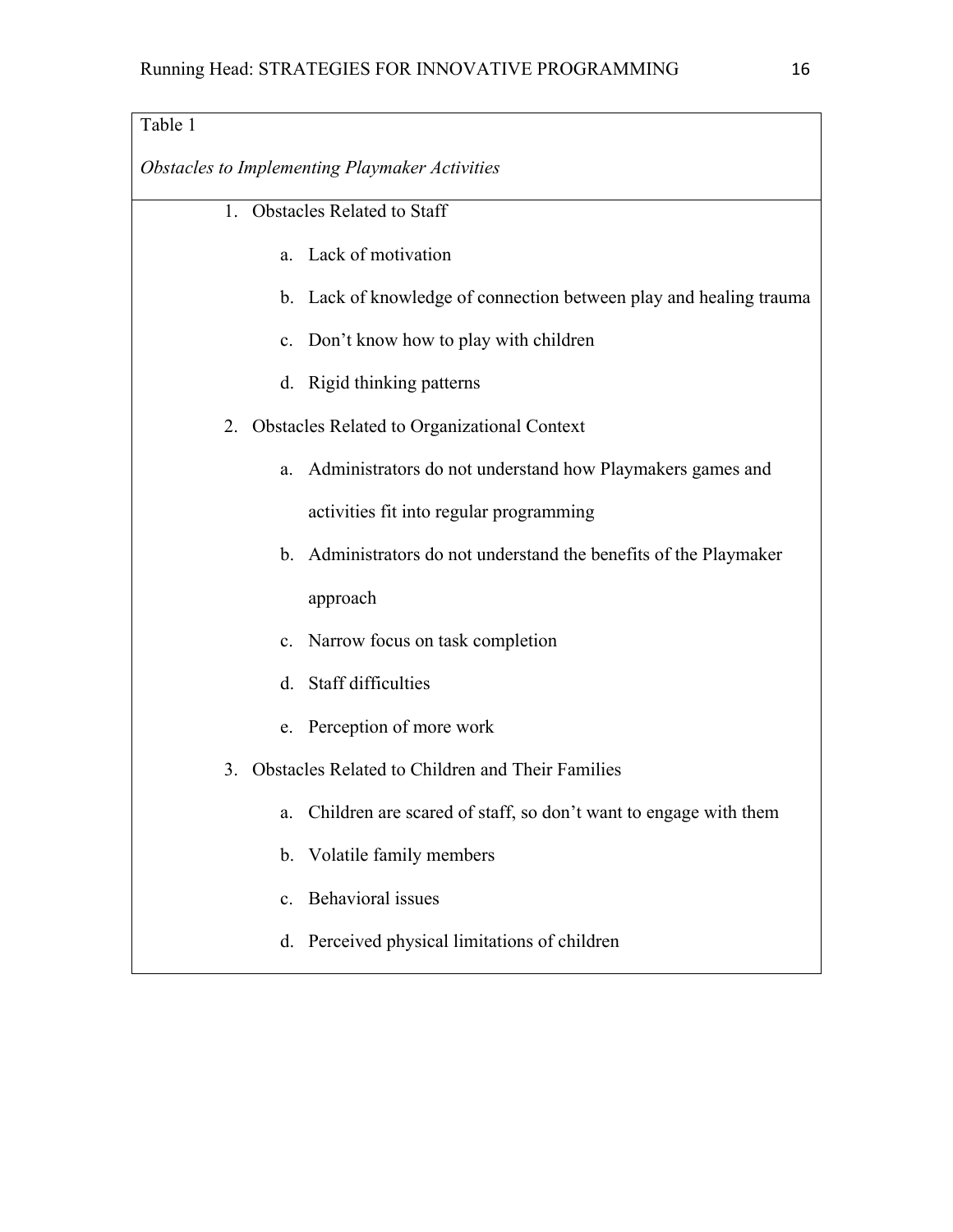## Table 2

#### *Strategies Used to Overcome Obstacles*

- 1. Explain the philosophy of Playmakers
- 2. Foster bi-directionality in staff-child relationships, emphasizing that kids can teach staff
- 3. Show staff how Playmakers approach can make staff's job easier
- 4. Give staff creative freedom for implementation
- 5. Train staff in a leadership role
- 6. Role model for staff
- 7. Encourage staff to go to a Playmaker certification training
- 8. Gentle nudges to resistant staff
- 9. Psychoeducation about the purpose of the activities, how they work, and how they help kids develop connectivity and sense of safety
- 10. Encourage staff to be more empathic

#### **Obstacles and Strategies Related to Staff Resistance**

Staff resistance was found to be a major obstacle in integrating Playmaker activities into existing programs, and it often seemed to reflect lack of motivation. A general strategy used for the obstacle of staff resistance, regardless of subcategory was including staff in the Playmaker activities:

…what we try to do is to invite the staff to join us in play and we try to do activities throughout the day so that, not only are the kids having a positive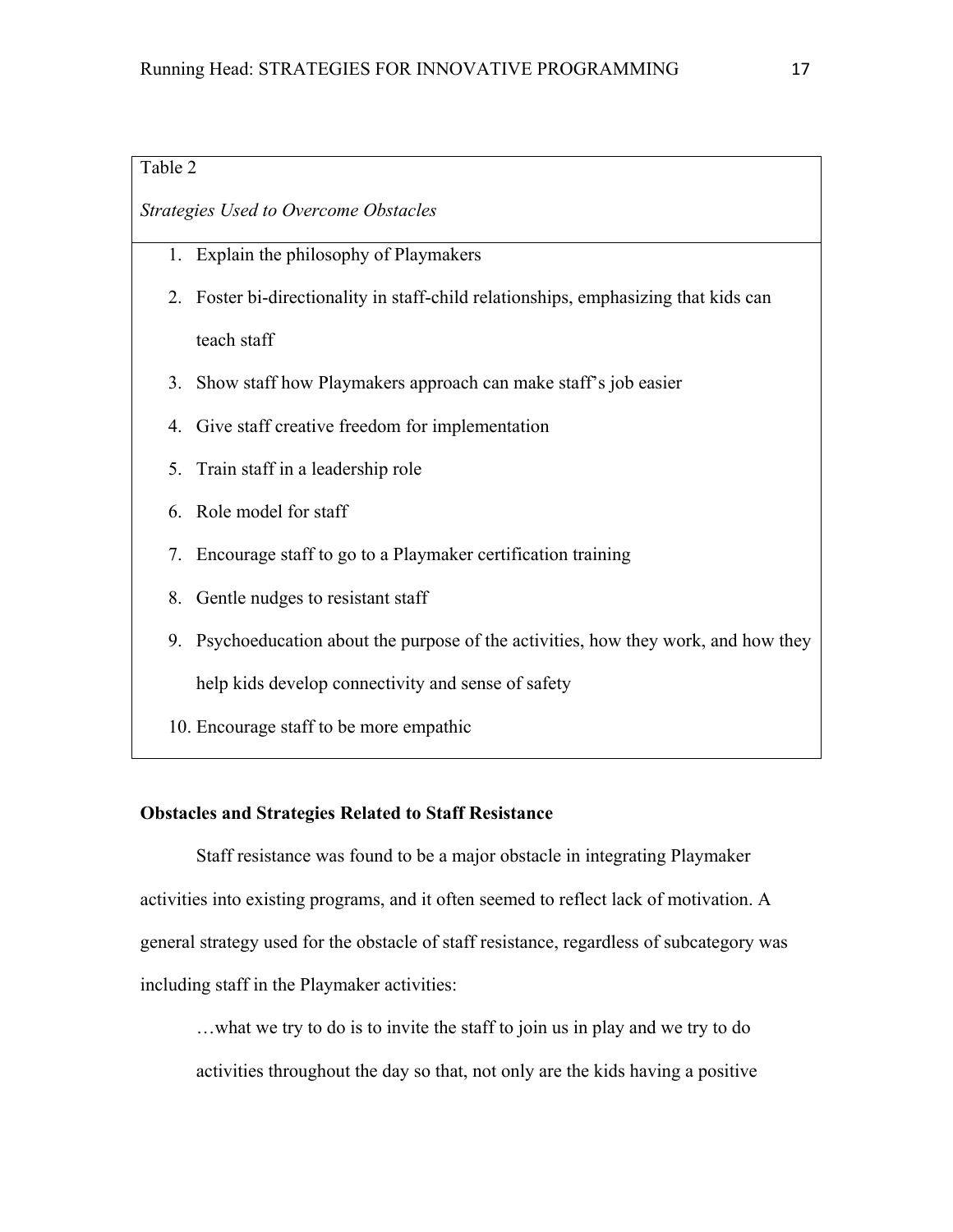relationship building experiences, but also the staff, so that the positive energy and revitalization affects their work day as well, which then makes them more positive and happy as people.

Upon closer examination, specific elements of motivation were found to be lacking. Examples of such elements include the following: lack of knowledge of connection between play and healing trauma, staff who did not know how to play with children and so were initially uncomfortable with Playmaker activities, and rigid thinking patterns that did not allow for the flexibility that is needed for change to occur. Regarding the lack of knowledge of connection between play and healing trauma, one OP had this to say: "The biggest issue about Playmakers is that people don't believe that play affects our kids and our families." It is not surprising, nor should it be expected, that all staff understand the science of play. As previously described, play includes the emotional experience of joy (Corelli Sanderson, 2010), which has been found to decrease symptoms of psychological trauma (Panskepp, 1998). Outstanding Playmakers used a number of strategies to deal with the obstacles related to staff resistance. Each element of staff resistance is described below with corresponding strategies that OPs used to overcome them.

**Lack of motivation.** To illustrate lack of motivation, one OP had this to say: "They (staff) just didn't feel like doing it." The same OP went on to say:

I would start a project with one group of kids in one shelter, and it would be going superb. And then I would go to the other shelter and start the same project with those kids. And then, when I would go back to the first shelter, the kids were not doing anything. And they were like, 'oh, Mr. so-and-so left.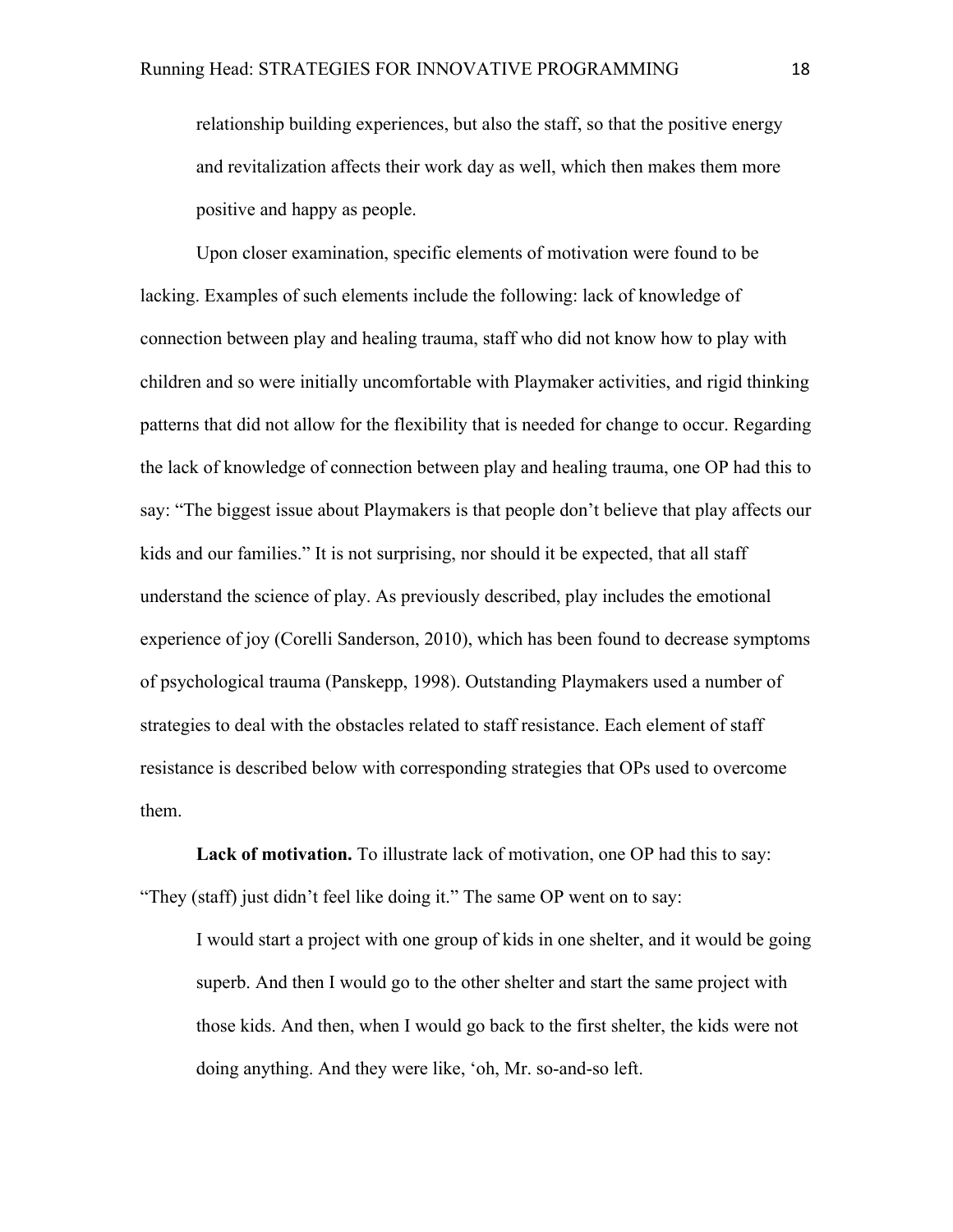This comment indicated that the reason for not continuing with the activity was that the staff member had disengaged with the children so much that he had actually left the location of the activity. To counter this obstacle, this OP used several strategies. First, she explained to the staff that the Playmaker approach entails infusing every aspect of life with connection and joy:

I had to explain to them that Project Joy (predecessor of Playmakers) philosophy is not about having a bag of tricks and going out there and playing games. The kids outside… it can be physical activity, but it's not really about that. It's being able to, at any given moment, taking whatever you're doing and making a game out of it and engaging the kids and inviting them and enticing them with enjoyment, you know? It's about getting a balloon and throwing the balloon around and having the kids talk to the balloon. It's about using anything that we have. We forget that it can be joy to kids.

A second strategy was fostering bi-directionality in staff-child relationships, emphasizing that kids can teach staff:

…with some of the immigrant kids… some of the games are different than the games that they are accustomed to. So, when you play cards with them, it was hard because they didn't understand the game. I told the staff to just engage with the kids. And they can teach you, too. Let them teach you a game from Mexico. Let them teach you a game from El Salvador. I need your engagement with the kids to bring all the kids together. And I was able to get a lot more staff involved with that type of philosophy.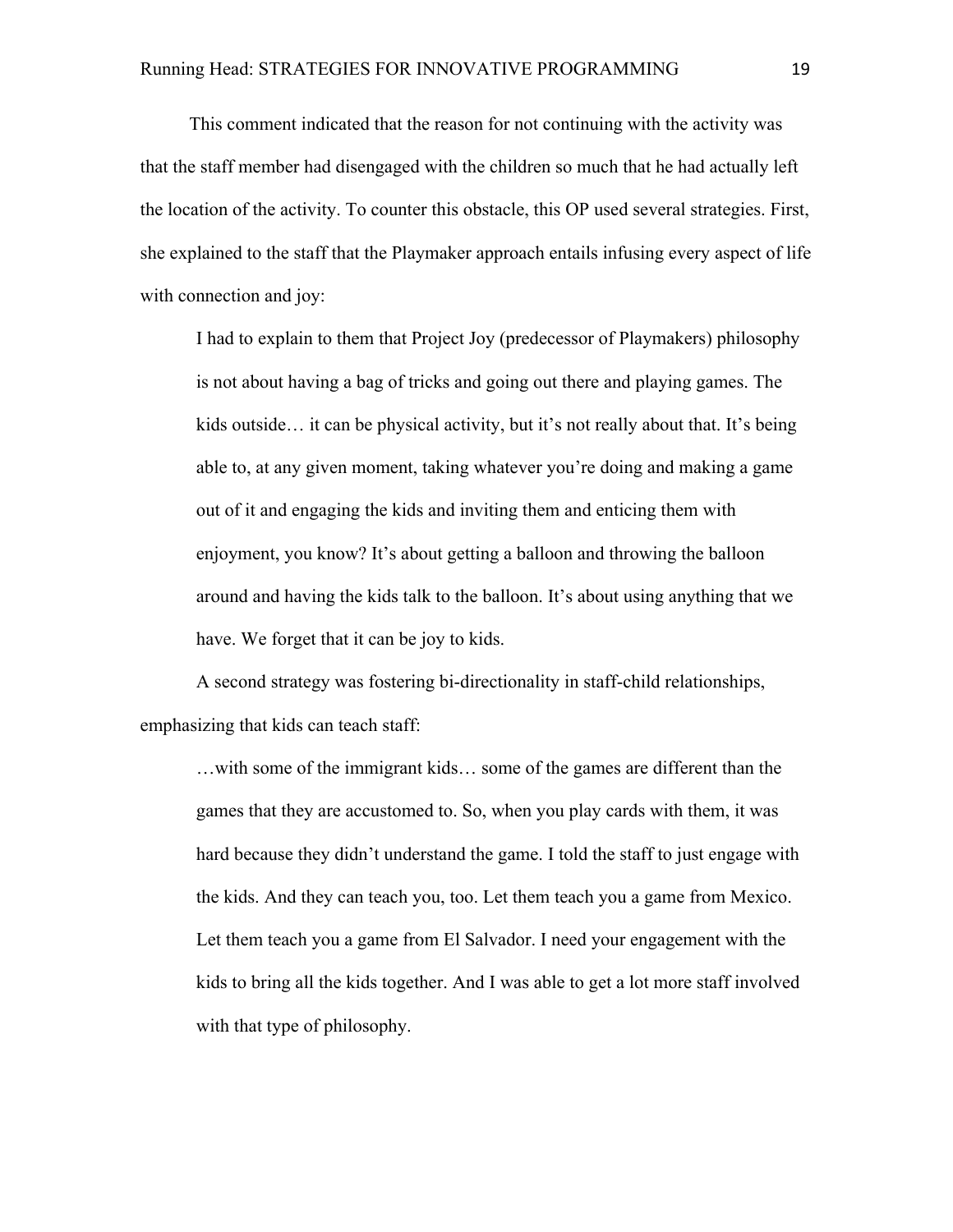A third strategy involved addressing the staff's sense of being burdened by showing them how Playmakers approach can make their jobs easier as it fosters positive relationships with the kids they serve. As such, the staff is more likely to build cooperative relationships with the kids, rather than being stuck in adversarial relationships:

I told them, 'if you do these types of activities with these kids, you get them engaged and you get a little soul, you're hitting all the core things that they need. It will make your shelter run more productively, and the night will go smoother because all the kids are engaged in activities.

A fourth strategy implemented by this Playmaker was giving staff creative freedom for implementation of Playmaker activities: "Just mess around and make your own rules and do a game that the kids could all do altogether (sic). Make it rewarding. And they (staff) were able to do that."

A fifth strategy was training select staff in a leadership role:

I was able to train one of my staff members to be like a counterpart so that, if I wasn't there, I could say, 'I need you to do this,' and the person was on board. So, if I was in one shelter, he was in the other shelter. And we collaborated so that kids in both the shelters had gotten the same (level of) engagement.

A sixth strategy used to counter staff resistance was to have staff attend conferences where Steve Gross (CEO of LIG Playmakers) presented and to try and make it mandatory for all staff. In this way, more staff were exposed to the approach in its purest form: "He (Steve Gross) gave… an overview at the conference and then people became really excited, and people on their own became trained." Specifically, this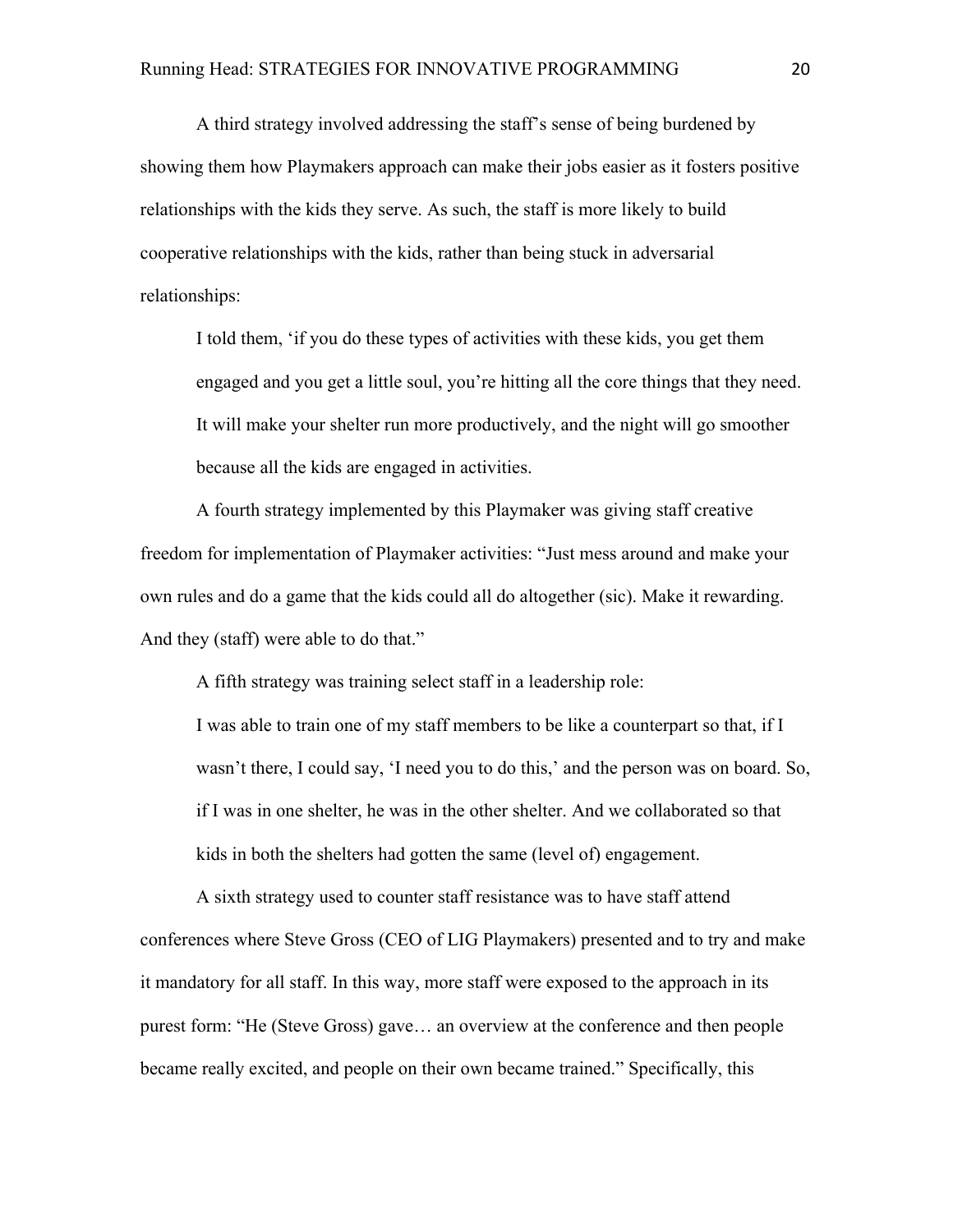approach seemed to energize staff to become more willing to try Playmaker activities as they became enthusiastic and hopeful for how such activities might enrich their work and have positive effects on the children with whom they work.

Another strategy used to build enthusiasm in staff is to talk about Playmakers repeatedly. As one OP put it, "I'm the person who doesn't shut up about the Life is Good Playmakers."

#### **Lack of knowledge of connection between play and healing trauma.** A

strategy to counter lack of knowledge about the connection between play and healing trauma is psychoeducation about play as an antidote to trauma. Specifically stated, "the biggest issue about Playmakers is that people don't believe that play affects our kids and our families." Play, by definition, includes joy, active engagement, social connection, and internal control (Corelli Sanderson, 2010), all of which are integrated into all Playmaker activities. The following quote relates to families of traumatized children in the foster care system and getting them to willingly engage in Playmaker activities with their children in family therapy sessions:

Play is… the opposite of trauma. It battles trauma. And you see parents who come in with an attitude and are upset, you know? They couldn't find a job or do not want to take their medication, and they stop playing with their child. (When we use the Playmaker approach during family sessions,) the child looks forward to seeing the parents, the foster mom is happy and they leave happy. They may come upset but after playing some games - and we have some ice pops here for them and we have some water for them and do some cool down activities, and we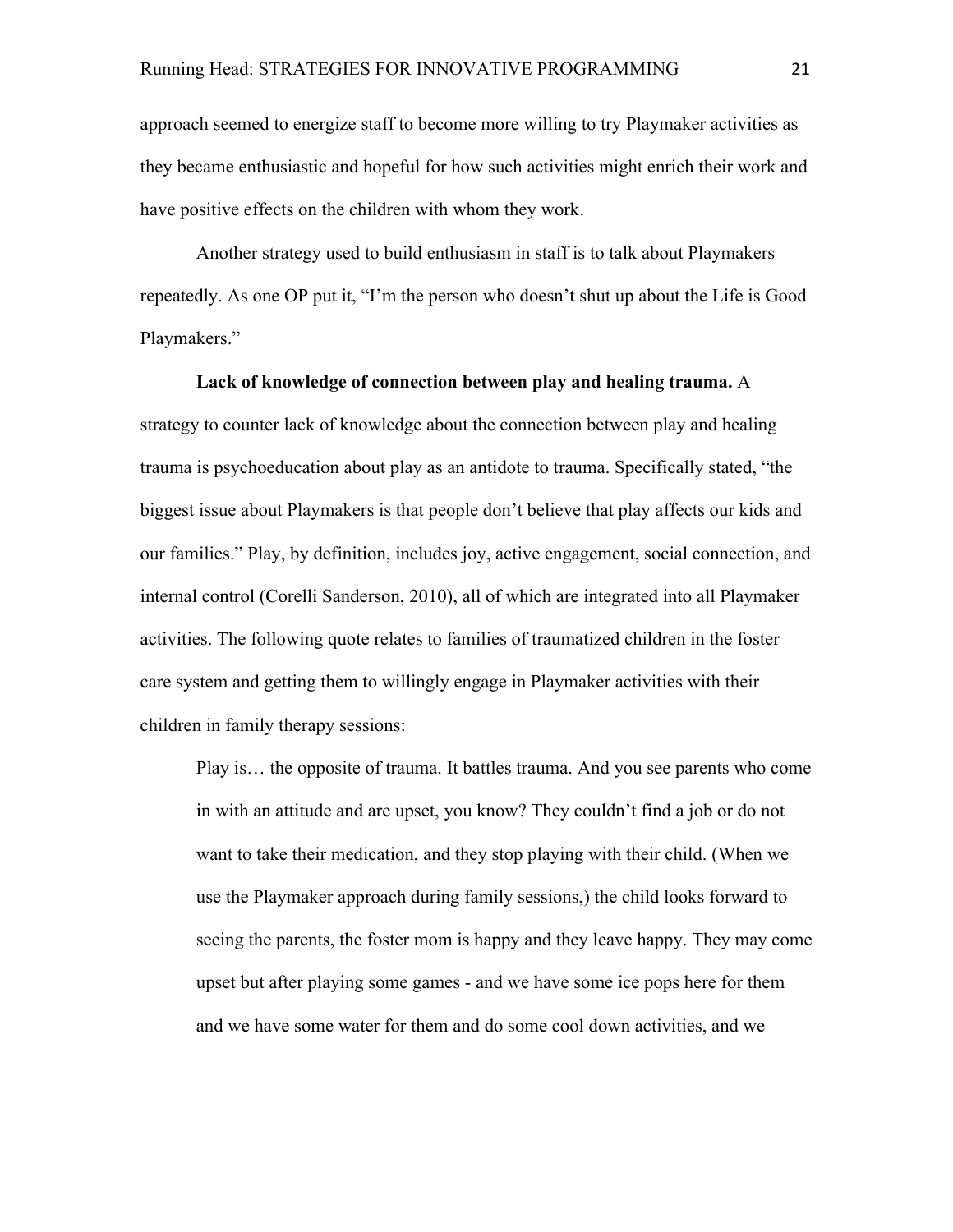might draw some pictures - after we reengage them in play, you see a total transformation in the whole circle of people who are involved with the kids.

**Don't know how to play with children.** To illustrate this subcategory, one OP said, "Well, I won't say that they do not like to play; it's that they don't know how to play with the children." To counter this obstacle, this OP used role modeling:

I hope to be a role model and help them through watching what I do and seeing the joy I bring the children, hoping that they lighten up and have fun themselves and enjoy themselves and give it a try.

Another strategy that this OP used was to encourage staff to go to a Playmakers training: "I also encourage them to go to trainings that the Playmakers have so that they can really experience what it's all about and try it for themselves." As is evident by the quote, it was hoped that by attending a Playmakers training, the staff with whom s/he works would experience the joy and healing and positive energy that this approach engenders, thus making it more likely that they would participate in and initiate Playmakers activities, further integrating them into their programming for the children they serve. That is, if resistant staff have the opportunity to engage in the activity, they are more likely to experience the joy, connectivity, and autonomic regulation that the games generate. In that, it is conjectured that resistant staff would be more likely to want to embrace the Playmaker approach.

**Rigid thinking patterns.** Several strategies were delineated for countering staff with rigid thinking patterns. An example of rigid thinking is as follows: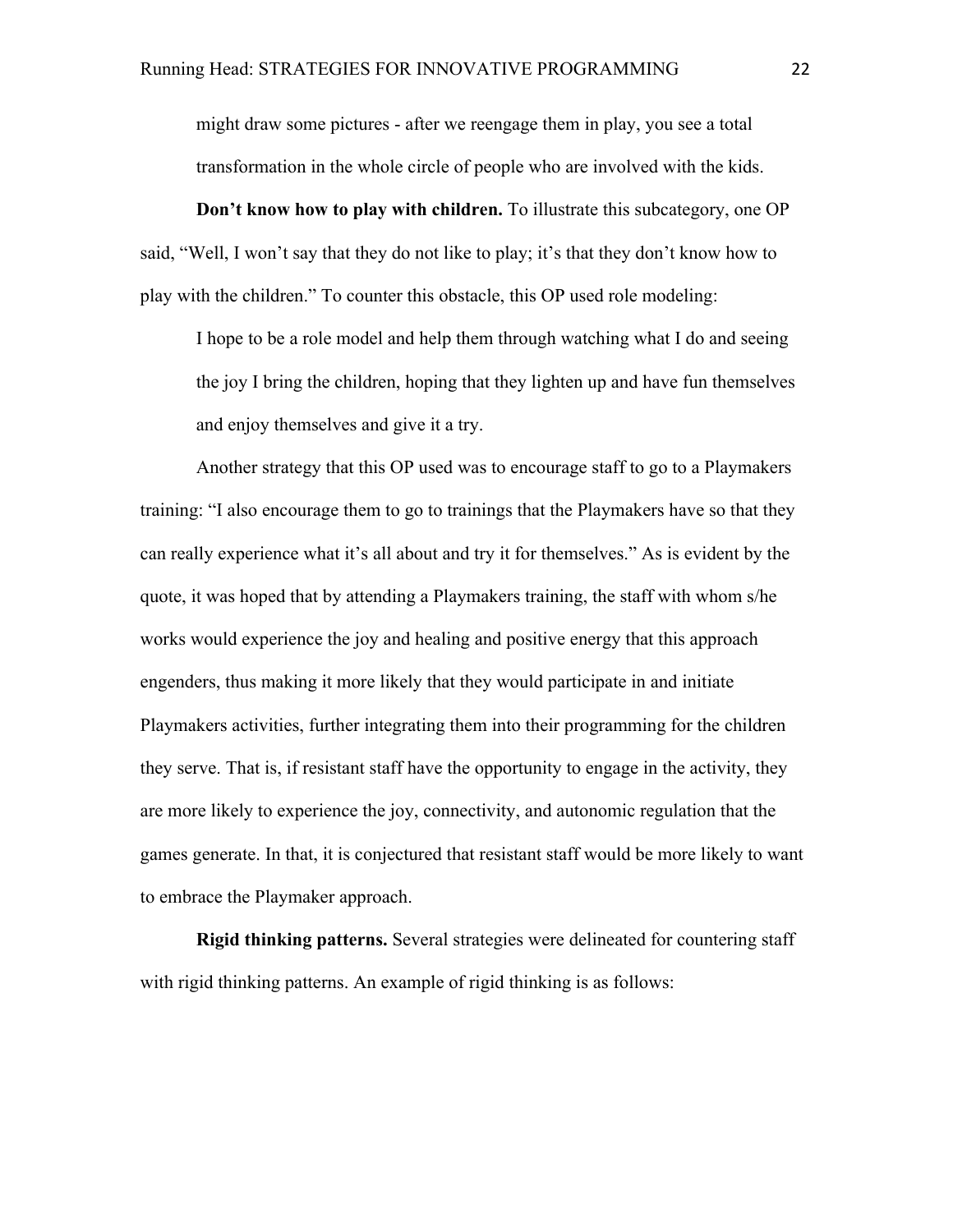He was, like, 'oh, you play games with these guys? You're crazy.' He was, like, 'oh, wait, you build kites? And boats? That's crazy. These kids will never do that.' He was just so stuck that he would not try it.

One strategy for countering such examples of rigid thinking included role modeling:

When he started seeing me do these activities with the kids – and we were doing these little games like team juggle - he started seeing that it was successful. And, he would watch us do "A Cool Breeze Blows" (LIG Playmaker game), and he started seeing how these games that these kids were playing were not only appropriate but that we were able to use them to discuss with these kids things that are (sic) going on in their life and draw the connections between the game and their life experiences. So, he started seeing the whole picture of exactly what the game is (sic) about and it's not just about sitting down and just playing a game just to kill time.

Referring to the same rigid-thinking staff person, this Playmaker had this to say: He saw that, man, if I play with the kids more and I engage with them more, the families have more of an understanding so that, when I do have to bark at them and when I do have to diffuse a situation, or I have to let them understand that their behavior was inappropriate, they still remember that person who was playing cards with them.

This OP demonstrated the effectiveness of role playing to increase acceptability in resistant staff as well as to demonstrate the general willingness of children to cooperate when they feel safe and part of a community, which are two of the four domains of play.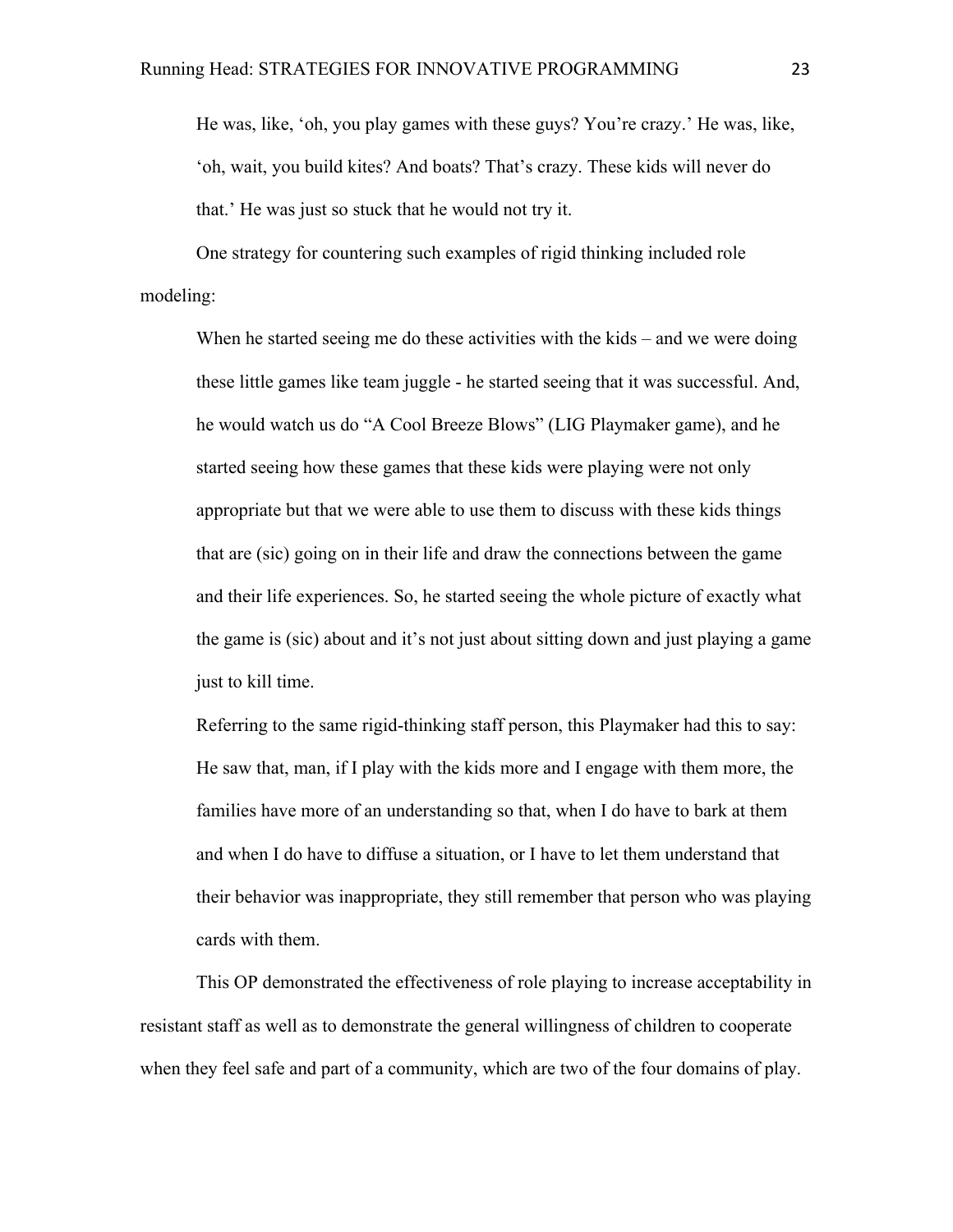Another strategy for countering rigid thinking included getting the person trained as an official LIG Playmaker:

I finally got her to go to a Playmaker training. Ever since then, she has lightened up quite a bit. She is not so much the safety police, telling the kids that they can't do this and they can't do that. Again, she wants it to feel like she can play with the kids.

A third strategy to combat rigid thinking was found to be gently "nudging," being careful not to push too hard:

We try not to push. If you push too hard, then we lose them... so, you have to wait and give them time and then reel them in little by little until they are ready to participate and be part of it.

A fourth strategy involved using psychoeducation to explain how the Playmakers approach alleviates effects of trauma:

I told him that there is a better approach with these kids. Some of them are being abused and some of them have very severe trauma that they sometimes need an escape… If they received their trauma at five years old, they are stuck with the five year old mentality even though they look and present themselves as an adult or young man or young woman. They are still stuck in that developmental stage. Some of our kids don't understand how to be a kid. Some of these kids have been the keeper of their home or have been running on the street and running by themselves for such a long time that they cannot show vulnerability. And they cannot show weakness because someone will take over them. We have to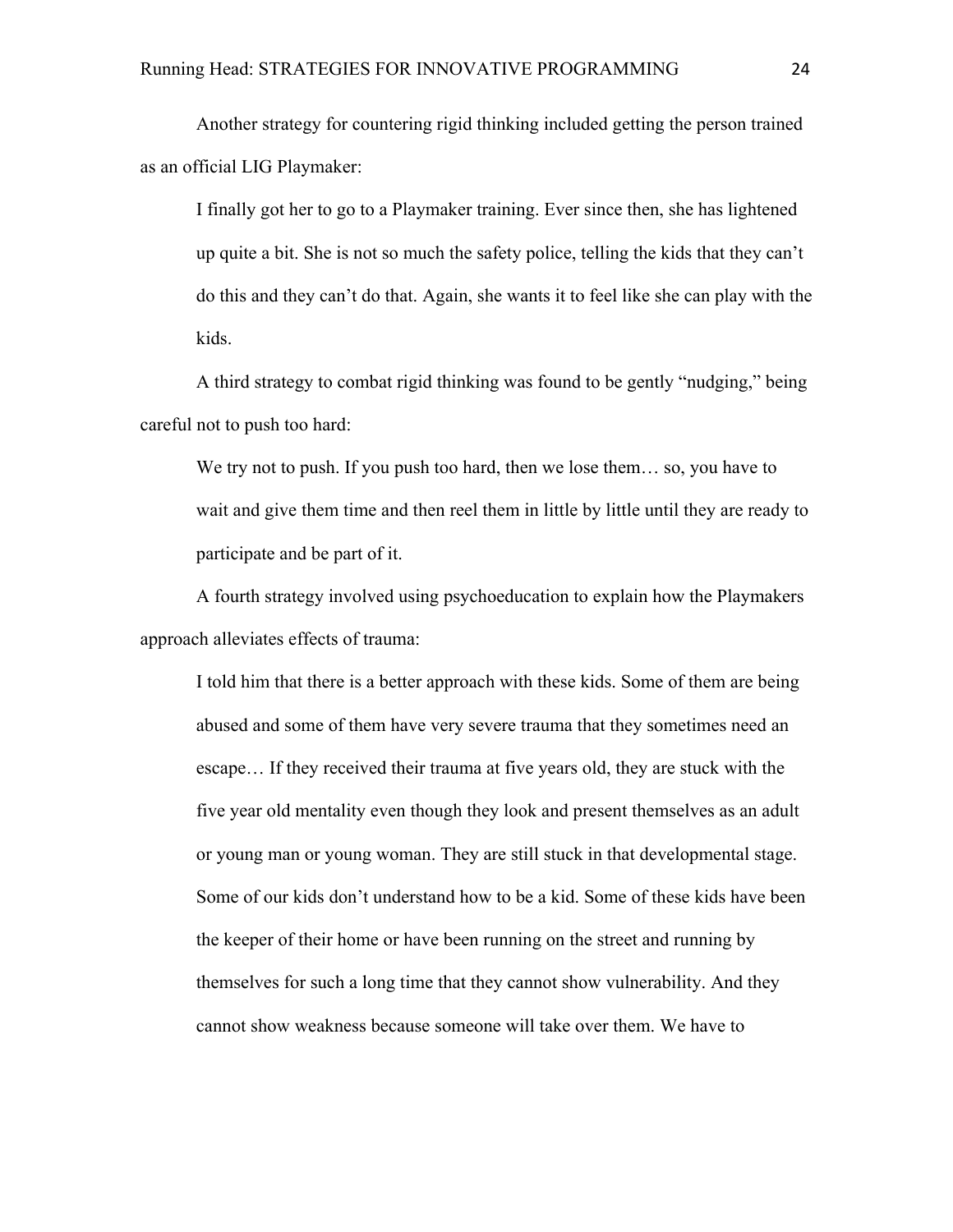understand that philosophy. Once he (the rigid-thinking staff member) started listening to me, he started seeing what I was talking about.

A fifth strategy used to counter rigidity in staff, specifically targeted to those who believe that all children must engage in all activities organized by adults, which is not part of Playmaker philosophy, involved helping other staff to empathize more with the children:

I basically told them to put themselves in the children's perspectives, to just sit back and try to put yourself in an example where you really don't want to do something and having somebody force you into doing it. And, how uncomfortable you are by doing that. And, for example, at a wedding, everybody has to get up and catch the bouquet. And, what if you don't want to do that and everybody's telling you that you have to do that? And, you really don't want to. And, you're really uncomfortable, and that's really the kind of example that I have given them – to really put themselves in the children's shoes and to just realize that, hey, just because you're sitting at the table in the chair does not mean that you're not there. You know?

#### **Obstacles and Strategies Related to Organizational Context**

Organizational context was also found to be an important source of obstacles in integrating Playmaker activities into existing programs. Examples of organizational factors that were found to impede integration of Playmaker activities into existing programs included administrators not understanding the relevance of the activities and how to integrate them into existing programs. Other organizational factors included administrators not understanding the benefits of the Playmaker approach, a narrow focus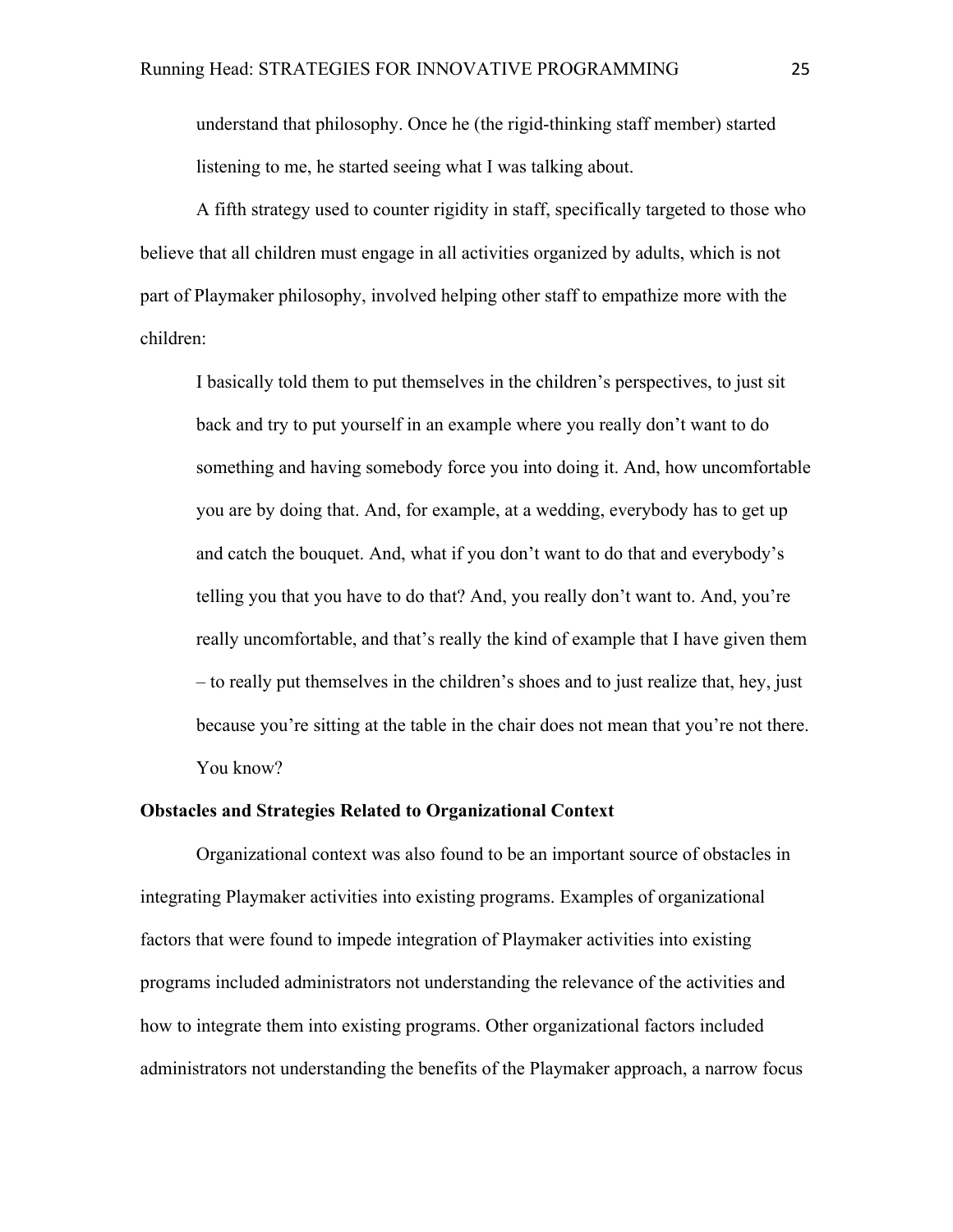on task completion, staff availability, staff perceiving that any change would mean more work for them, and space constraints. Fortunately, the OPs found effective strategies for dealing with all of these obstacles.

**Administrators do not understand how Playmakers fits into programming.** One example of lack of administrative support included administrators' lack of understanding about how LIG Playmaker games and activities can fit into regular programming. To overcome this concern, one OP dealt with this obstacle by showing how Playmaker activities can be integrated into children's daily routines within the school structure. "So, I demonstrate how to incorporate it into the morning meeting for when children have lag time, when everyone is lining up, or when they are waiting for the bathroom." In this way, this OP demonstrated for the principal and other staff members that LIG Playmakers is more than a collection of activities or games; it is a way of being that can be integrated into an activity.

**Administrators do not understand the benefits of the Playmaker approach.** Lack of organizational support is also apparent when administrators and supervisors don't understand the benefits of the LIG Playmaker approach. One OP stated "the first thing is to convince the powers that be, your executive committee, your administrative staff, that this is not just a tool. This is something that we need." She responded to this obstacle using role modeling: "Well, …they saw me doing it. They were asking me, 'How and where did you learn how to do that?'" This OP then encouraged her supervisors to encourage general staff to get trained.

**Narrow focus on task completion.** One OP identified staff who were narrowly focused on task completion as an obstacle: "…with kids, he is like, 'oh, let's just get this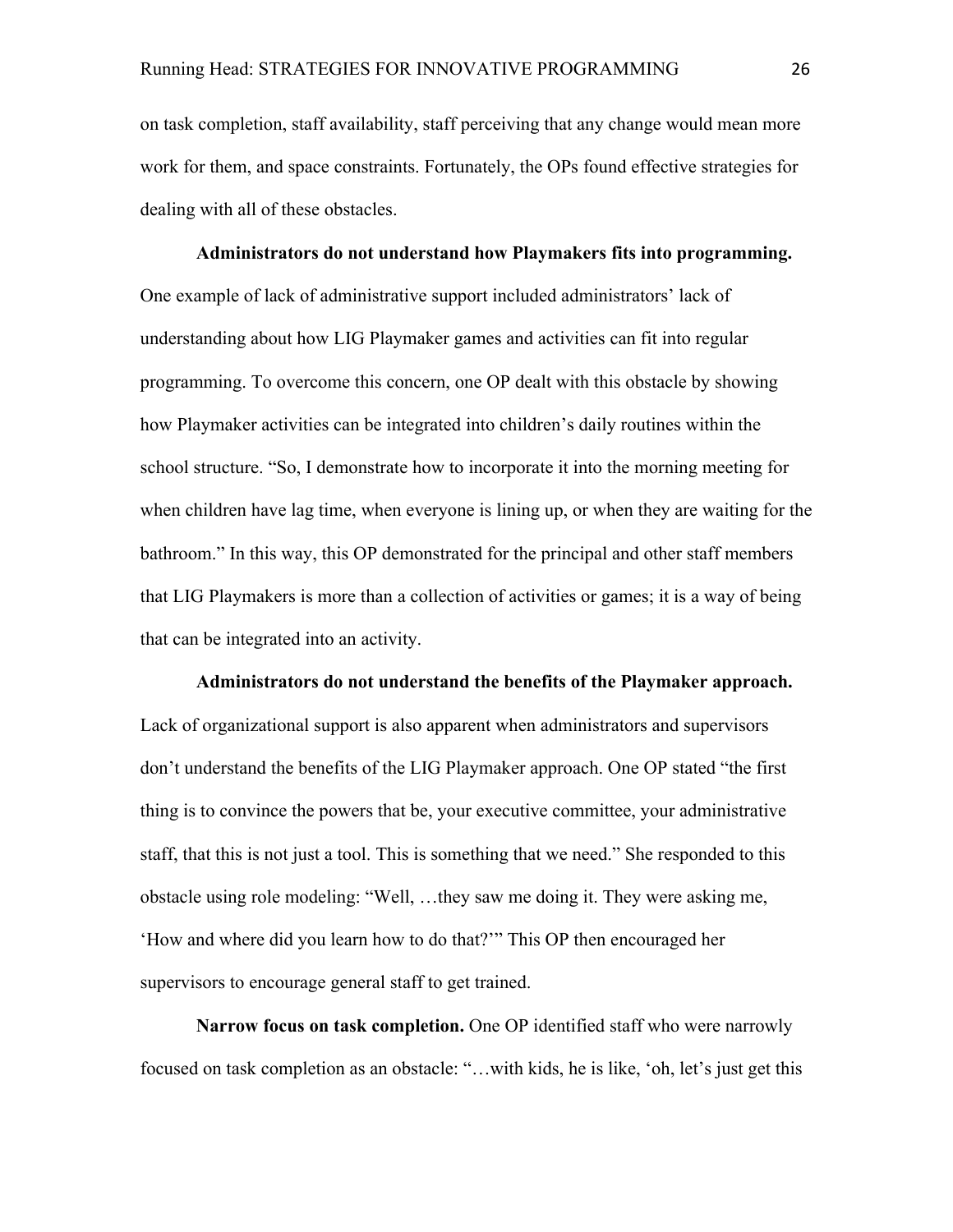done." The strategy that this OP used to counter this obstacle was to express joy and appreciation of any play behaviors she observed in this staff member:

One day, he was with the patient, and he was playing with the drum. And he broke the drum. And he felt very badly. …He came to me looking extremely guilty, and he said, 'I am so sorry. I broke your drum. The patient told me I had to tell you because he is very disappointed, too. He said that you were going to be angry.' And I said, 'no, no, no, no, no. I am so happy that you are playing with him. I don't care about the drum. I am so happy you are playing with him.' He appreciated that, and he was like, 'yeah, you're right! I've played with him! And that's okay! We love drums!' And, I think it was a breakthrough, not only in my relationship with him but also in his understanding of what we really mean when we say 'let's just play.' …He also opened up in other ways…

**Staffing difficulties.** Another organizational cause of resistance in staff members is that staff are not utilized in a way that supports the implementation of something new. One OP gave the following example of how this problem can be an obstacle to implementing Playmaker activities:

I was in a class where every single child is diagnosed with autism and, of course, every child has been impacted by it differently. And so, it's like if you have a regular education class, you have children with similar characteristics. But, in autism programs, it's just so diverse. But they have the staff. So, how do you handle it when people are overwhelmed?

This OP had the option of rotating extra staff so that more people were able to get a break: "Just have the extra staff that you have in your class give them (regular teachers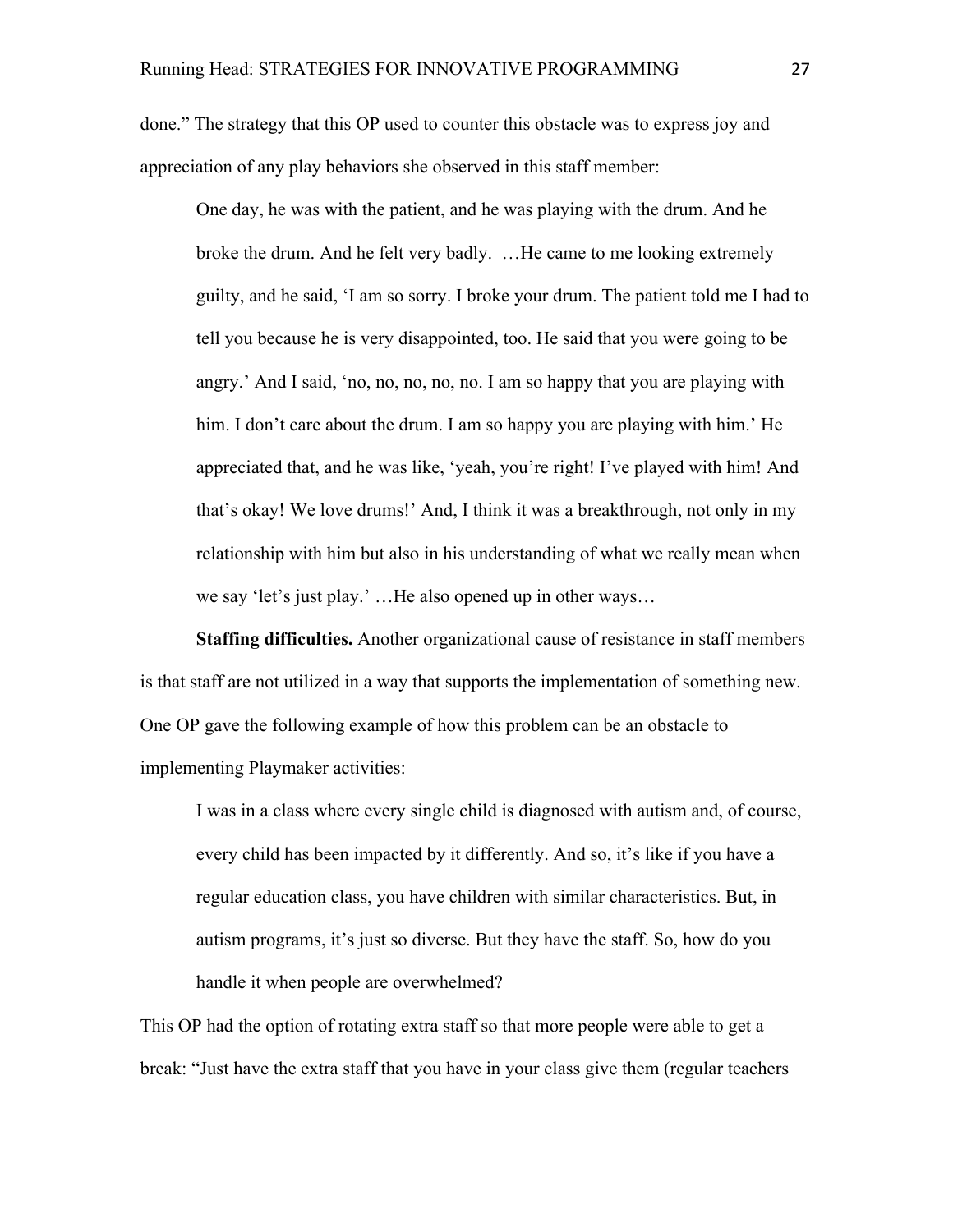and support staff) a break for a minute and then bring them back in." It is important to recognize that not all settings have this option, as staffing in many settings is minimal.

Another strategy to counter insufficient staff availability was to target staff members who know how to manage their unit, ward, or classroom. If they see the benefits of Playmaker implementation, these staff members can act as allies with both staff and administration as well as help Playmakers identify organizational issues, such as gaps and obstacles to implementation, that may impede organizational buy-in. Once such gaps and obstacles are identified, it becomes possible to streamline functioning of staff to better accommodate implementation of something new.

Another staffing problem identified by the OPs is high levels of staff turnover, which is an obstacle to implementing Playmaker activities because new staff constantly need to be taught the activities, the rationale, and the spirit of Playmakers so that they are well-equipped to invite the children to engage in a non-threatening, joyful manner. To address this problem, Playmaker training can be integrated into all staff training so that staff members are not required to give up their time off to attend an additional professional training. This approach also removes issues around travelling to trainings and associated costs. Rather, the organization provides the training in-house along with coverage for their classrooms. In this manner, OPs have influenced most of their staff to participate.

**Perception of more work.** In describing an obstacle where staff perceived implementation of Playmakers games and activities as more work when they are already significantly stressed, one OP who worked in a children's hospital described how integrating Playmakers in that setting required extra work: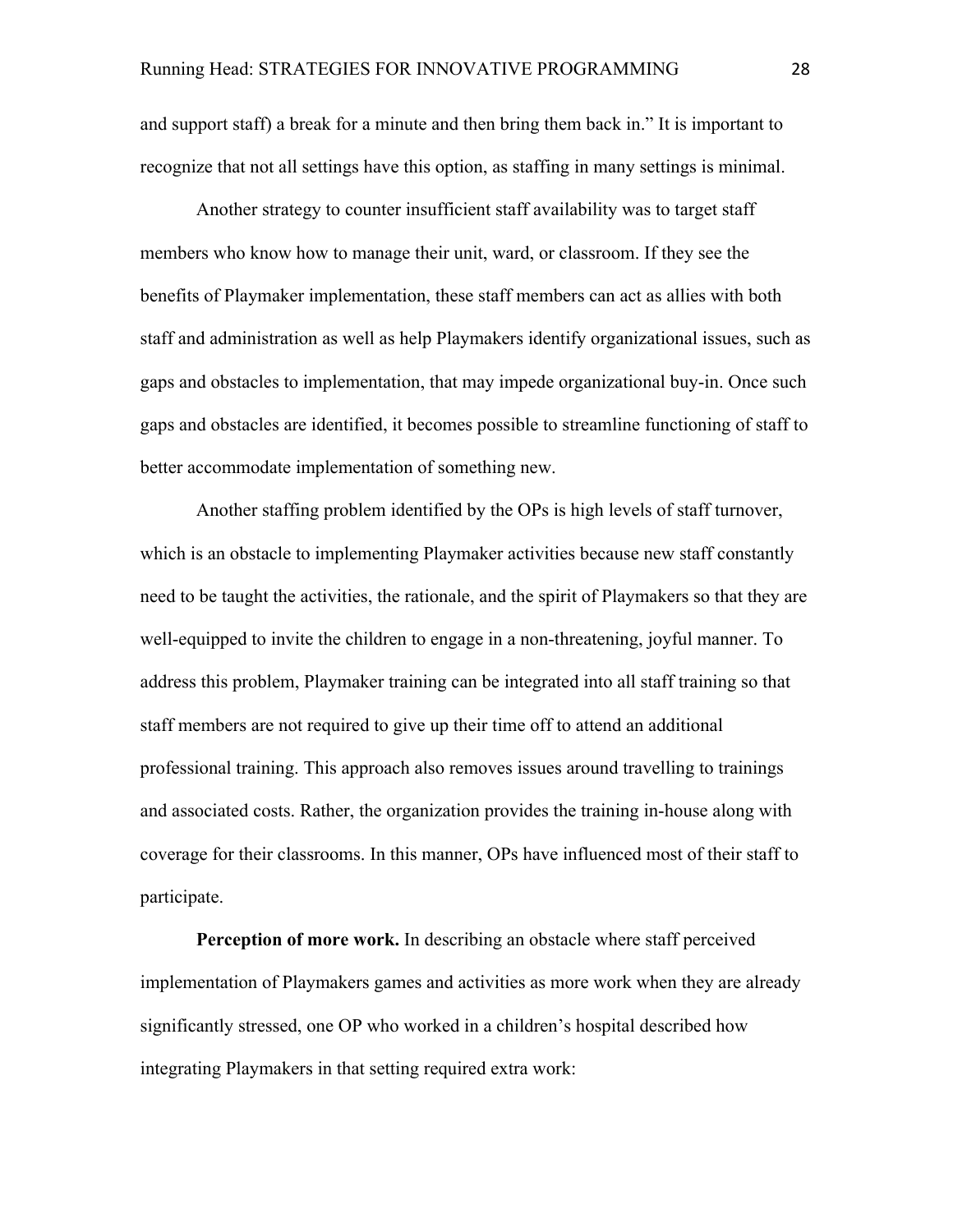…to go with those children (who are selected to participate) …does not only take me going into the room and making sure they are in a wheelchair and wheeling them out… It takes me going in and talking with the nurse and me going in and talking with the respiratory therapist… But it also is a question of if I will be moving them… And then sometimes… I need them to also do maintenance for that child, meaning that they need to make sure that they are healthy and safe, checking them during the group.

This example illustrates the complexity of care in a hospital setting and many of the variables that need to be addressed on an organizational level for implementation to be successful.

Related to the obstacle of more work for staff and staff availability is the problem of time constraints:

Usually, it's (the issue/obstacle of) time. Time and hands. Do I have enough hands? So, not only do we have these kids who have these medical issues, we also have children with genetic disorders or other disabilities where they have physical disabilities where they can't move their arms in a lot of the ways that other children can or move their bodies in the way that other children can. And, so we have to adapt a lot of things and we have to have extra hands to help them do a lot. And so I think a lot of times, the constraint is the time to get them there and to hold on to a staff member during that group to help them and to get them back to their room. So, it is a combination of people to help them do the activities and the component of hands to also do it all.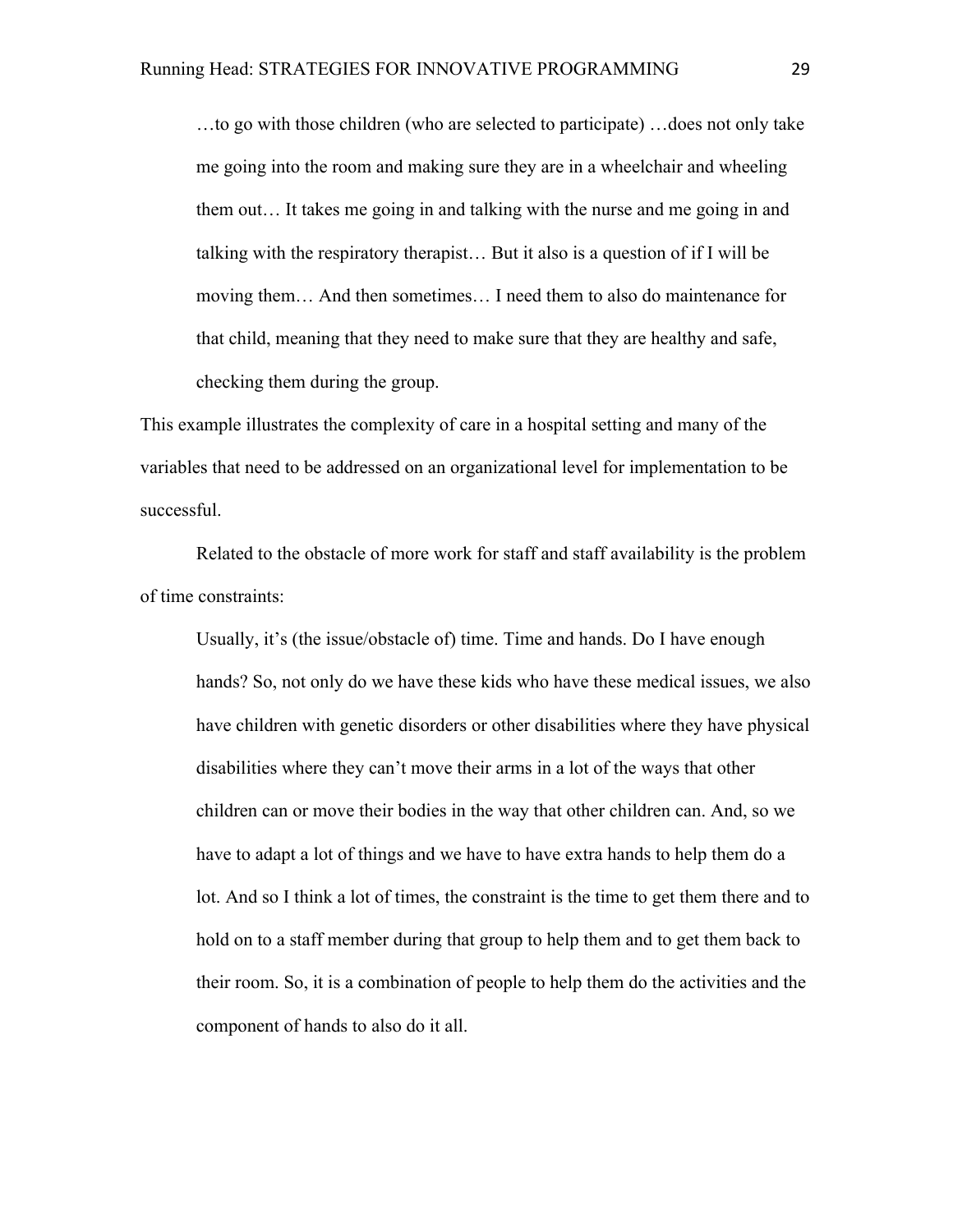To counter this significant obstacle, this OP targeted programming and consistency of when her group met:

…when you work with children, predictability is the best thing that you can do. So, I'm trying to find a way to be predictable and be consistent so that they know it's just the day that this happens. It is just another day that this group happens at this time. It is just a part of this schedule. And, the less I change it, the better it is. Currently, we change things to accommodate staff needs, and I think that the more we can be consistent, the less that we are going to have to work at people being familiar

This OP went on to explain that once her sessions were scheduled on a regular basis according to what worked best for other professionals on her hospital unit, all staff were better able to plan for her activities, and so staff members were better able to be available to help with Playmaker activities, when needed.

A more indirect strategy for addressing obstacles related to time demands and staff resources is to identify a pivotal person who is generally well liked by staff and able to generate enthusiasm for Playmakers. These individuals communicate the benefits of the approach to other staff, and they also can identify obstacles, such as scheduling issues, and strategies that are critical for successful implementation. In the following quote, a Playmaker described how one staff member took on that role:

For example, last week, a staff member said, 'you know, sometimes the (Playmaker) group is really hard on staff. It's really hard because it is too early in the day.' …So, I am going to meet with them and say, 'when can we do it? Because we're finding that we are being inconsistent because the time is clearly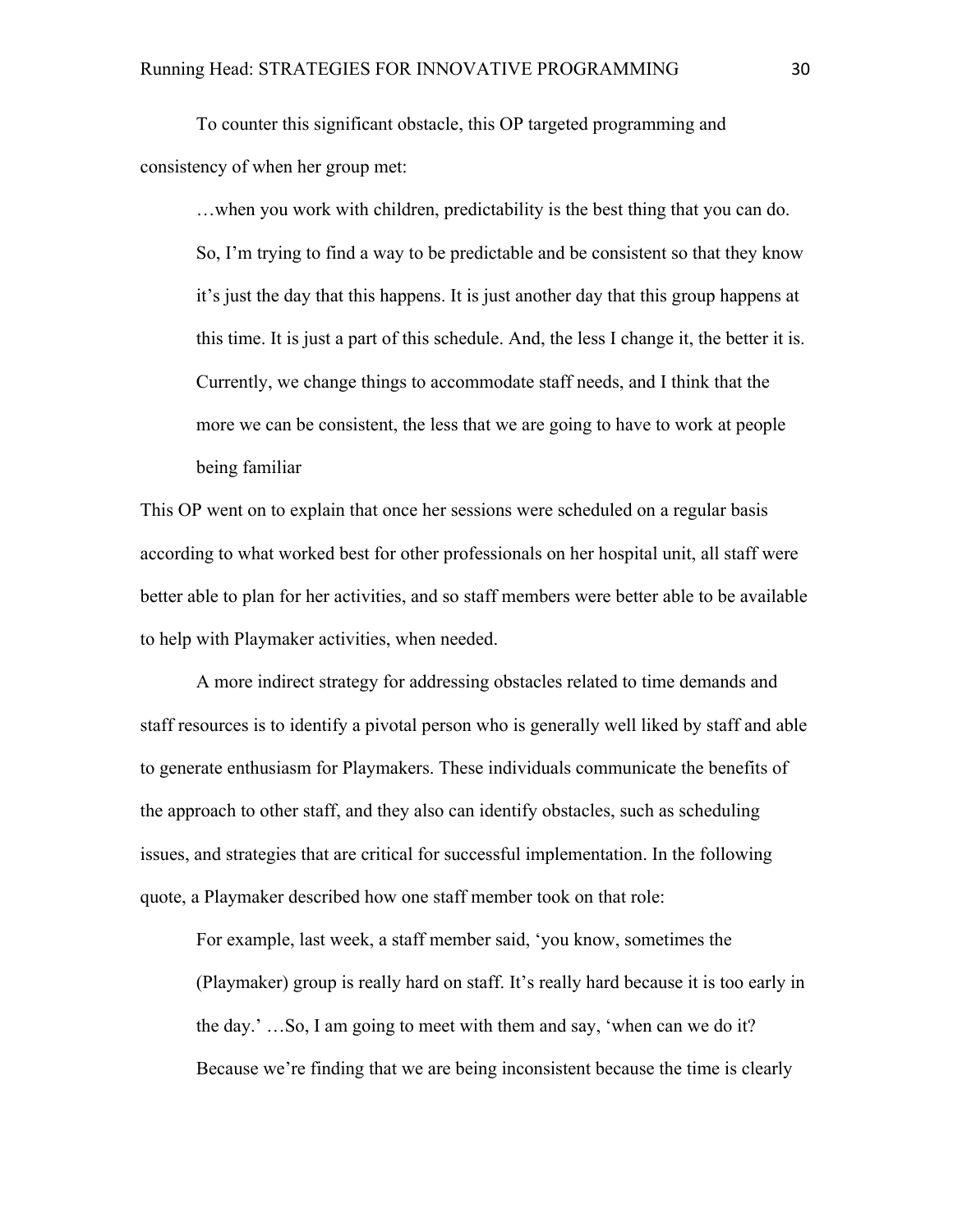bad.' So, we are going to look to change the schedule to work with what they need and to find the best balance for everyone. We thought we had that, and it's become more obvious that it's not lack of effort; it's just a bad time for everyone.

Another example of identifying and appealing to pivotal staff members to effect change is as follows:

As of right now, the best people to talk to are our charge nurses. The first one who talked with me was a nursing educator. She's an on-site nursing educator who has a lot of experience in the field and has worked on her unit for quite a while. She's also an advocate as far as she wants to get the children out into these play groups. She is a Playmaker at heart. She is a person who will do it if she can do it. If she can make it work, she will make it work. And, she is an asset. When she is on, I have a sigh of relief because I know that we will get everybody out this week and that day. And I think that she sees the big picture of what we all want and what the best-case scenario is, and she helps me see what is a bad time. And, I am going to now meet with the charge nurses and potentially her as well. That would make sense. You know, 'what will work best for you guys? Because I want it to be easy for you guys and I want you to be excited and I want you to join us because it is going to help our patients.'

In this way, this OP identified a key staff member who demonstrated an ability to manage all the variables in the children's care in such a way that this OP could trust that all the children on that unit would get to play group when that charge nurse was on duty. She was also identified as an "advocate," which is helpful in getting other nurses on board and serving as a conduit to more information about what works in the system as well as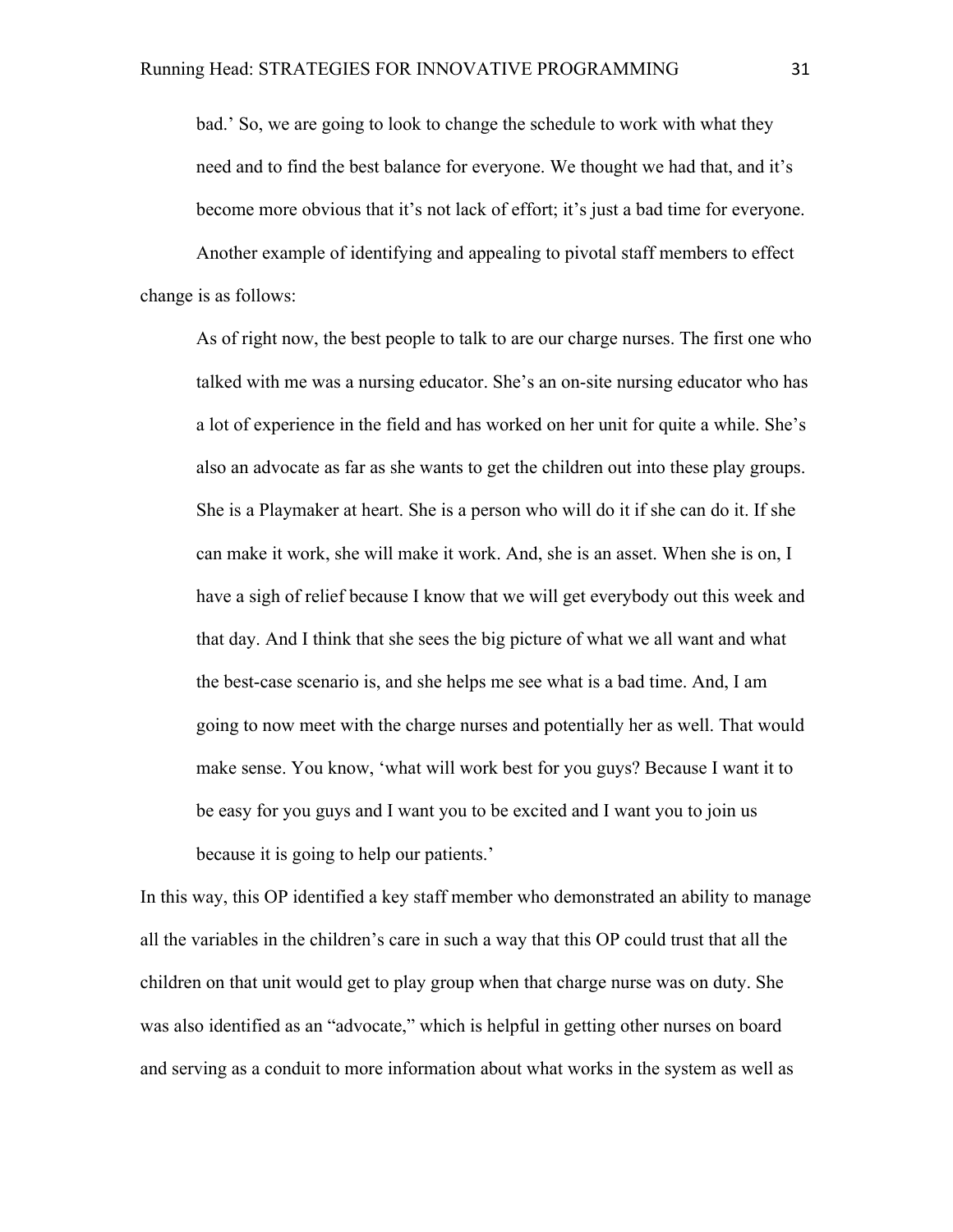gaps and areas of difficulties for staff. It is important to tap into these pools of information to develop a proactive organization that supports all its parts.

#### **Obstacles Related to Children and Their Families**

**Behavioral issues.** One example of how behavioral issues related to children could be an obstacle was described in the following quote from one of the interviews:

Some of the kids weren't able to be around each other. It was a shelter, so we had all different types of kids, different types of backgrounds, different behavioral issues. So, it was tough for us to deal with because, with the behaviors, it was like

a facility, a lockdown type. And the kids could not really engage in an activity. This Playmaker increased acceptability of LIG Playmaker approach by demonstrating its therapeutic effects. She described running therapy groups in a developing shelter in which she had new sets of children every two weeks. With that constant influx, the kids were getting into fights on a regular basis. Through the use of *The Cool Breeze Blows*, a Playmaker activity that highlights similarities between participants, the prevalence of fights decreased, and management recognized the therapeutic value of the activity.

So they were able to see us play *The Cool Breeze*... We started out with many kids getting into fights, but we could get the kids engaged by showing them that it's fun. And the staff therapists started to see that they could get deeper and deeper by playing this game that highlights the kids' similarities. I showed the kids that, even though they came from different areas and different surroundings and different upbringing, they faced different obstacles in their life, they still have a lot of things in common.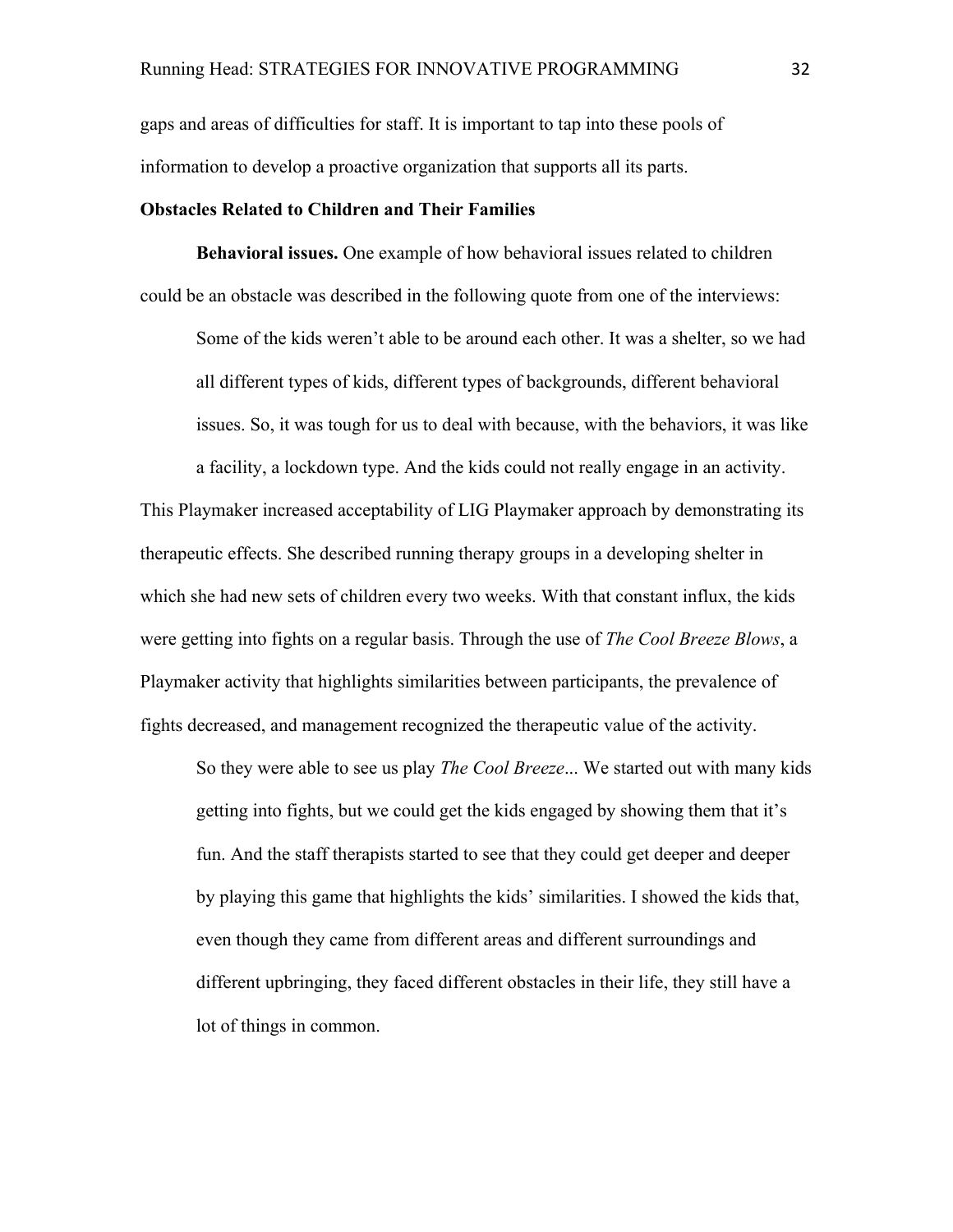This approach also helped this OP obtain administrative support where none had previously existed.

**Perceived physical limitations of children.** One of the OPs worked in a children's hospital where she encountered staff that were impeded by their own perceptions of perceived limitations of the children they treated:

For example, on the rehab unit, the kids are more able to get out in the playroom, so the staff is more able to see them doing the activities. In other units, where kids are more likely to have tracheotomies, they cannot talk unless they have learned how to speak around it, which most of them have not, and they are connected to these machines. Usually, they are stationary in the room until they are healthier and stronger. So, they are in a lot more isolation, and there is a lot less ability for these children to communicate their needs and their desires, to get out and play and have fun.

This OP did not suggest a strategy for overcoming communication difficulties in children with tracheotomies. Instead, she highlighted the importance of regularly scheduled implementation times organized around the rhythms of the unit. This strategy combines multiple strategies, including communication with other staff to know what times of day allow for more staff to be available as well as utilizing pivotal staff members who have a pulse on such daily rhythms and can act as a conduit for communication with different types of staff to get buy-in, cooperation, and information regarding organizational-level obstacles. It is only with this type of organizational cooperation that complex organizations can potentially find the manpower to help children who are physically limited engage in Playmaker activities.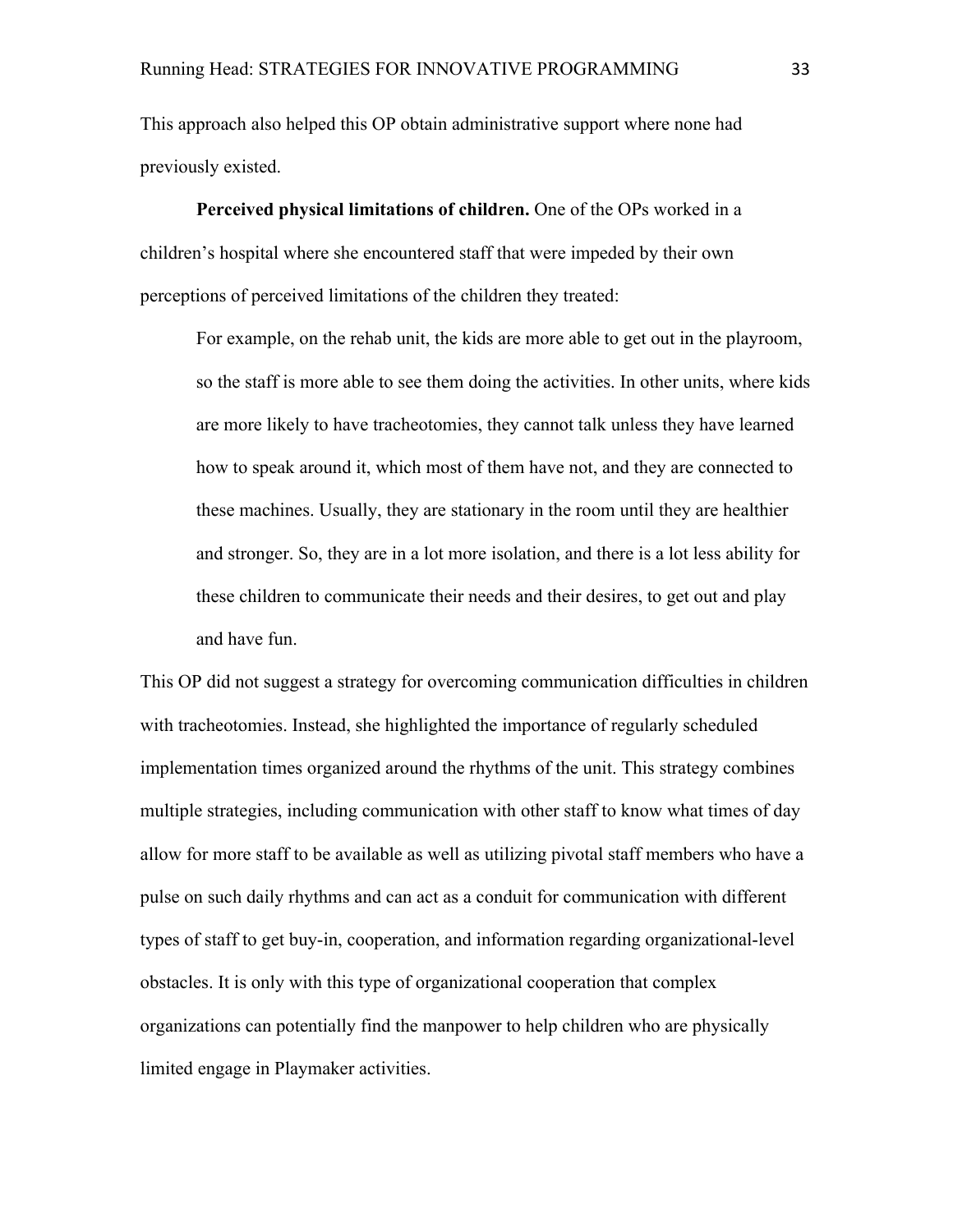**Volatile family members.** One OP who works in the foster care system mentioned volatility during family sessions as an obstacle to implementing Playmaker activities:

When they come into our (foster care) agency, the biological moms are not in a great mood because they do not have their children and whatever else is going on. And then the foster moms are not in great moods because they have to bring the kids in for the visit and it's kind of inconvenient. And a lot of times, the kid is going through an emotional roller coaster because of seeing their biological parents. So, they have a burst of behavioral issues.

This OP gradually introduced different games to all parts of the family:

So, I talked to my director and I said, 'Listen, let's set up a place where we can bring the family, the bio mother, the child, and the foster parents together. And we can play some games together. And when we start playing these games, we can start out very slowly where we play bean ball or news ball (Playmaker games) and small warm-ups. And that will help bridge the gap or break the ice and get everybody smiling. The kids will look forward to the visit, and the parents will look forward to the visits, and they will be productive.' My agency started to listen to me with this argument, and they bought me some basic materials to do Playmaker games, including some balls and a parachute. If you want to play with your child, I can facilitate the games. I help the kids come in, and I sit everybody down, sit the parents down. Explain the games to them. It is an upbeat atmosphere, joyful.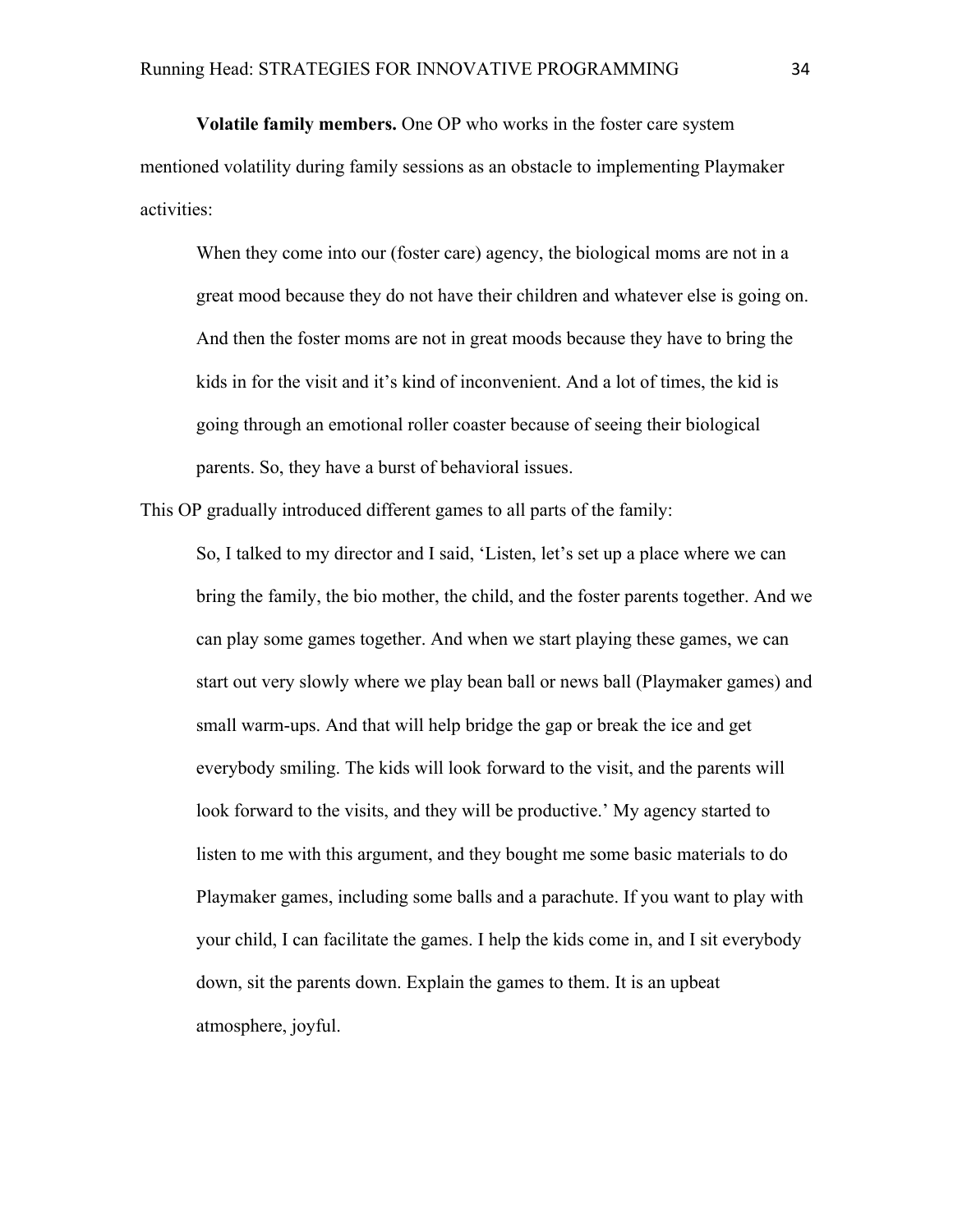In this manner, this OP used Playmaker activities to bridge the gaps inherent in contentious relationships as well as to help all parts of the family feel connected and joyful as they work toward healthier relationships.

#### **Discussion**

The primary goal in this study was to examine and document ways in which Outstanding Playmakers (OP) overcame obstacles to implementation of Playmaker activities in organizations where the existing culture was found to be resistant to new programs. Using qualitative analysis, three types of obstacles were found, which are listed in Table 1 (p. 16): obstacles relating to staff, obstacles relating to organizational context, and obstacles relating to children and their families.

A total of 10 strategies were delineated across domains, as outlined in Table 2 (p. 17). Across these 10 strategies, three themes were identified as most important for reducing resistance to implementation of Playmaker activities. First, role modeling was mentioned most often as a strategy, and it seemed to be highly effective. Second, several other strategies facilitated implementation through their positive impact on staff empowerment. Third, identifying pivotal staff was especially helpful for overcoming organizational barriers to implementation.

#### **The Pervasiveness and Effectiveness of Role Modeling**

It is notable that, regardless of type of obstacle, role modeling was mentioned most often. Role modeling, by its nature, allows for observational learning by other staff. Additionally, when significant outcomes include more engaged and cooperative children, other staff will likely want to learn how the Playmaker achieved such results. When Playmakers include other staff in an experiential manner, the participating staff members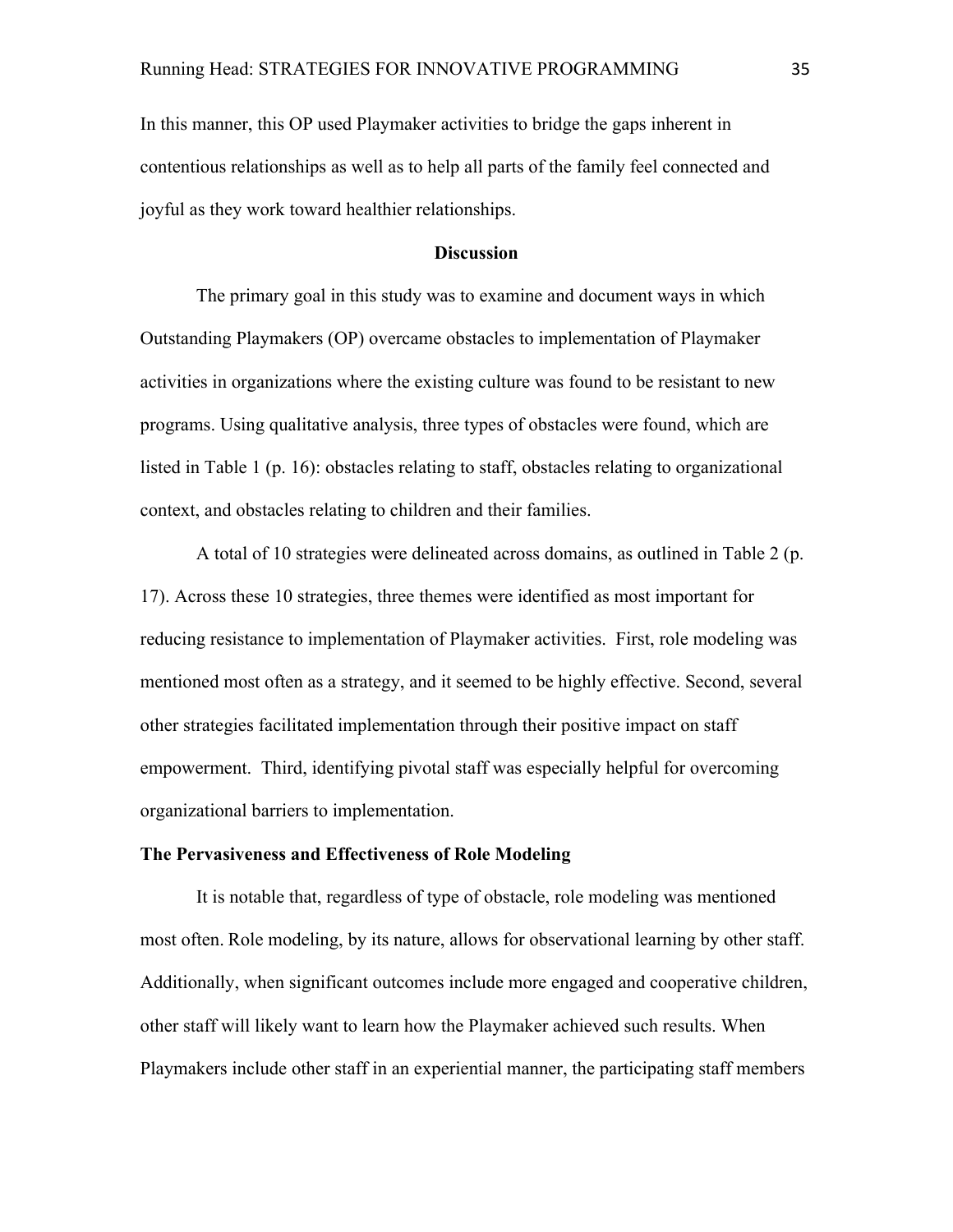have the opportunity to connect with the children in a joy-based manner that is typically not embraced in most settings. They also have the opportunity to see and experience how the activities deepen the child-staff relationships, resulting in greater cooperation and more physiologically regulated functioning of the children and adults.

Demonstrated behavioral clinical outcomes include the following: positive and cooperative play behaviors in children, fewer destructive or challenging behavioral outbursts, increased cooperative behavior, and increase in positive mood. Role modeling of Playmaker activities also can be used to show how to overcome perceived limiting factors, such as small rooms and children's physical limitations.

Other obstacles included administrators not understanding how Playmaker activities fit into regular programming, not understanding the clinical benefits of the activities, and narrow focus on task completion. All of these cited obstacles, like the other obstacles cited, were generally overcome using role modeling. A narrow focus on task completion seems to reflect a common misperception is that work cannot be joyful. Role modeling the implementation of Playmaker activities demonstrates that all of life can be joyful if we approach our "tasks" with a spirit of play. In this manner, ordinary work becomes more intrinsically motivating and, thus, more likely to get done. Role modeling also shows how all Playmaker activities can be adapted to any space parameters.

Role modeling also could be useful in overcoming obstacles relating to children and their families, which include children not wanting to engage with staff (depending on the organizational setting, this may be fear-based), volatile family members, behavioral difficulties, and perceived physical limitations of children. The first three obstacles were removed by simply implementing the activities. The activities are specifically designed to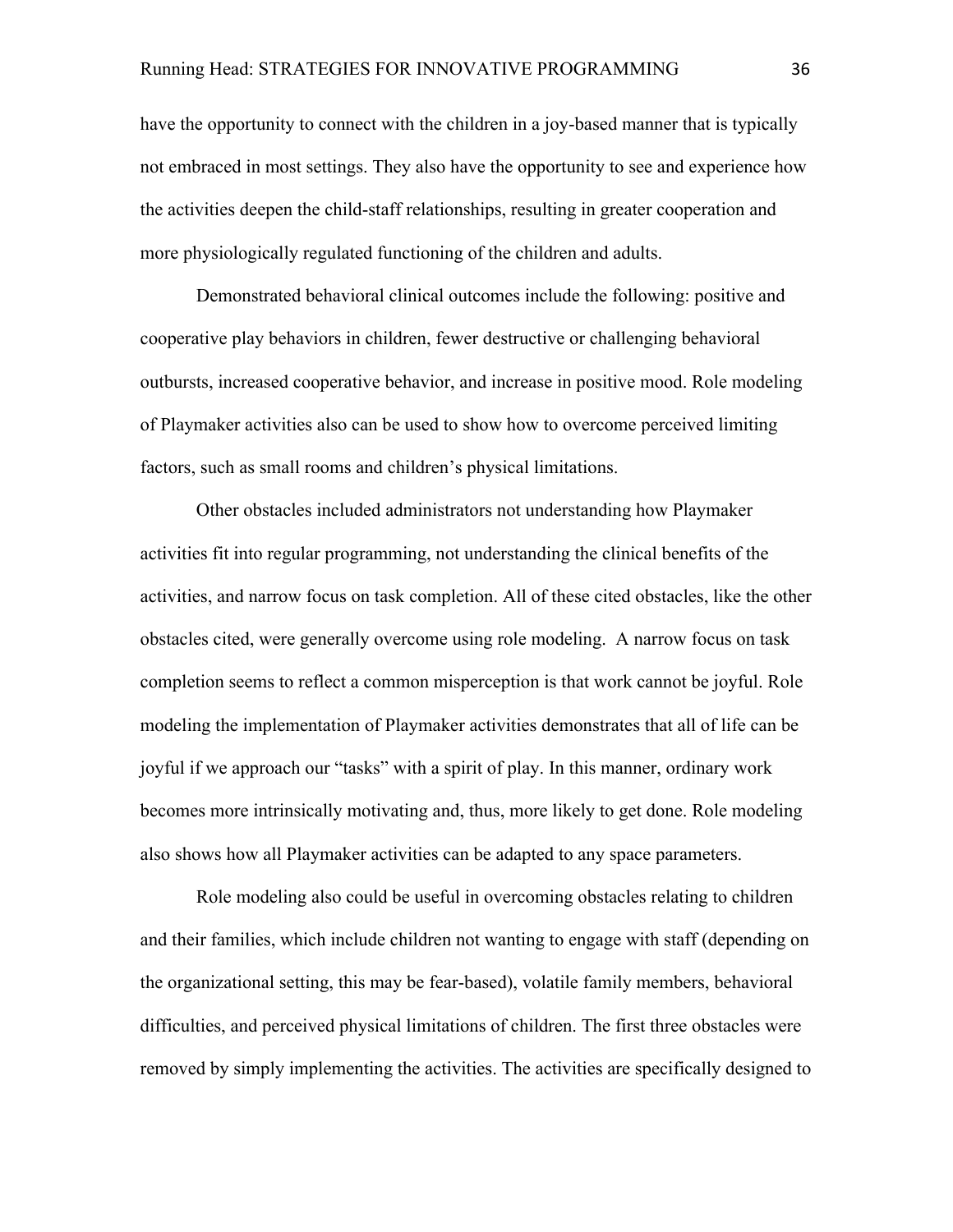value every member present, regardless of the level of physical involvement with the activity, in a non-threatening, joyful manner. Simply watching an activity is valued for the value of bearing witness, a basic need for validation of experience. Fear, by its very nature cannot exist in the presence of joy (Panskepp, 1998) and Playmakers are trained in fostering joy in other people. Thus, simply implementing the activities was found to be effective in countering many of the obstacles relating to children.

Role modeling also could be used to enhance other strategies. For example, the Playmakers sometimes used psychoeducation on topics such as the positive effects of play on children's functioning and explanation of the Playmaker philosophy. While this strategy can be helpful, staff members may not be open to learning about the theory behind the Playmaker approach until they have had the opportunity to observe it for themselves.

#### **Facilitating Implementation Through Staff Empowerment**

Another cluster of inter-related strategies facilitated implementation by promoting staff empowerment. These strategies include employees taking leadership roles in choosing which activities to do with the children, encouraging bi-directional relationships between children and adults, and allowing creative freedom in implementation of activities. These activities are empowering because they allow employees who are not familiar with LIG Playmakers to become experientially involved in the process in a way that allows them to feel the change inside themselves as well as observe changes in their relationships with the children.

By definition, a process is empowering if it "helps people develop skills so they can become independent problem-solvers and decision-makers" (Zimmerman, 2000, p.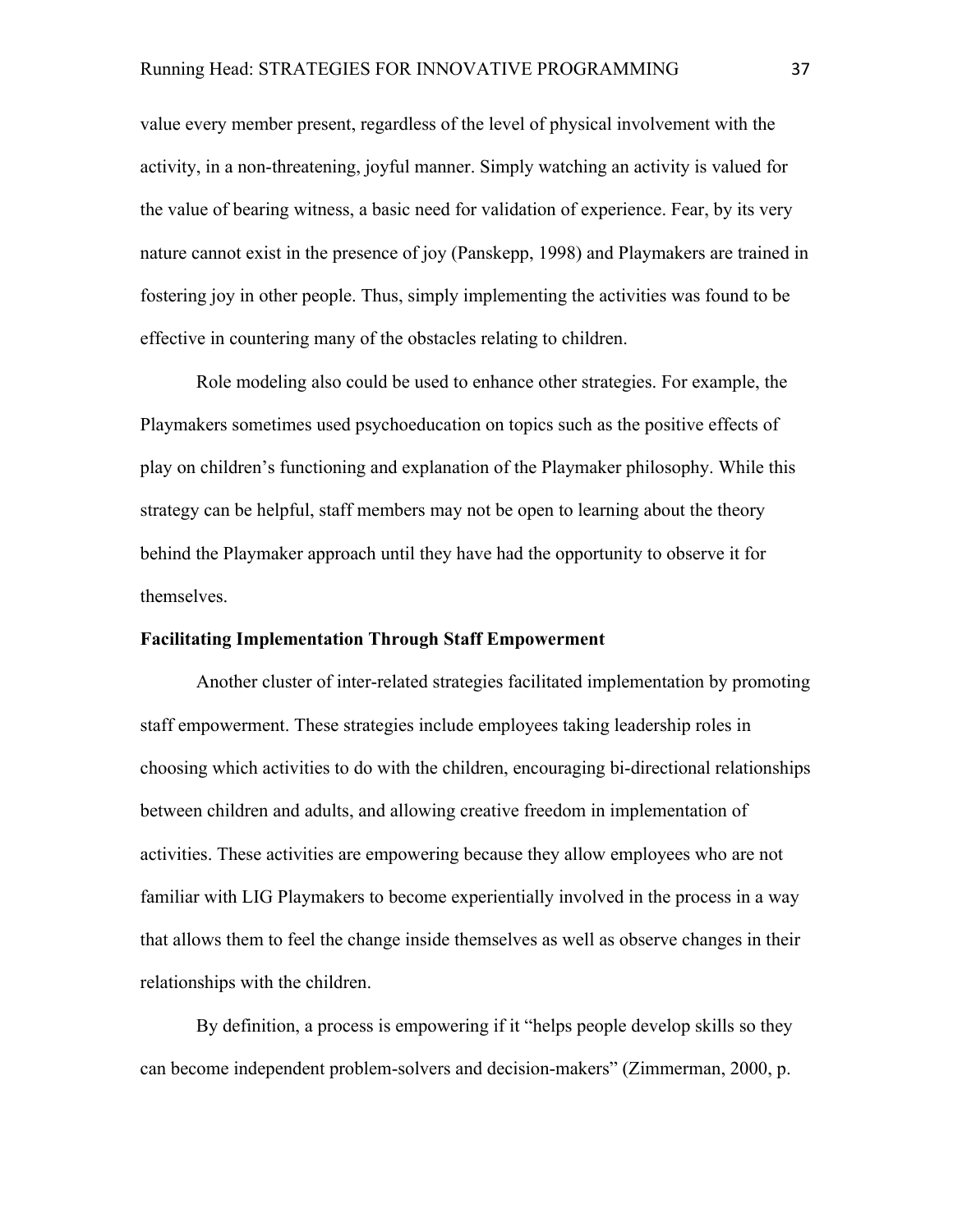46). In addition to facilitating people's receptiveness to an innovation such as Playmakers, participation in empowering activities also provides one with a sense of personal control, which has been found to reduce psychological stress and predict positive health behaviors (Zimmerman, 2000).

# **Identifying Pivotal Staff in the Service of Overcoming Organizational Barriers to Implementation**

When the Playmaker manages to get buy-in from pivotal employees who are knowledgeable, respected, and connected with different parts of the organization, it becomes more probable that organizational obstacles can be identified, problem-solved, and addressed. While role playing often lowered resistance to implementation in some staff, other staff that were not similarly affected. Some of the residual resistance related to organizational factors, such as scheduling conflicts or gaps in communication. A knowledgeable and respected staff person who becomes a strong advocate of the program can help Playmakers identify organizational obstacles and develop cooperative relationships between different parts of the organization, which can lead to changes such as streamlining schedules that ease the burden of all staff involved.

#### **Implications for Practice**

When considering how Playmakers could use these results in their training, it seems especially useful to focus primarily on role modeling and finding pivotal people within the organization to help identify organizational barriers. When discussing role modeling, it would be helpful for the trainers to identify specific situations involving all the obstacles that are pertinent for their present audience. Identifying specific obstacles for which role modeling might be helpful will help trainees to actively apply what they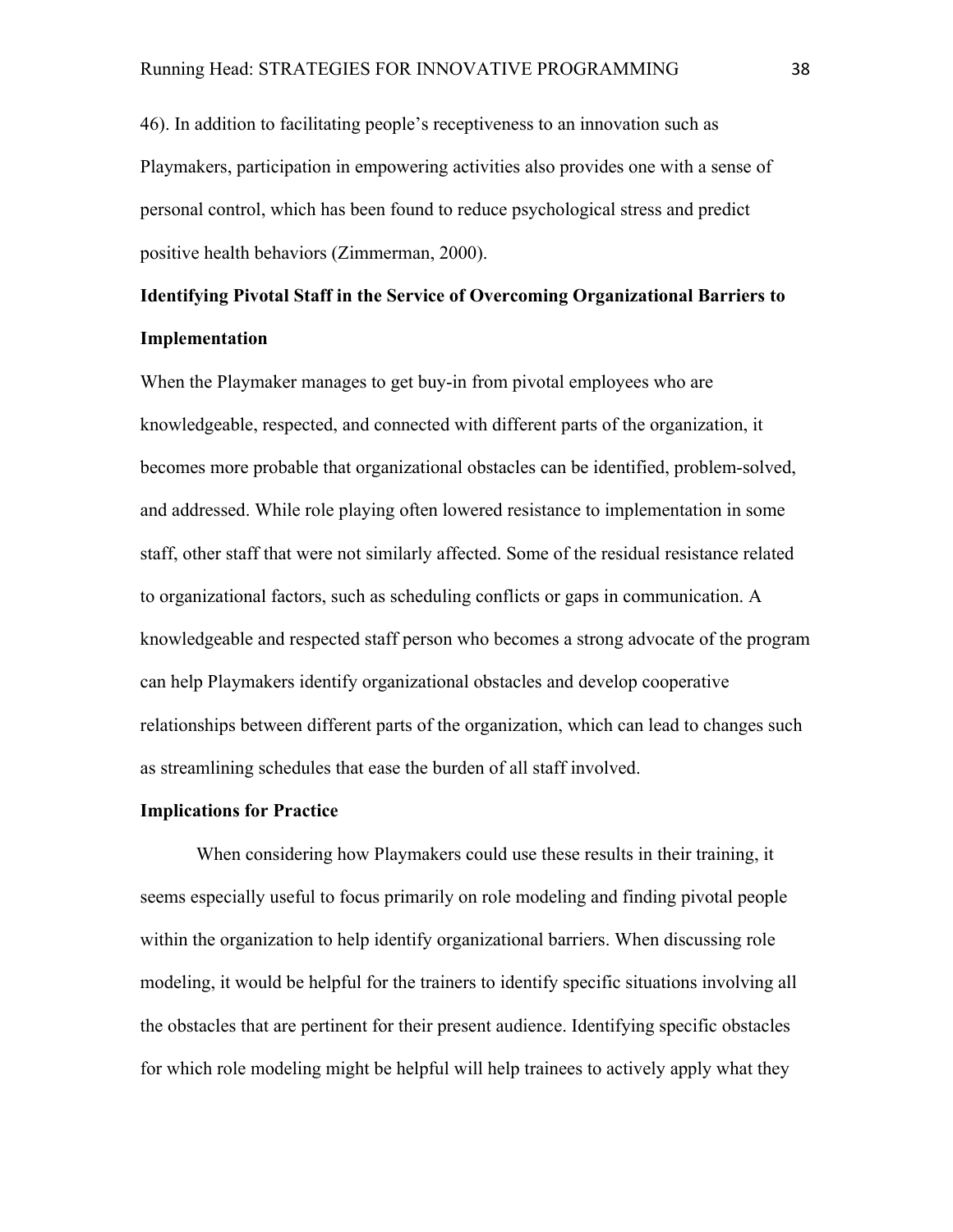are learning to their specific work context. The findings concerning staff empowerment suggest it would be especially effective to elicit from trainees what their obstacles might be and then help them to actively develop strategies for overcoming them in as much detail as possible ahead of time.

Facilitating implementation by streamlining organizational processes is a more complex skill. The study findings suggest that the most useful strategy is to identify one or more pivotal persons who know the organization well and are respected by many of the other staff and administrators. Trainers can help trainees think through who this person might be in their own settings. Eliciting questions might include the following:

- Who seems to know everyone and everything?
- Is this person liked/respected by most people in your setting? (People who are generally liked tend to get more buy-in.)

Once this person is identified, the following questions can be utilized to start the process:

- At what times are staff members most pressured or pressed for time?
- Are there times when there seems to be a lull in the need for extra staff? When are those times?
- What are the needs of the different staff groups in the setting (doctors, nurses, aids, etc.)?

In this way, the Playmaker can begin to elicit necessary information to inform when an optimal time for implementation might be.

#### **Limitations of the Study**

Three limitations were noted: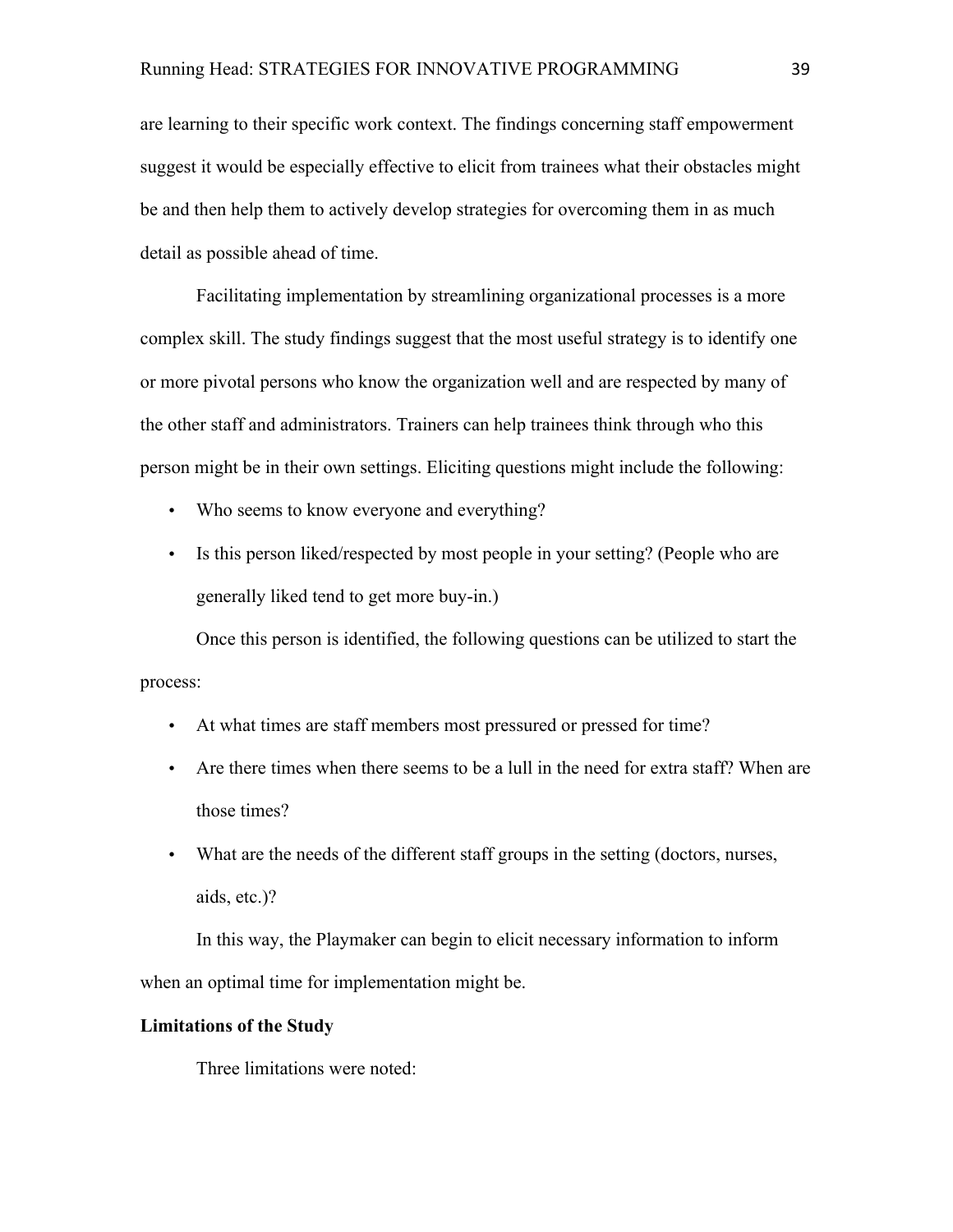- Results of this study were based on self-reports only.
- Limited numbers of interviews were conducted.
- Unsuccessful implementations were not examined.

The first limitation is that the study relied completely on self-report data collected from Playmakers. Although previous researchers have found that critical incident interviewing techniques can be valid and reliable (Motowidlo et al., 1992; Ronan & Latham, 1974), and they are invaluable for accessing certain thought processes and behaviors, observing Outstanding Playmakers in their work environment in order to collect detailed objective data could enrich the results. Additionally, interviewing administrators and co-workers within each organization would identify whether factors identified by OPs were, in fact, accurate. Such interviews and observations might reveal additional pertinent factors.

A second limitation was the limited number of interviews conducted. While strategies and obstacles were repeated across interviews often enough to discontinue the interviews, there might be value in doing additional interviews to determine whether additional findings might be found. Also, a larger sample would increase confidence in the findings.

The third limitation was that unsuccessful implementations were not examined. It would be valuable to examine strategies that are unsuccessful or that increase staff or organizational resistance. By examining these approaches, Playmakers can be trained to avoid such strategies, thereby increasing their chances of successful implementation. Additionally, it might be helpful to determine whether strategies outlined in this paper may have been unsuccessfully utilized in other organizations or by other Playmakers that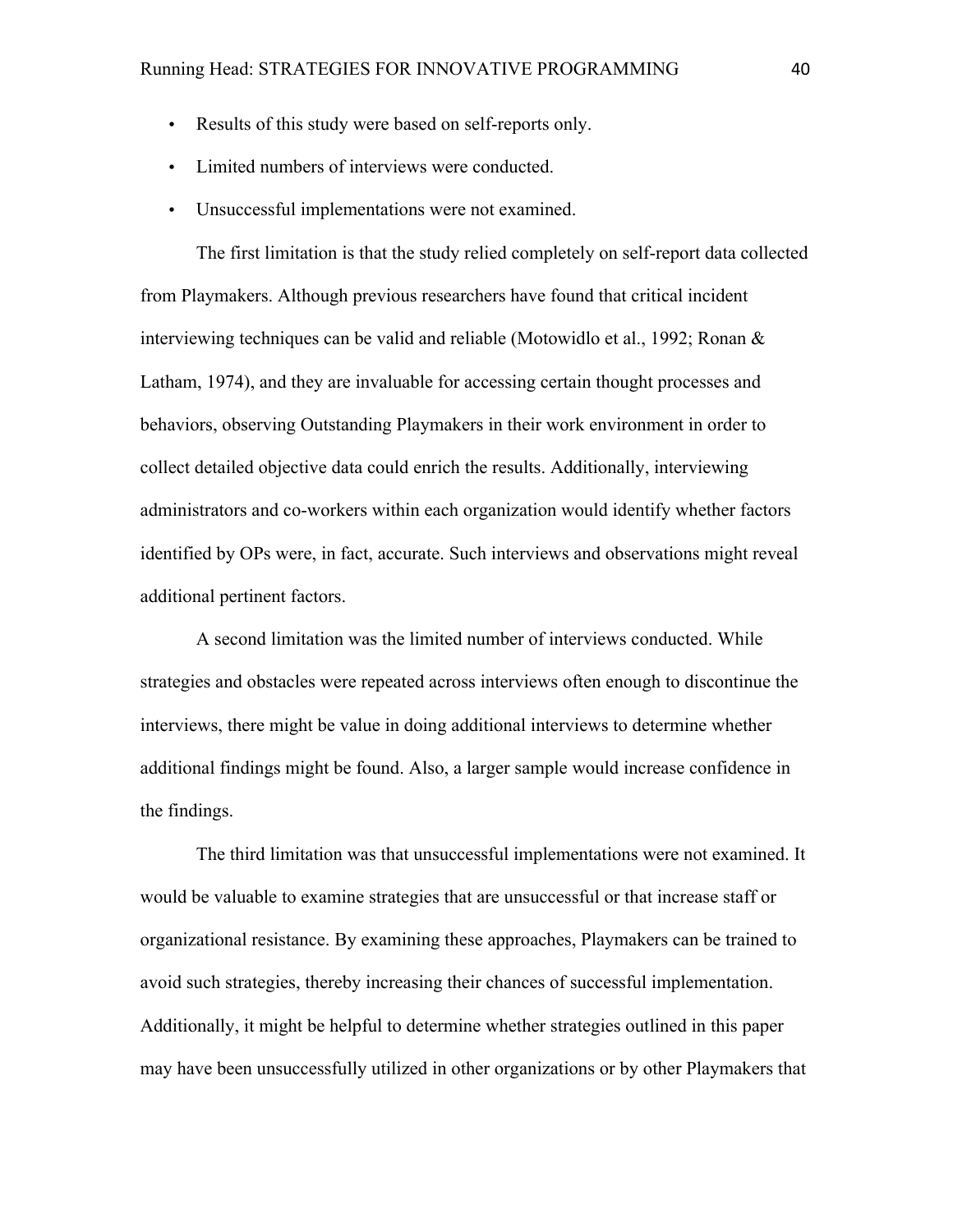were not deemed "outstanding." If so, it warrants explorations regarding which factors account for the different outcomes, including whether they are factors relating to the person attempting to implement them or organizational factors.

### **Directions for Future Research**

Future research could explore any of the limitations noted above. Additionally, this study has assumed that experiential involvement in Playmaker activities leads to changes in their relationships with the children. It would be helpful to determine more objectively with psychometrically valid relationship scales whether this assumption is accurate. Another area of future research could include further examination as to why staff might narrowly focus on task completion rather than on joyful process. That is, what are the beliefs that limit staff members by impeding the likelihood of their trying a new approach? Where do those beliefs come from? What factors contribute to their rigidity? What factors mitigate their rigidity? One possible contributor to the rigidity might be fundamental conflicts between multiple views of education and/or treatment. If this notion is accurate, what are some methods that might soften the polarity between the beliefs of each perspective? Perhaps, one approach might be to focus on similarities across viewpoints rather than on differences.

#### **Conclusions**

When examining all of the findings, three broad themes emerged: role modeling was mentioned most often as a strategy, and it seemed to be highly effective; several other strategies facilitated implementation through their positive impact on staff empowerment; and identifying pivotal staff was especially helpful for overcoming organizational barriers to implementation. These themes point to general processes that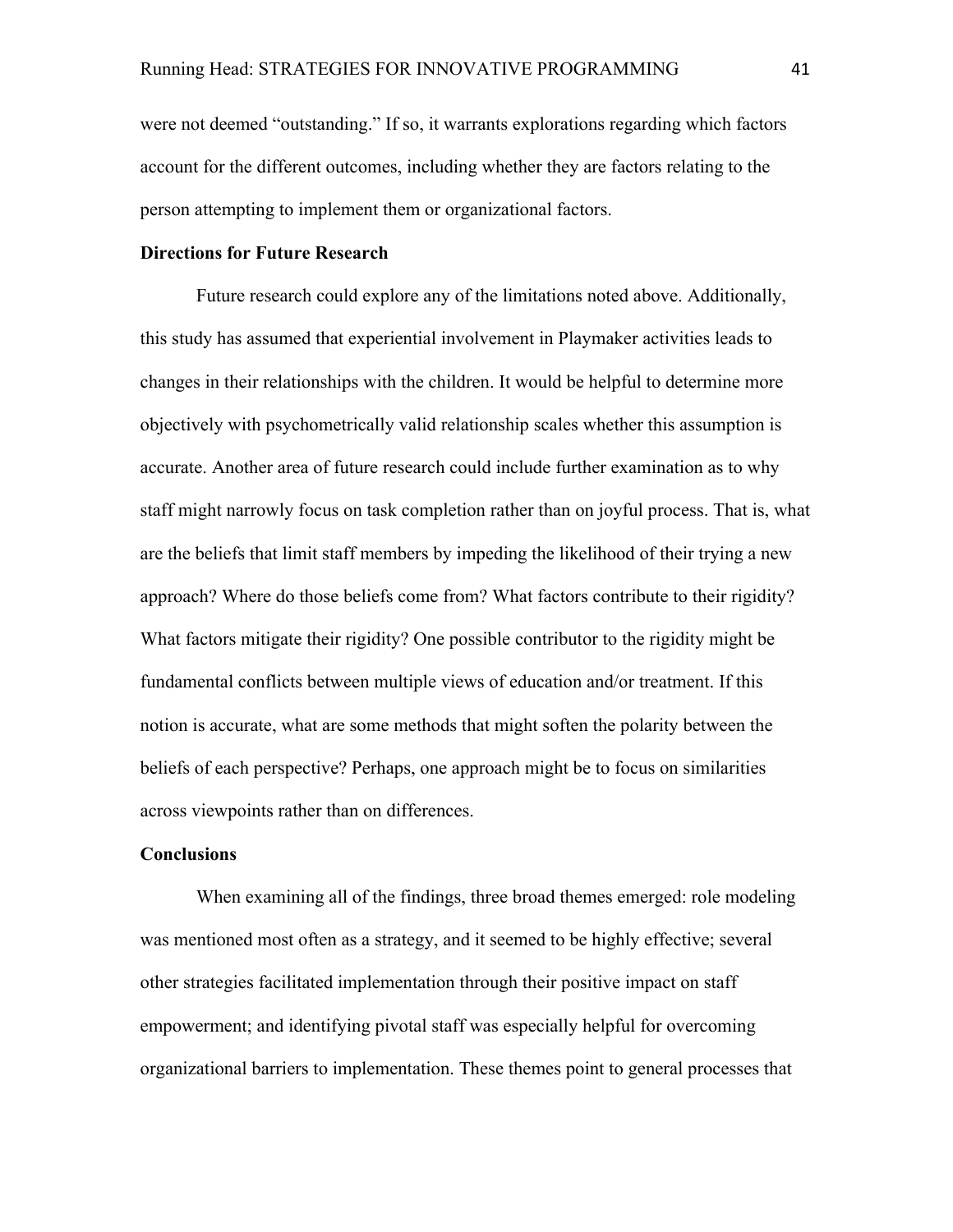can be used to help disseminate the Playmaker approach more widely. Role modeling enables other staff to directly observe the joyful spirit and therapeutic effects of the activities, thereby enticing them to want to learn the Playmaker approach. Staff empowerment allows staff to directly experience the effects of the Playmaker approach, directly engage the children in joyful group processes, and make their own creative decisions under the direction of a certified Playmaker. Enlisting pivotal staff as allies helps identify and reduce organizational obstacles, allowing for more efficient use of staff. Focusing on these three strategies can be particularly useful because it is easy to get bogged down with specific obstacle-strategy dyads (e.g., specific strategy relates to specific obstacle), which makes it cumbersome to integrate strategies into Playmaker trainings. Boiling the results down to three main themes streamlines how we consider pertinent issues of implementing Playmakers activities into a new organization.

As a closing note, the following quote from a successful Playmaker demonstrates the potentially long-lasting effectiveness of these strategies and principles:

I now work at a school with kids with special needs and he's (ex-co-worker) still at that shelter. And, I talk to him now and then, and he tells me stories about how my work still continues. He said that he learned a lot from me like when we were working side-by-side. He still has that philosophy embedded inside of him. He has a compulsion to be well-rounded and able to take different approaches with the kids.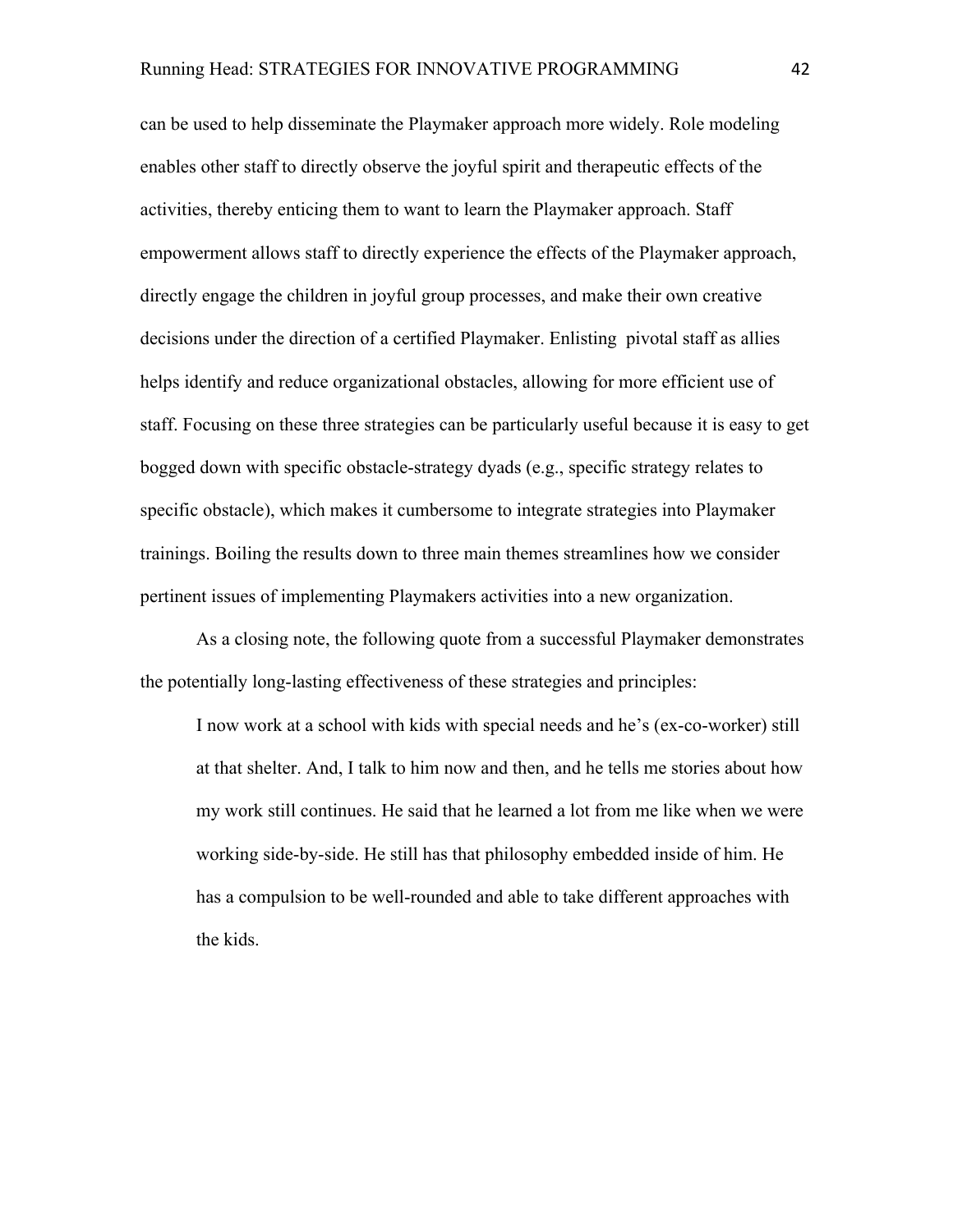#### **References**

- Adams & Budd (1981). Teaching a parent to train a spouse in child management techniques. *Journal of Applied Behavior Analysis, 14*, 193-205.
- Axeline, V. (1947). *Play therapy*. New York, NY: Ballantine Books
- Axeline, V. (1964). *Dibs: In search of self.* New York, NY: Ballantine Books
- Bourne, E. (2005). *The anxiety & phobia workbook*. Oakland, CA: New Harbinger Publications, Inc.
- Boyatzis, R. E. (1998). *Transforming qualitative information*. Thousand Oaks, CA: Sage Publications, Inc.
- Brown, D. W., Anda, R. F., Edwards, V. J., Felitti, V. J., Dube, S. R., & Giles W. H. (2007). Adverse childhood experiences and childhood autobiographical memory disturbance. *Child Abuse & Neglect, 31*, 961-969.
- Bruder, M. B., & Bricker, D. (1985). Parents as teachers of their children and other parents. *Journal of the Division for Early Childhood, 9*, 136-150.
- Chapman, D. P., Whitfield, C. L., Felitti, V. J., Dube, S. R., Edwards, V. J., & Anda, R. F. (2004). Adverse childhood experiences and the risk of depressive disorders in adulthood. *Journal of Affective Disorders, 82*, 217-225.
- Chartier, M. J., Walker, J. R., & Naimark, B. (2010). Separate and cumulative effects of adverse childhood experiences in predicting adult health and health care utilization. *Child Abuse & Neglect, 34*, 454-464.
- Demchak, M., Kontos, S. , & Neisworth, J. T. (1992). Using pyramid mdel to teach behavior management procedures to childcare providers. *Topics in Early Childhood Special Education, 12*, 458-478.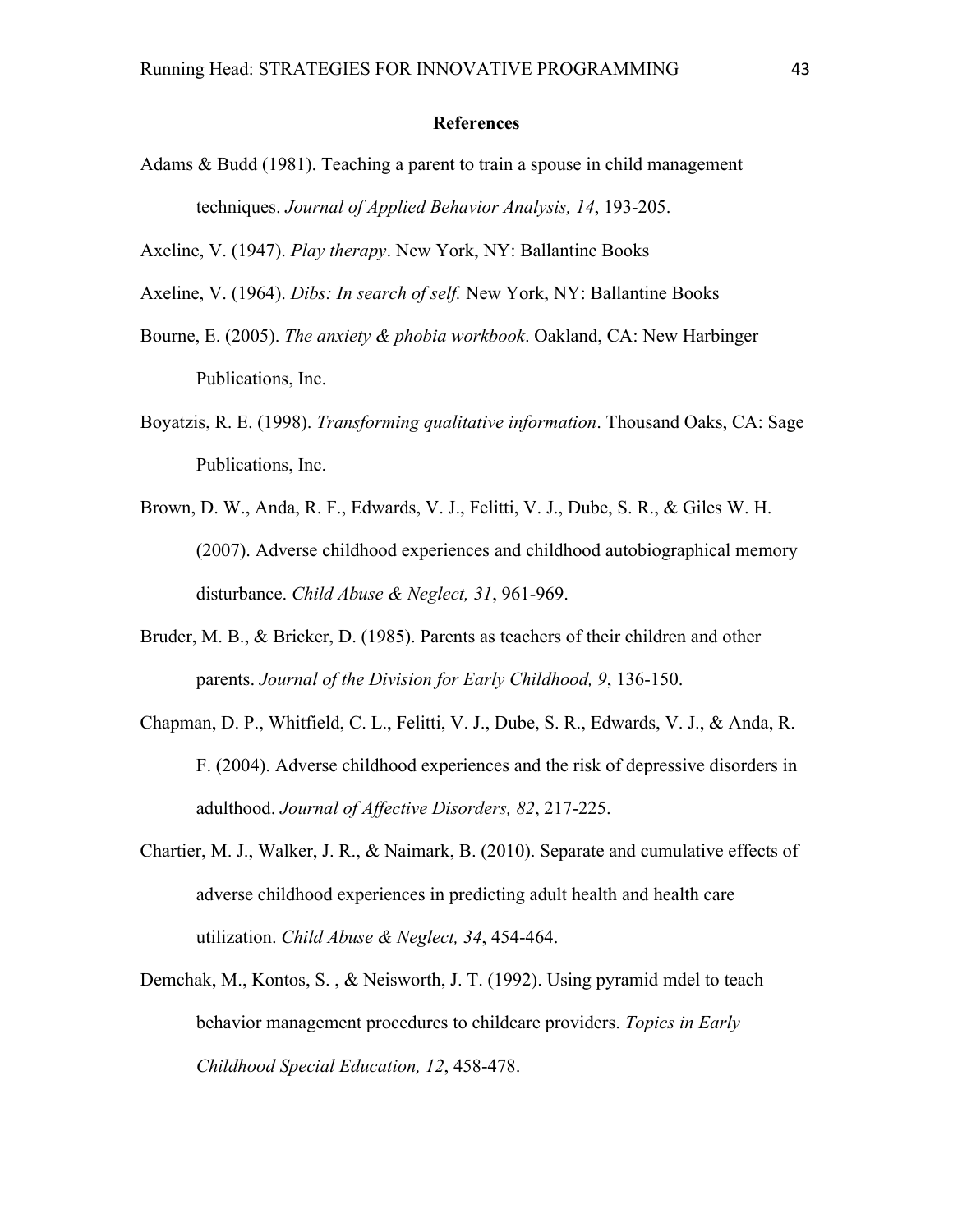- Dube, S. R., Felitti, V. J., Dong, M., Giles, W. H., & Anda, R. F. (2003). The impact of ad verse childhood experiences on health problems: Evidence from four birth cohorts dating back to 1900. *Preventive Medicine*, *36,* 268-277.
- Dube, S. R., Williamson, D. F., Thompson, T., Felitti, V. J., & Anda, R. F. (2004). Assessing the reliability of retrospective reports of adverse childhood experiences among adult HMO members attending a primary care clinic. *Child Abuse & Neglect*, *28*, 729-737.
- Dube, S. R., Miller, J. W., Brown, D. W., Giles, W. H., Felitti, V. J., Dong, M., & Anda, R. F. (2006). Adverse childhood experiences and the association with ever using alcohol and initiating alcohol use during adolescence. *Journal of Adolescent Health, 38*, 444.e1-e10.
- Felitti, V. J., Anda, R. F., Nordenberg, D., Williamson, D. F., Spitz, A. M., Edwards, V., Koss, M. P., & Marks, J. S. (1998). Relationship of childhood abuse and household dysfunction to many of the leading causes of death in adults: The adverse childhood experiences (ACE) study. *American Journal of Preventive Medicine, 14*, 245-256.
- Flanagan, J. C. (1954). The critical incident technique. *Psychological Bulletin*, *51*, 327- 335.
- Fleming, I., Baum, A., & Weiss, L. (1987). Social density and perceived control as mediators of crowding stress in high density residential neighborhood. *Journal of Personality and Social Psychology, 52*, 899-906.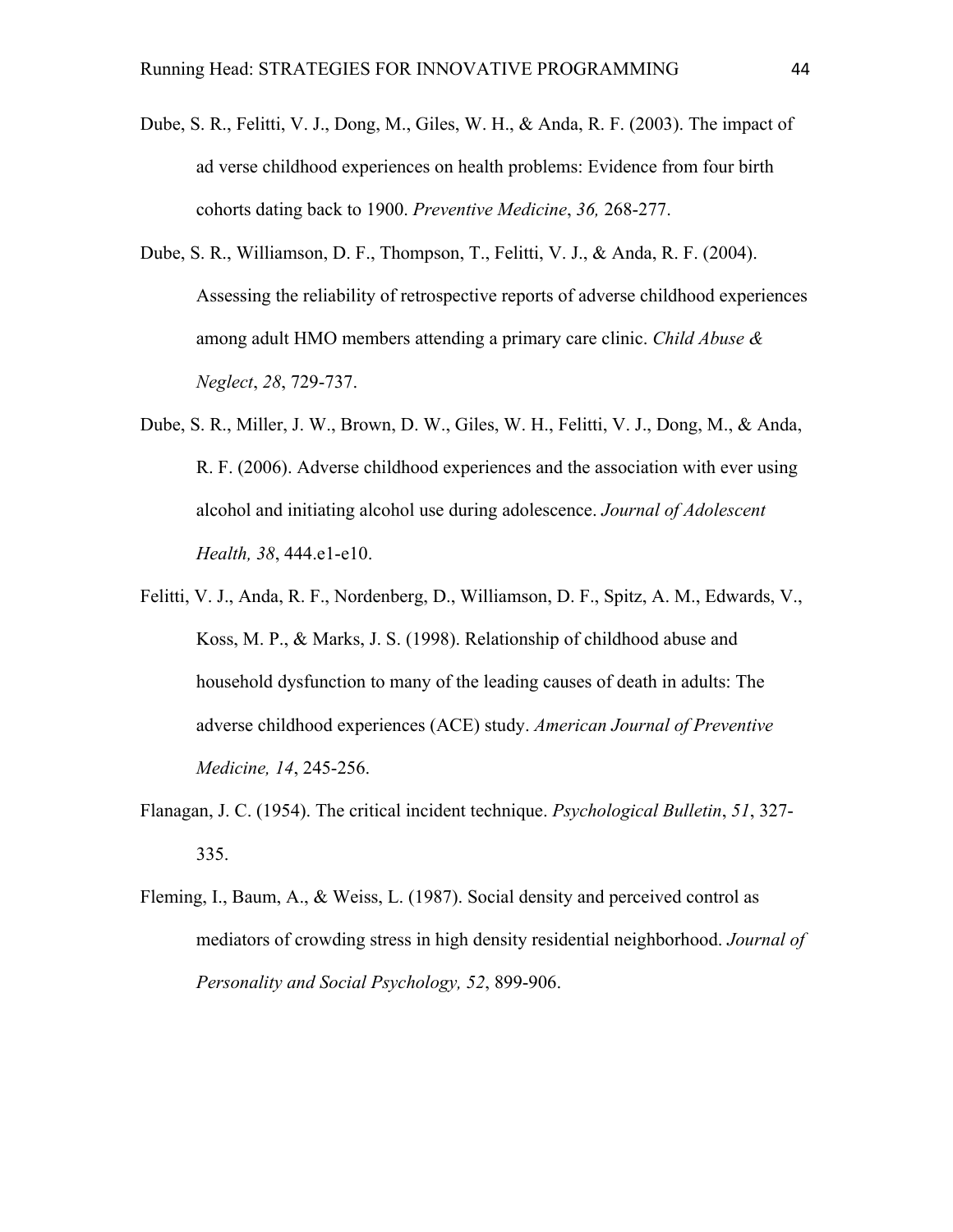- Fremouw, W. J., Millard, W., & Donahoe (1979). Learning-through-teaching: Knowledge changes in undergraduate teaching assistants. *Journal of Teaching of Psychology, 6*, 30-32.
- Glaser, B., & Strauss, A. (1967). *The discovery of grounded theory: Strategies for qualitative research*. Chicago, Ill: Aldine.
- Harris, V. W., & Sherman, J. A. (1973). Effects of peer tutoring and consequences on the math performance of elementary classroom students. *Journal of Applied Behavior Analysis, 6*, 587-597.
- Iwata, B. A., Wong, S. E., Riordan, M. M., Dorsey, M. F., & Lau, M. M. (1982). Assessment and training of clinical interviewing skills: Analogue analysis and field replication. *Journal of Applied Behavior Analysis, 15, 191-203.*
- Jones, F. H., Fremouw, W., & Carples, S. (1977). Pyramid training of elementary school teachers to use a classroom management "skill package". *Journal of Applied Behavior Analysis, 10, 239-253.*
- Labs, S. M., & Wurtele, S. K. (1986). Fetal health locus of control scale: Development and validation. *Journal of Consulting and Clinical Psychology*, 54, 814-819.
- Larkin, H. (2009). Adverse childhood experiences linked to health risk behaviors. *Policy & Practice, 67*, 14-16.
- Lifter, K., Foster-Sanda, S., Arzamarski, C., Briesch, J., & McClure, E. (2011). Overview of play: Its uses and importance in early intervention/early childhood special education. *Infants & Young Children, 24*, 225-245.
- McClelland, D. C. (1998). Identifying competencies with behavioral-event interviews. *Psychological Science, 9*, 331-339.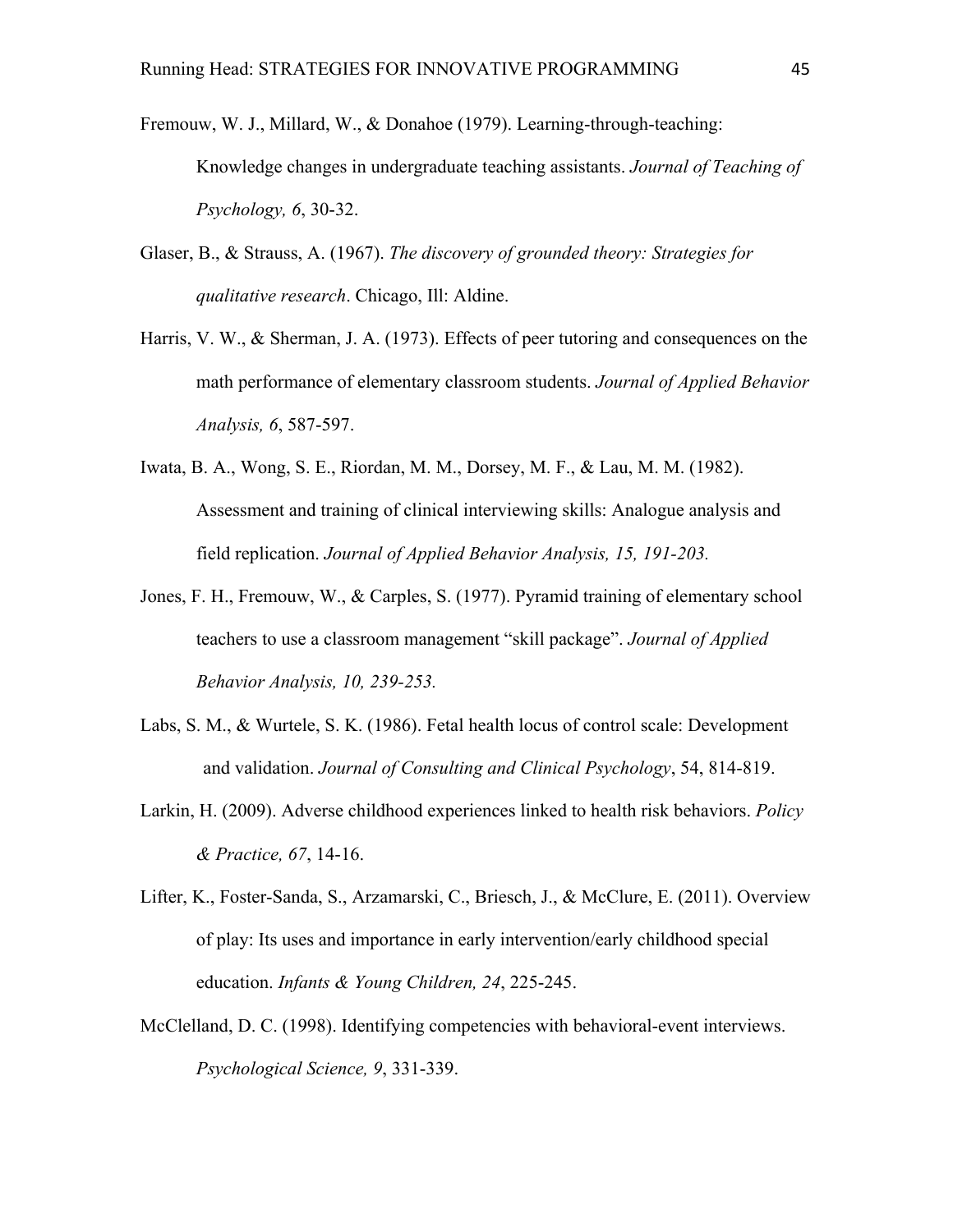- Mechanic, D. (1991). *Adolescents at risk: New directions*. Symposium conducted at the Seventh Annual Conference on Health Policy*,* Cornell University Medical College.
- Motowidlo, S. J., Carter, G. W., Dunnette, M. D., Tippins, N., Werner, S., Burnett, J. R., et al. (1992). Studies of the structured behavioral interview. *Journal of Applied Psychology, 77,* 571-587.
- Neef, N. A. (1995). Pyramidal parent training by peers. *Journal of Applied Behavior Analysis, 28*, 333-337.
- Nelson, T. F., & Scott, D. W. (1972). Personalized instruction in educational psychology. *Michigan Academician, 4*, 293-302.
- Page, T. J., Iwata, B. A., & Reid, D. H. (1982). Pyramidal training: A large-scale application with institutional staff. *Journal of Applied Behavior Analysis, 15,* 335- 351.
- Panksepp, J. (1998). *Affective neuroscience: The foundations of human and animal emotions*. New York: Oxford University Press.
- Piaget, J. (1962). *Play, dreams, and imitation in childhood*, New York, NY: Norton.
- Rappaport, J., & Seidman, E. (Eds.) (2000). *Handbook of community psychology.* Dordrecht, Netherlands: Kluwer Academic Publishers.

Reissman, F. (1965). The "helper" therapy principle. *Social Work, 10,* 27-32.

- Revicki, D., & May, H. J. (1985). Occupational stress, social support, and depression. *Health Psychology. 4,* 899-906.
- Ronan, W. W., & Latham, G. P. (1974). The reliability and validity of the critical incident technique: A closer look. *Studies in Personnel Psychology. 6,* 53-64.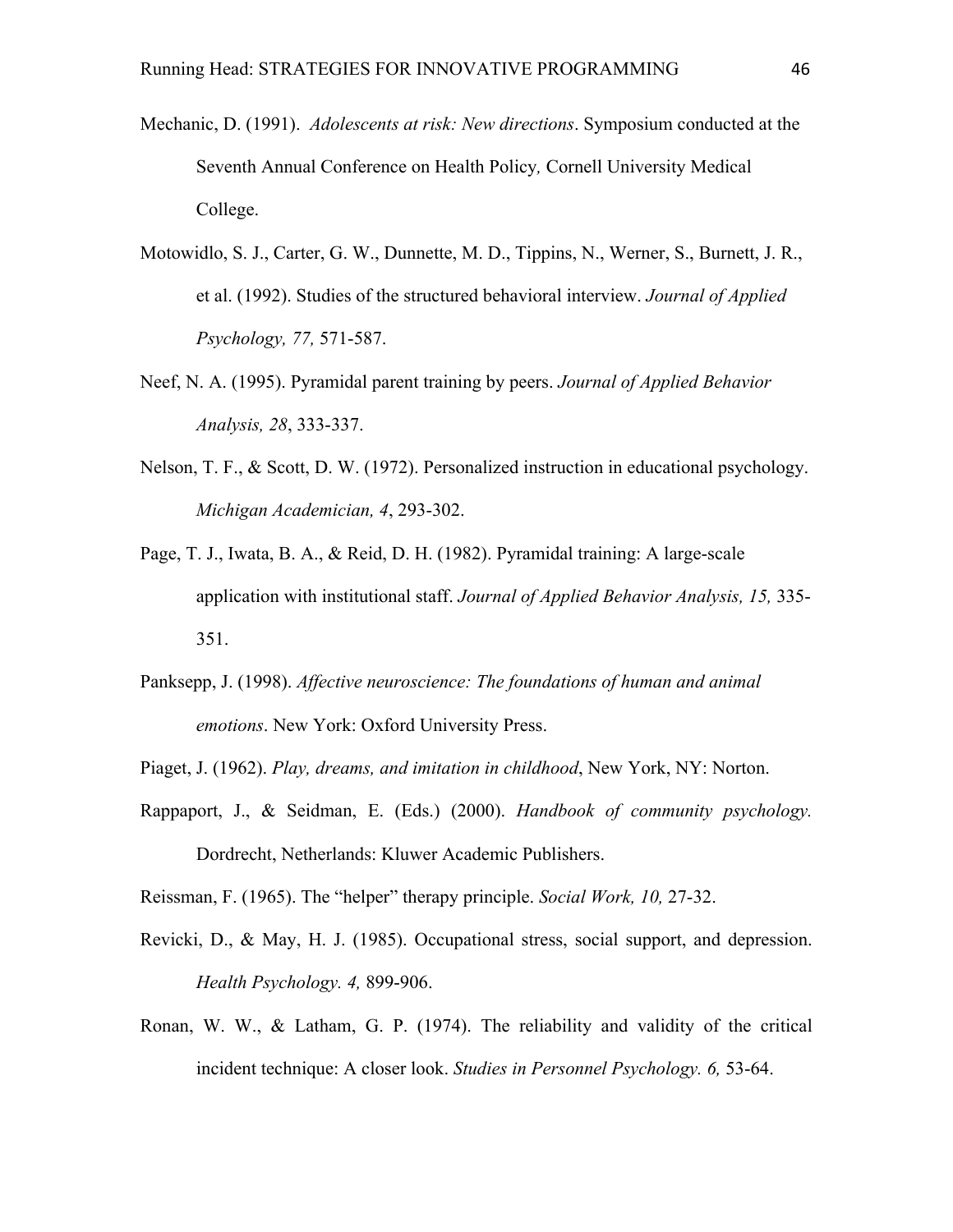- Revicki, D., & May, H. J. (1985). Occupational stress, social support, and depression. *Health Psychology.,4,* 899-906.
- Ronan, W. W., & Latham, G. P. (1974). The reliability and validity of the critical incident technique: A closer look. *Studies in Personnel Psychology, 6*, 53-64.
- Sallis, J. F., Haskell, W. L., Fortman, S. LP., Vranizan, K. M., Taylor, C. B., & Soloman, D. S. (1986). Predictors of adoption and maintenance of physical activity in a community sample. *Preventive Medicine, 15,* 331-341.
- Sanderson, C. R. (2010). *Toward a new measure of playfulness: The capacity to fully and freely engage in play* (Doctoral dissertation). Retrieved from ProQuest Dissertations & Theses A & I. 3419826.
- Seeman, M., & Seeman, T. (1983). Health behavior and personal autonomy: A longitudinal study of the sense of control in illness. *Journal of Health and Social Behavior, 24,* 144-160.
- Shore, B. A., & Iwata, B. A. (1995). Pryamidal staff training in the extension of treatment for severe behavior disorders. *Journal of Behavior Analysis, 28,* 323-332.
- Spencer, L. M., & Spencer, S. M. (1993). *Competence at work: Models for superior performance*, New York: John Wiley & Sons, Inc.
- Vinokkuv, A., & Caplan, R. D. (1986). Cognitive and affective components of life events: The relations and effects of well-being. *American Journal of Community Psychology, 14,* 351-370.
- Visher, S. C. (1986). The relationship of locus of control and contraception use in the adolescent population. *Journal of Adolescent Health Care, 7,* 183-187.